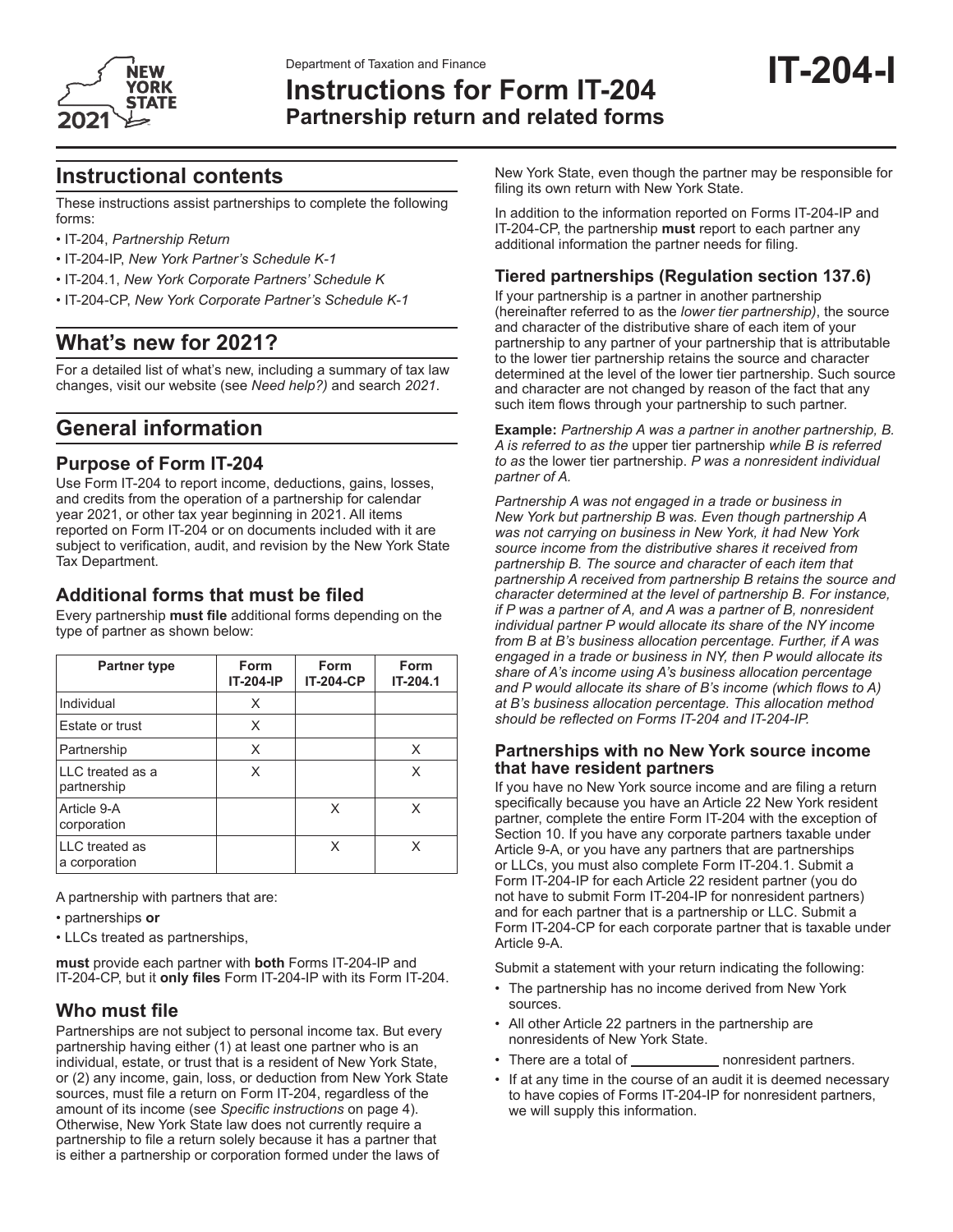#### **Income from New York State sources includes:**

- 1. income attributable to the ownership of any interest in real property located in New York State (including all or a portion of the gain or loss from the sale or exchange of an interest in an entity if the entity owns real property in New York State, or owns shares of stock in a cooperative housing corporation where the cooperative units relating to the shares are located in New York, provided that the sum of the fair market values of such real property, cooperative shares, and related cooperative units equals or exceeds 50% of the fair market value of the assets the entity has owned for at least two years as of the date of the sale or exchange; for additional information, see TSB-M-18(1)I, *Definition of New York Source Income of a Nonresident Individual Expanded)*, or tangible personal property located in New York State;
- 2. income attributable to the ownership of any interest in intangible personal property to the extent that it is used in a business, trade, profession, or occupation carried on in New York State;
- 3. income attributable to a business, trade, profession, or occupation carried on in New York State;
- 4. any gain from the sale, transfer, or other disposition of shares of stock in a cooperative housing corporation in connection with the grant or transfer of a proprietary leasehold, when the real property comprising the units of such cooperative housing corporation is located in New York State, whether or not connected with a business; **and**
- 5. any gain recognized by you for federal income tax purposes from the sale or transfer of a partnership interest, where the sale or transfer:
	- is subject to the provisions of Internal Revenue Code (IRC) section 1060, and
	- occurred on or after April 10, 2017.

The amount of the gain to be included in New York source income is determined in a manner consistent with the applicable methods and rules for allocation under Article 22 in the year that the assets were sold or transferred (for additional information, see TSB-M-18(2)I, *Nonresident Partner's Treatment of Gain or Loss on Certain Sales or Transfers of a Partnership or Membership Interest)*.

A partnership carries on a business, trade, profession, or occupation within New York State if (1) it maintains or operates an office, shop, store, warehouse, factory, agency, or other place in New York State where its affairs are systematically and regularly carried on, or (2) it performs a series of acts or transactions in New York State with regularity and continuity for livelihood or profit, as distinguished from isolated or incidental transactions.

# **Other forms you may have to file**

**Form IT-204-LL,** *Partnership, Limited Liability Company, and Limited Liability Partnership Filing Fee Payment Form* **–**  You must file Form IT-204-LL and pay a New York State filing fee if you are:

- a limited liability company (LLC) that is a disregarded entity for federal income tax purposes that has income, gain, loss, or deduction from New York State sources; **or**,
- a domestic or foreign LLC (including limited liability investment company (LLIC), limited liability trust company (LLTC)), or limited liability partnership (LLP) that is required to file a New York State partnership return **and** that has income, gain, loss, or deduction from New York State sources; **or**,
- a regular partnership that is required to file a New York partnership return that has income, gain, loss, or deduction

from New York State sources, **and** had New York source gross income in the preceding tax year of at least \$1 million.

For more information, see the instructions for Form IT-204-LL.

**Forms IT-2658,** *Report of Estimated Tax for Nonresident Individual Partners and Shareholders,* **and CT-2658,**  *Report of Estimated Tax for Corporate Partners* **–** Tax Law section 658 requires the following entities that have income derived from New York State sources to make estimated tax payments on behalf of partners who are nonresident individuals or C corporations (any corporation other than a federal S corporation):

- partnerships (other than publicly traded partnerships as defined in IRC section 7704)
- LLCs or LLPs that are treated as partnerships for federal income tax purposes

For more information, see the instructions for Form IT‑2658 and Form CT-2658.

In the case of an underpayment of estimated tax by the partnership, a penalty as determined under Tax Law section 685(c) will be added to the estimated tax required to be paid. For more information, see the instructions for Form IT-2659, *Estimated Tax Penalties for Partnerships and New York S Corporations.*

#### **Form Y-204,** *Yonkers Nonresident Partner Allocation* **–**

Every partnership doing business in Yonkers and having a partner who is a nonresident of Yonkers must complete Form Y-204*,* and show the net earnings from self-employment.

#### **New York City unincorporated business tax**

These instructions apply to the New York State partnership return only. They do not apply to the New York City unincorporated business tax, which is administered by the New York City Department of Finance. Visit the New York City Department of Finance website at *www.nyc.gov/dof*. For more information, see the instructions for Form NYC-204, *Unincorporated Business Tax Return for Partnerships (including Limited Liability Companies).*

**Form CT-33-D,** *Tax on Premiums Paid or Payable to an Unauthorized Insurer* **–** If you purchase or renew a taxable insurance contract directly from an insurer not authorized to transact business in New York State under a certificate of authority from the Superintendent of Financial Services, you may be liable for a tax of 3.6% of the premium. For more information, see Form CT-33-D, *Tax on Premiums Paid or Payable to an Unauthorized Insurer for Taxable Insurance Contracts with an Effective Date on or after July 21, 2011.*

**Form IT-225,** *New York State Modifications* **–** To report the partnership's addition and subtraction modifications that are to be added to or subtracted from the partners' federal adjusted gross incomes (AGIs) on the partners' New York State income tax returns in arriving at the partners' New York AGIs. For more information, see Form IT-225-I, *Instructions for Form IT-225*.

**Form IT-558,** *New York State Adjustments Due to* 

*Decoupling from the IRC* **–** To report the partnership's addition and subtraction adjustments made as a result of decoupling from changes made to the IRC after March 1, 2020. For more information, see Form IT-558-I, *Instructions for Form IT-558*. The partnership should only adjust for items that are included in the partnership's ordinary business income (loss) and should not adjust items that will flow to the partners as separately stated items. Separately stated items will be adjusted as required at the partner level.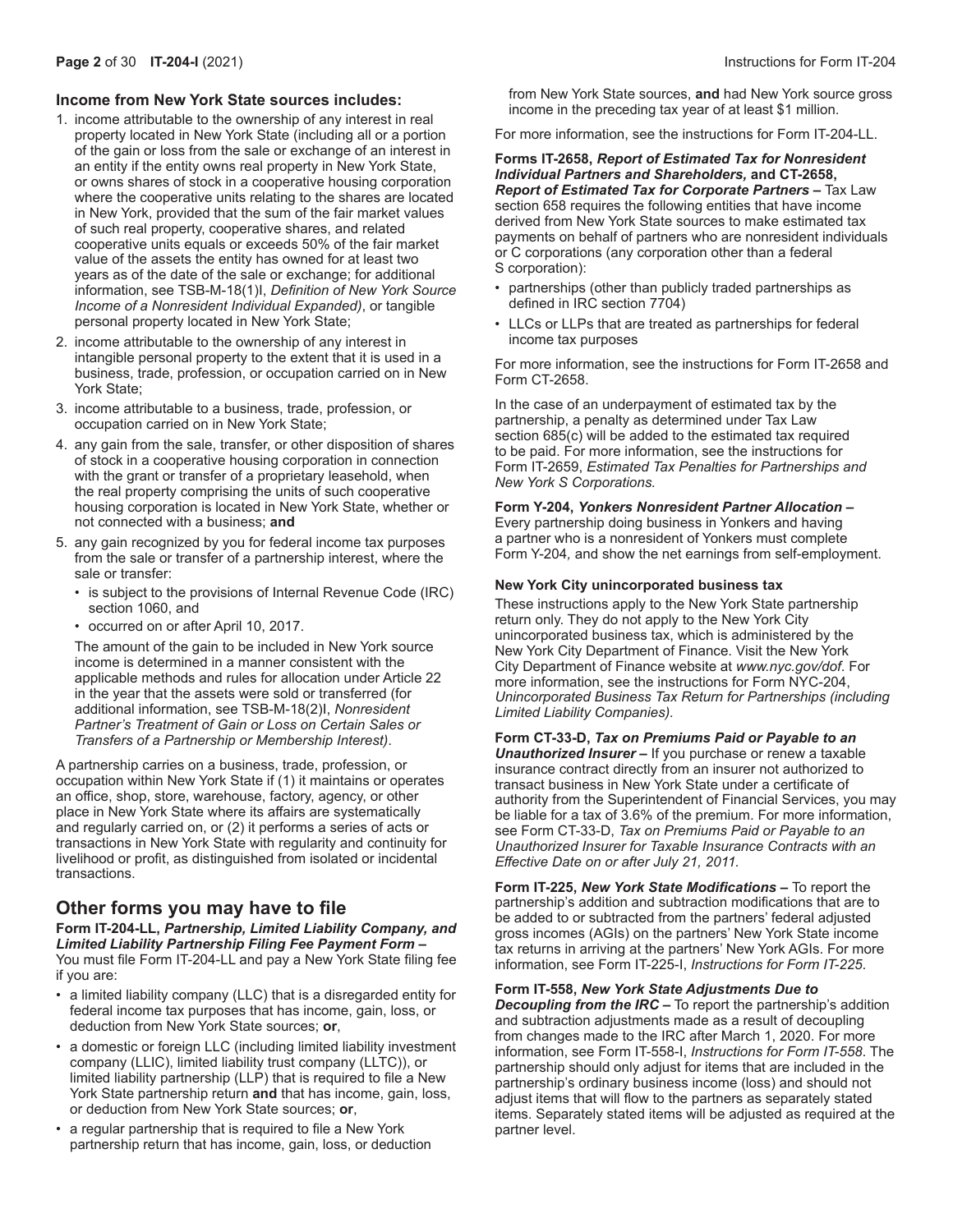# **When to file**

Returns for calendar year 2021 are due March 15, 2022. Fiscal-year returns are due the 15th day of the third month after the end of the tax year.

If a partnership is terminated and completely liquidated during its normal tax year, resulting in an accounting period of less than 12 months for federal income tax purposes, the return is due the 15th day of the third month after the end of the accounting period.

Use the same accounting period and method for Form IT-204 as you use for federal Form 1065. If you change your partnership's tax year or accounting method for your federal return, do the same on your Form IT-204*.*

**Note:** The 2021 Form IT-204 may also be used for a tax year beginning in 2022 if:

- the partnership has a tax year of less than 12 months that begins and ends in 2022; **and**
- the 2022 Form IT-204 is not available by the time the partnership is required to file its return. However, the partnership must show its 2022 tax year on the 2021 Form IT-204, and incorporate any tax law changes that are effective for tax years beginning **after** December 31, 2021.

The current year tax forms are generally available by December 15th of that calendar year. Check the Tax Department website (see *Need help?)* for the current year's tax forms.

# **Extension of time to file**

If you need an extension of time to file, you may request an automatic extension by the due date of Form IT-204. For an online application for an automatic extension of time to file Form IT-204 visit our website (see *Need help?)*. If you prefer, you may file Form IT-370-PF, *Application for Automatic Extension of Time to File for Partnerships and Fiduciaries.*

# **Amended return, superseding return, or federal change**

Form IT-204 **must** include the same information reported on federal Form 1065, *U.S. Return of Partnership Income*, including any amended and superseding returns **and** any amended and superseding federal Schedules K-1.

You must file an amended New York State partnership return if you file an amended or superseding federal partnership return, or if a federal audit of the partnership return changes any item of income or deduction previously reported to the Internal Revenue Service (IRS). You must file the amended New York State partnership return within 90 days of the date the federal amended or superseding partnership return is filed or, in the case of a federal audit, within 90 days after the final determination of the change. Submit a copy of the federal report of examination changes and a signed statement indicating you concede the federal audit changes. If you do not concede the federal audit changes, include a signed statement explaining why.

You must also file an amended Form IT-204, IT-204-IP or IT-204-CP as applicable, and IT-204.1 to correct any error on the original New York State partnership return, whether or not an amended or superseding federal partnership return was filed for that year. Be sure to provide any amended copies of Form(s) IT-204-IP and IT-204-CP to all applicable partners.

To amend your original Form IT-204, get a blank Form IT-204 for the tax year to be amended and mark the *Amended return* box

at item C. Complete the entire Form IT-204, and Form IT-204.1 if applicable, entering the corrected information, and include an explanation of the changes. If you are amending any credit claim form or other form, or are using any credit claim form or other form for the first time, write *Amended* across the top of that form and submit it with your amended return. Any other credit claim form or other form that you submitted with your original return must also be submitted with your amended return.

If a Form IT-204-IP or IT-204-CP contained an error, but there are no changes to your original filed Form IT-204, submit a completed Form IT-204 with the *Amended return* box marked at item C and submit with the return any Form IT-204-IP or IT-204-CP that you are amending. Only submit the Form(s) IT-204-IP or IT-204-CP that are being amended, and mark the *Amended K-1* box at the top of each form.

# **Penalties**

A penalty is imposed against the partnership if the partnership is required to file a partnership return and (1) fails to file the return on time, including extensions; (2) files a return that fails to show all the information required; or (3) fails to file an amended partnership return within 90 days of the date the final federal determination or disallowance is issued or when the federal amended partnership return is filed, unless the failure is due to reasonable cause and not due to willful neglect.

The penalty for each month or fraction of a month (for a maximum of five months) that the failure continues is \$50 multiplied by the total number of persons who were partners in the partnership during any part of the partnership's tax year for which the return is due. In counting the number of partners for purposes of this penalty, include only individuals, estates, and trusts subject to tax under Article 22. Do not include corporations or partnerships.

# **Where to file**

Mail your return to: **STATE PROCESSING CENTER PO BOX 15198 ALBANY NY 12212-5198**

**Private delivery services –** See Publication 55, *Designated Private Delivery Services*.

## **Using software?**

You must e-file if your software allows you to e-file your return, or if you are a tax preparer who is subject to the e-file mandate. E-file is easy, safe, and allows you to get your refund faster. For more information, visit our website (see *Need help?)*.

# **How to fill in the forms**

Follow these guidelines.

Use black ink only (no red or other color ink or pencils) to print or type all entries.

Do not write in dollar signs, commas, or decimal points when making entries. All necessary punctuation has been printed on the form and amounts are rounded to dollars only.

Do not make any entry in areas that do not apply to you unless these instructions specifically direct you to do so; treat blank lines as zeros.

Mark an *X* to fill in boxes as appropriate. Do not use a check mark. Keep your Xs and numerals inside the boxes. Be careful not to touch any box line.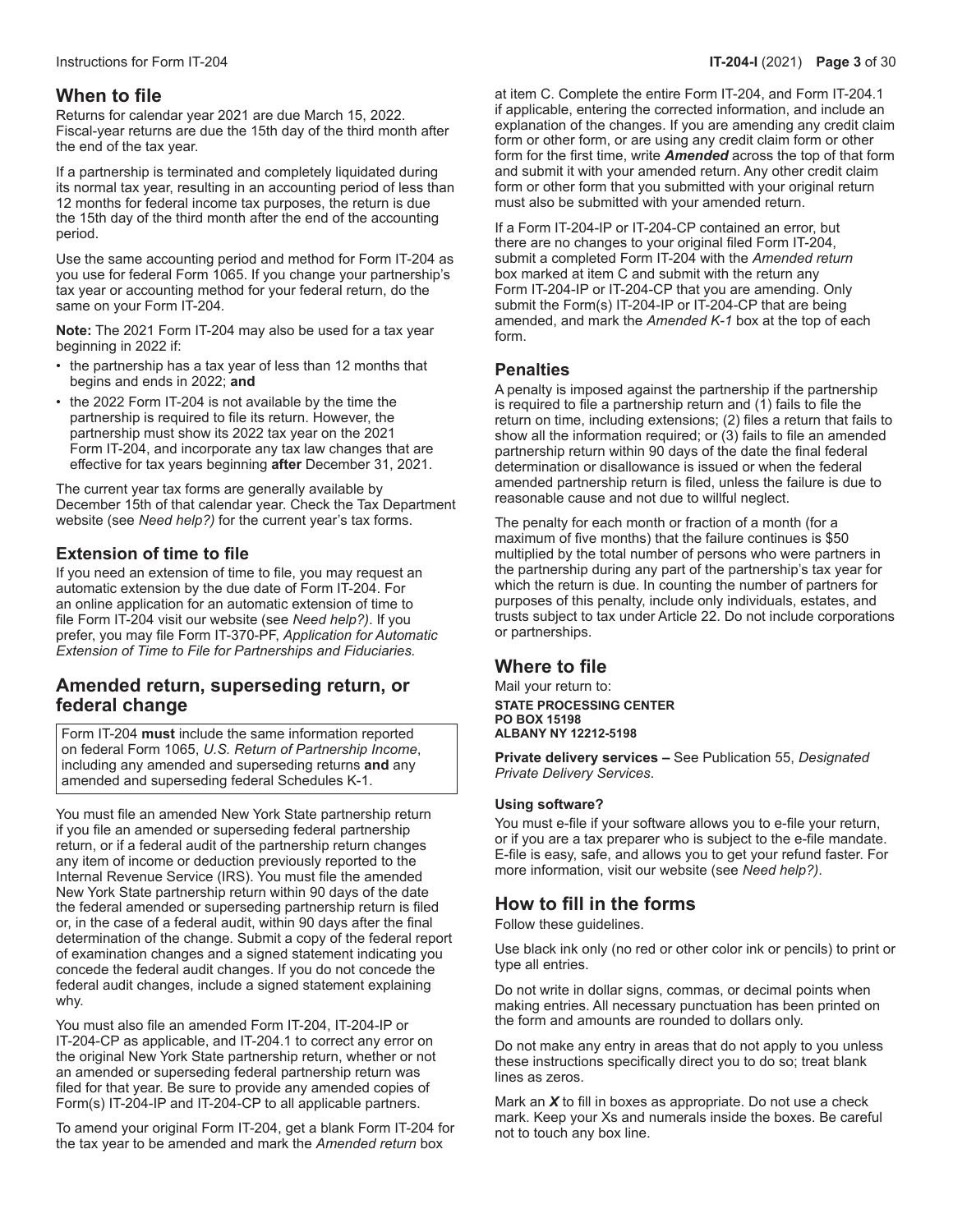For example, if your entry for line 1 is \$23,750,500 your money field entry on line 1 should look like this:



If you need to show a loss, place a minus sign **immediately to the left** of the loss amount. Do not use [ ] brackets or parentheses. For example, a business loss of \$1,024 on line 6 should look like this:



# **Specific instructions**

Partnerships with New York source income must complete and file the entire Form IT-204. Partnerships **must** also file specific forms for each partner. See *Additional forms that must be filed* on page 1.

Partnerships with no New York source income that have resident partners must complete and file Form IT-204, with the exception of Section 10. For more information, see the instructions under *Partnerships with no New York source income that have resident partners* on page 1.

All information on Form IT-204 should be for the calendar year January 1 through December 31, 2021, or for a tax year of the partnership that began in 2021. If filing for a tax year other than a calendar year, enter the month and day the tax year began, and the month, day, and year that it ended at the top of page 1.

# **Name and address box**

Enter in the spaces at the top of the return the exact legal name, trade name (if any), and address of the partnership. The legal name is the name in which the business owns property or acquires debt. Enter the trade name or d/b/a (doing business as) name if different from the legal name. Also enter the business's employer identification number (EIN), principal business activity, principal product or service, and date the business was started.

# **NAICS business code number**

Enter the six-digit NAICS business activity code number from Publication 910, *NAICS Codes for Principal Business Activity for New York State Tax Purposes*.

# **Special conditions for filing your 2021 tax return**

If the partnership qualifies for one or more of the special conditions below, enter the specified 2-character code(s) on the return.

**Code A6 Build America Bond (BAB) interest –** Enter this code if the partnership included BAB interest in ordinary income. For more information, see TSB-M-10(4)I, *Treatment of Interest Income from Build America Bonds*, available on our website, and see Form IT-225-I.

**Code E3 Out of the country –** Enter this code for partnerships that keep their records and books of account outside the United States and Puerto Rico and qualify for an automatic two-month extension of time to file their federal returns. For more information, see *When to file* on page 3.

# **Section 1 – Partnership information**

**Item A –** Mark an *X* in the *Portfolio investment partnership* box if you meet the definition below.

*Portfolio investment partnership* is defined as a limited partnership which meets the gross income requirement of IRC section 851(b)(2). Income and gains from commodities (not described in IRC section 1221[1]) or from futures, forwards, and

options with respect to such commodities shall be included in income which qualifies to meet the gross income requirement. The commodities must be of a kind customarily dealt in on an organized commodity exchange and the transaction must be of a kind customarily consummated at such place, as required by IRC section 864(b)(2)(B)(iii). To the extent that such a partnership has income and gains from futures, forwards, and options with respect to the commodities, the income and gains must be derived by a partnership which is not a dealer in commodities and is trading for its own account as described in IRC section 864(b)(2)(B)(ii). The term portfolio investment partnership shall **not** include a dealer (within the meaning of IRC section 1236) in stocks or securities.

**Item F –** Enter the number of partners as applicable on items F1, F2, and F3 and enter the total number of partners on item F4. Include all partners during the tax year, even if they were no longer partners on the last day of the tax year. If you have partners who are partnerships or LLCs that are treated as partnerships for federal purposes, include them on item F1 in the count for Article 22 partners **only**. Do **not** include them on item F2 in the count for Article 9-A partners.

**Note:** Although you must provide the Form IT-204-CP to these partners, **only** include the Form IT-204-IP for these partners when filing Form IT-204.

**Item G –** If you have any other New York tax accounts, mark an *X* in the appropriate boxes on lines 1 and 2 and enter the identification number(s).

**Item P –** Mark an *X* in the *Yes* box if the partnership owes NYS sales and compensating use tax.

A partnership that is registered, or required to be registered, for sales tax purposes, must pay its sales and use taxes on the partnership sales tax return for purchases made by the business.

A partnership operating in New York State that is not registered or required to be registered for sales tax purposes must report its sales and use tax liability by filing Form ST-130, *Business Purchaser's Report of Sales and Use Tax*. The tax is due within 20 days of the date of the first taxable use in New York State of the tangible personal property or taxable service.

The following are examples of when a business located in NYS that is not registered or required to be registered for sales and use tax purposes must pay tax directly to the Tax Department. These examples apply when the seller did not collect the NYS tax due from the business.

- *The business buys office supplies in New Jersey and brings them back to New York State for use in the business.*
- *The business orders office equipment through a catalog from a vendor located in Michigan. The equipment is shipped by common carrier to the business in NYS.*
- *The business sends a fax machine to New Jersey to be repaired. The repaired fax machine is returned by common carrier to the business in NYS.*
- *The business takes its computer to Pennsylvania to be repaired. The business then picks it up and returns it to its office in New York State. The business owes tax on the cost of the repairs when it brings the computer back to New York State for use in the business.*
- *The business purchases and pays sales tax on office equipment and supplies in a locality in New York State with a lower tax rate than the rate in the locality in New York State in which the business is located. When the business brings the equipment and supplies to its office, it will owe tax for the difference between the rate in the locality where the office*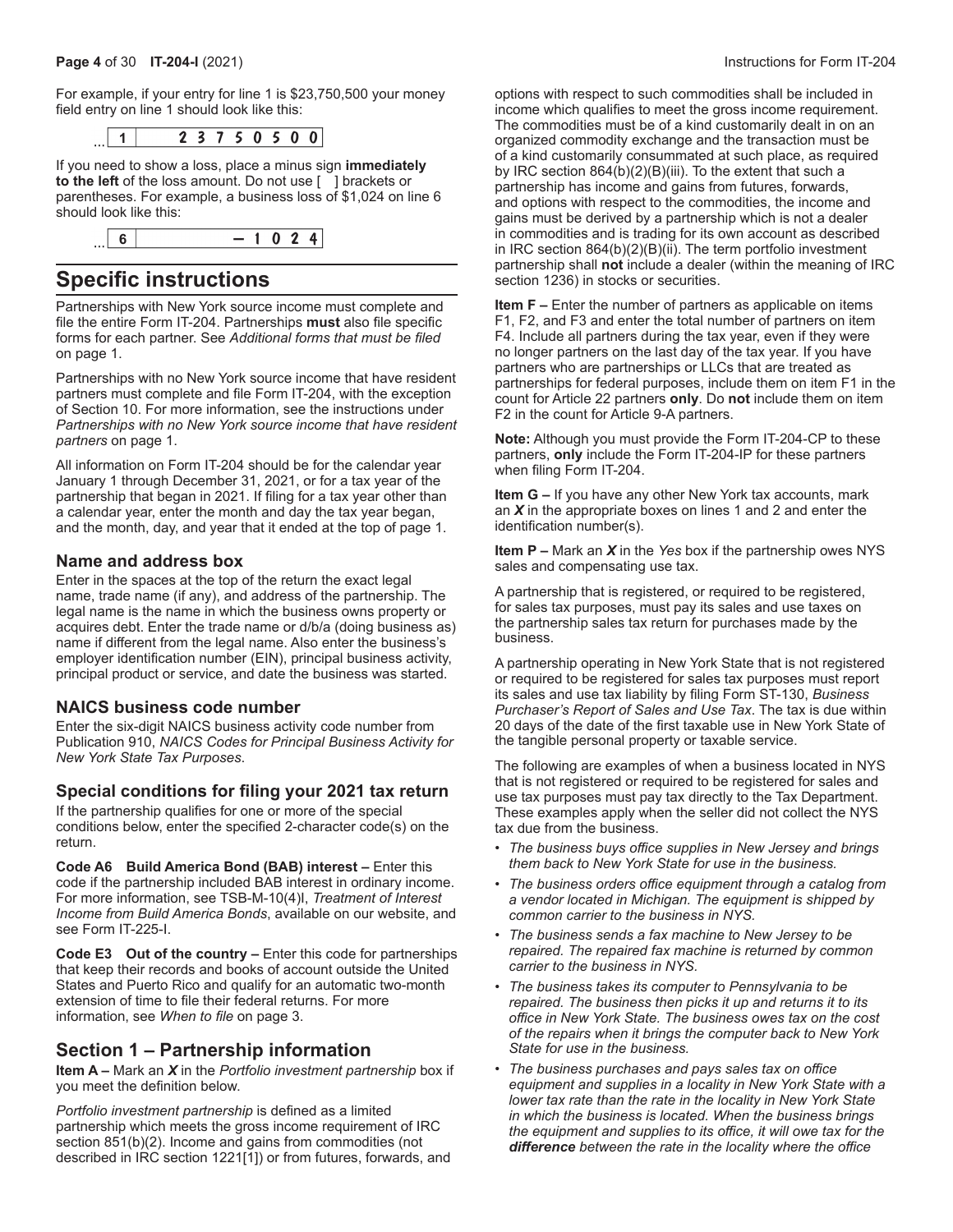*is located and the rate in the locality where the business purchased the equipment and supplies.*

For additional information on when a business must pay sales and compensating use tax directly to the Tax Department, see TB-ST-913, *Use Tax for Individuals (including Estates and Trusts).*

**Item Q –** If you marked *Yes* on federal Form 1065, Schedule B, then mark an *X* in the *Yes* box.

**Item R –** Federal Public Law (P.L. 110-343) added section 457A to the IRC to address the taxation of certain nonqualified deferred compensation.

If the partnership was required to report any nonqualified deferred compensation on its 2021 federal tax return, as required under IRC § 457A, or if any such amounts flowed through to the partnership from another pass-through entity, mark an *X* in the *Yes* box; otherwise mark an *X* in the *No* box. This information must also be reported by the partnership to its partners; see Form IT-204-IP, item P and Form IT-204-CP, item L.

## **Third-party designee**

If you want to authorize another individual (third-party designee) to discuss this tax return with the New York State Tax Department, mark an *X* in the *Yes* box in the third-party designee area of your return. Also print the designee's name, phone number, email address, and any five-digit number the designee chooses as his or her personal identification number (PIN). If you want to authorize the paid preparer who signed your return to discuss the return with the Tax Department, print the preparer's name in the space for the designee's name and enter the preparer's phone number in the space for the designee's phone number. You do not have to provide the other information requested. If you do not want to authorize another person, mark an *X* in the *No* box.

If you mark the *Yes* box, you are authorizing the Tax Department to discuss with the designee any questions related to this return. You are also authorizing the designee to give and receive confidential taxpayer information relating to:

- this return, including missing information,
- any notices or bills arising from this filing that you share with the designee (they will not be sent to the designee),
- any payments and collection activity arising from this filing, and
- the status of your return or refund.

This authorization will not expire but will only cover matters relating to this return. If you decide to revoke this designee's authority at any time, call us (see *Need help?*).

You are not authorizing the designee to receive your refund, bind you to anything (including any additional tax liability), or otherwise represent you before the Tax Department. If you want someone to represent you or perform services for you beyond the scope of the third-party designee, you must designate the person using a power of attorney (for example, Form POA-1, *Power of Attorney)*.

## **Signatures**

A **general partner** must sign Form IT-204.

Enter your daytime telephone number including the area code. This entry will enable the Tax Department to correct minor errors or omissions by calling you rather than writing or sending back your return.

#### **Paid preparer's signature**

If you pay someone to prepare your return, the paid preparer must also sign it and fill in the other blanks in the paid preparer's area of your return. A person who prepares your return and does not charge you should **not** fill in the paid preparer's area.

**Paid preparer's responsibilities –** Under the law, all paid preparers must sign and complete the paid preparer section of the return. Paid preparers may be subject to civil and/or criminal sanctions if they fail to complete this section in full.

When completing this section, enter your New York tax preparer registration identification number (NYTPRIN) if you are required to have one. If you are not required to have a NYTPRIN, enter in the *NYTPRIN excl. code* box one of the specified 2-digit codes listed below that indicates why you are exempt from the registration requirement. You **must** enter a NYTPRIN **or** an exclusion code. Also, you must enter your federal preparer tax identification number (PTIN) if you have one; if not, you must enter your Social Security number.

| Code <sub>1</sub> | <b>Exemption type</b>  | Code <sub>1</sub> | <b>Exemption type</b>                                      |
|-------------------|------------------------|-------------------|------------------------------------------------------------|
| 01                | Attorney               | 02                | Employee of attorney                                       |
| 03                | <b>CPA</b>             | 04                | Employee of CPA                                            |
| 05                | PA (Public Accountant) | 06                | Employee of PA                                             |
| 07                | Enrolled agent         | 08                | Employee of enrolled agent                                 |
| 09                | Volunteer tax preparer | 10                | Employee of business<br>preparing that business'<br>return |

#### **Paid preparer information**

For information relating to the Tax Preparer Registration Program, the signing of returns by a paid preparer (anyone you pay to prepare your return), e-file mandate for paid preparers, and other requirements relating to paid preparers, see Publication 58, *Information for Income Tax Return Preparers*, and our website.

# **Section 2 – Federal ordinary business income (loss)**

Transfer the amounts reported on federal Form 1065, page 1, to the corresponding lines on Form IT-204, Section 2.

**Line 26a –** If you did **not** claim any adjustments on Form IT-558, enter the line 26 amount on line 26a.

If you claimed any adjustments on Form IT-558, complete the worksheet below.

Do not leave line 26a blank.

1 Ordinary business income (loss) reported *(from Form IT-204, line 26)*................................. 1 2 Net **addition** adjustment *(from Form IT-204, Section 12, line 1)* ............................................. 2 3 Add lines 1 and 2........................................... 3 4 Net **subtraction** adjustment *(from Form IT-204, Section 12, line 2)*.......................... 4 5 Subtract line 4 from line 3 *(Enter here and on Form IT-204, line 26a)* ....................................... 5 **Line 26a worksheet**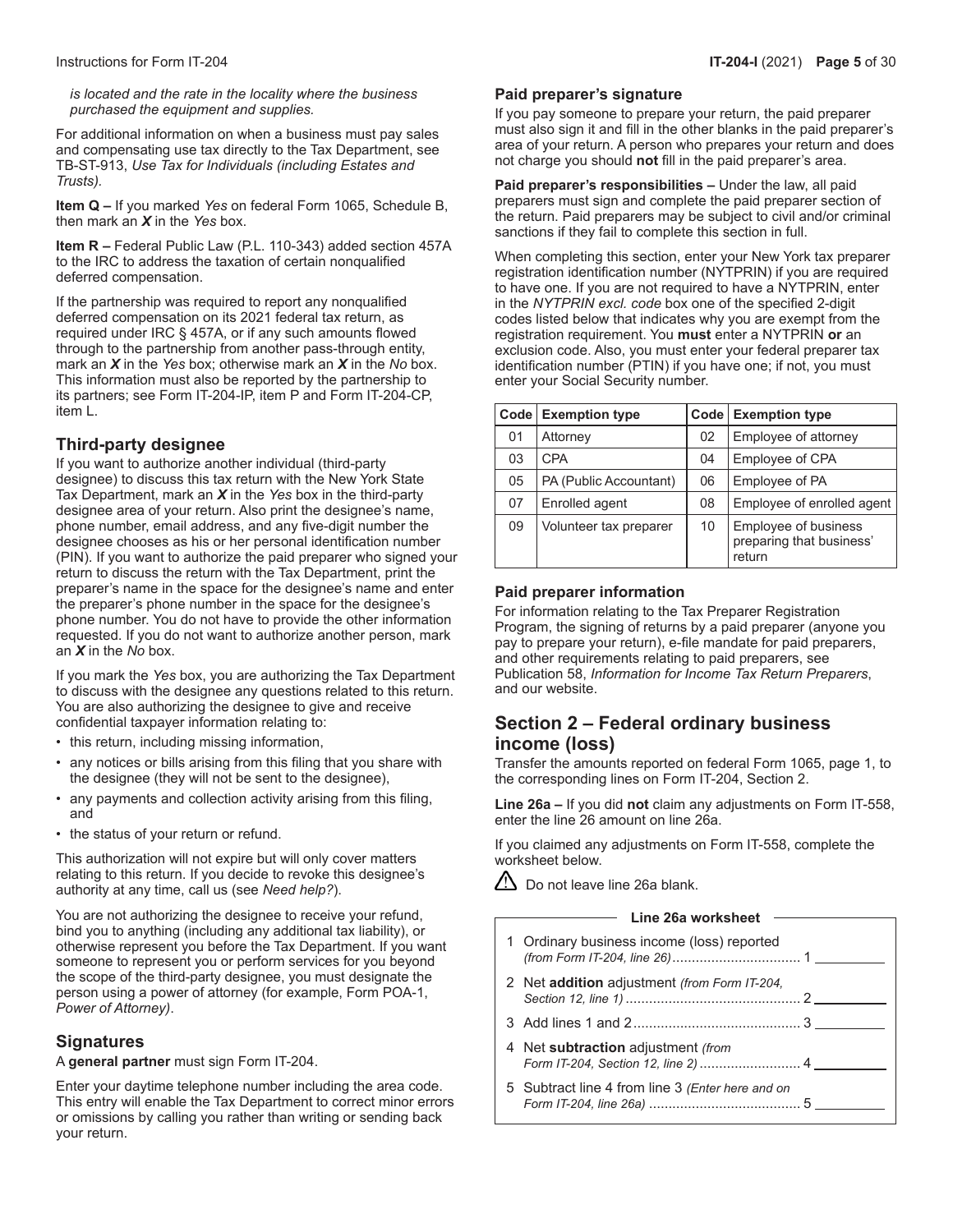Transfer the amounts reported on federal Form 1125-A to the corresponding lines on Form IT-204, Section 3.

# **Section 4 – Balance sheets per books**

Transfer the amounts reported on federal Form 1065, Schedule L, to the corresponding lines on Form IT-204, Section 4.

# **Section 5 – Reconciliation of income (loss) per books with income (loss) per return**

Transfer the amounts reported on federal Form 1065, Schedule M-1, to the corresponding lines on Form IT-204, Section 5. Be sure to write in the *Identify* boxes, where provided, the type(s) and amount(s) of what is included on that specific line.

If the partnership filed federal Schedule M-3 with federal Form 1065, mark an *X* in the box and include a copy of the federal Schedule M-3 and any related documents to Form IT-204. Do **not** complete Section 5.

# **Section 6 – Analysis of partners' capital accounts**

Transfer the amounts reported on federal Form 1065, Schedule M-2, to the corresponding lines on Form IT-204, in this Section 6. Be sure to write in the *Identify* boxes, where provided, the type(s) and amount(s) of what is included on that specific line.

# **Section 7 – Partners' share of income, deductions, etc.**

Transfer the amounts reported on federal Form 1065, Schedule K to the corresponding lines on Form IT-204, Section 7. Be sure to write in the *Identify* boxes, where provided, the type(s) and amount(s) of what is included on that specific line.

**Line 97 –** Enter the amount from federal Form 1065, Schedule K, line 11.

**Line 99 –** Enter the total amount from federal Form 1065, Schedule K, lines 13a through 13d.

**Line 102 –** Enter the total amount from federal Form 1065, Schedule K, lines 18a through 18c.

**Line 105 –** Enter the total amount from federal Form 1065, Schedule K, lines 20a through 20c.

# **Section 8 – New York modifications**

**Lines 108 and 110 –** Complete Form IT-225 to determine the amounts to enter on these lines.

## **Lines 111 and 113**

Use **only** for modifications that apply to itemized deductions on the individual returns of partners. Exclude any amounts properly reportable on lines 108 and 110. Be sure to enter the corresponding letter and total amount of the addition to or subtraction from itemized deductions.

## **Line 111 – Additions to itemized deductions**

**A** Interest expense on money borrowed to purchase or carry bonds or securities whose interest is subject to New York State income tax but exempt from federal income tax, if this interest expense was not deducted on the federal return or subtracted on line 110.

- **B** Ordinary and necessary expenses paid or incurred during the tax year in connection with income, or property held to produce income, that is subject to New York State income tax but exempt from federal income tax, if these expenses were not deducted on the federal return or subtracted on line 110.
- **C** Amortization of bond premium attributable to the tax year on any bond whose interest income is subject to New York State income tax but exempt from federal income tax, if this amortization was not deducted on the federal return or subtracted on line 110.

# **Line 113 – Subtractions from itemized deductions**

- **D** State, local, and foreign income taxes (including unincorporated business taxes).
- **E** Interest expense on money borrowed to purchase or carry bonds or securities whose interest is exempt from New York State income tax.
- **F** Ordinary and necessary expenses paid or incurred in connection with income, or property held to produce income, that is exempt from New York State income tax, but only to the extent deducted in computing your federal taxable income.
- **G** Amortization of bond premium attributable to the tax year on any bond whose interest income is exempt from New York State income tax, but only to the extent deducted in computing your federal taxable income.

*(continued)*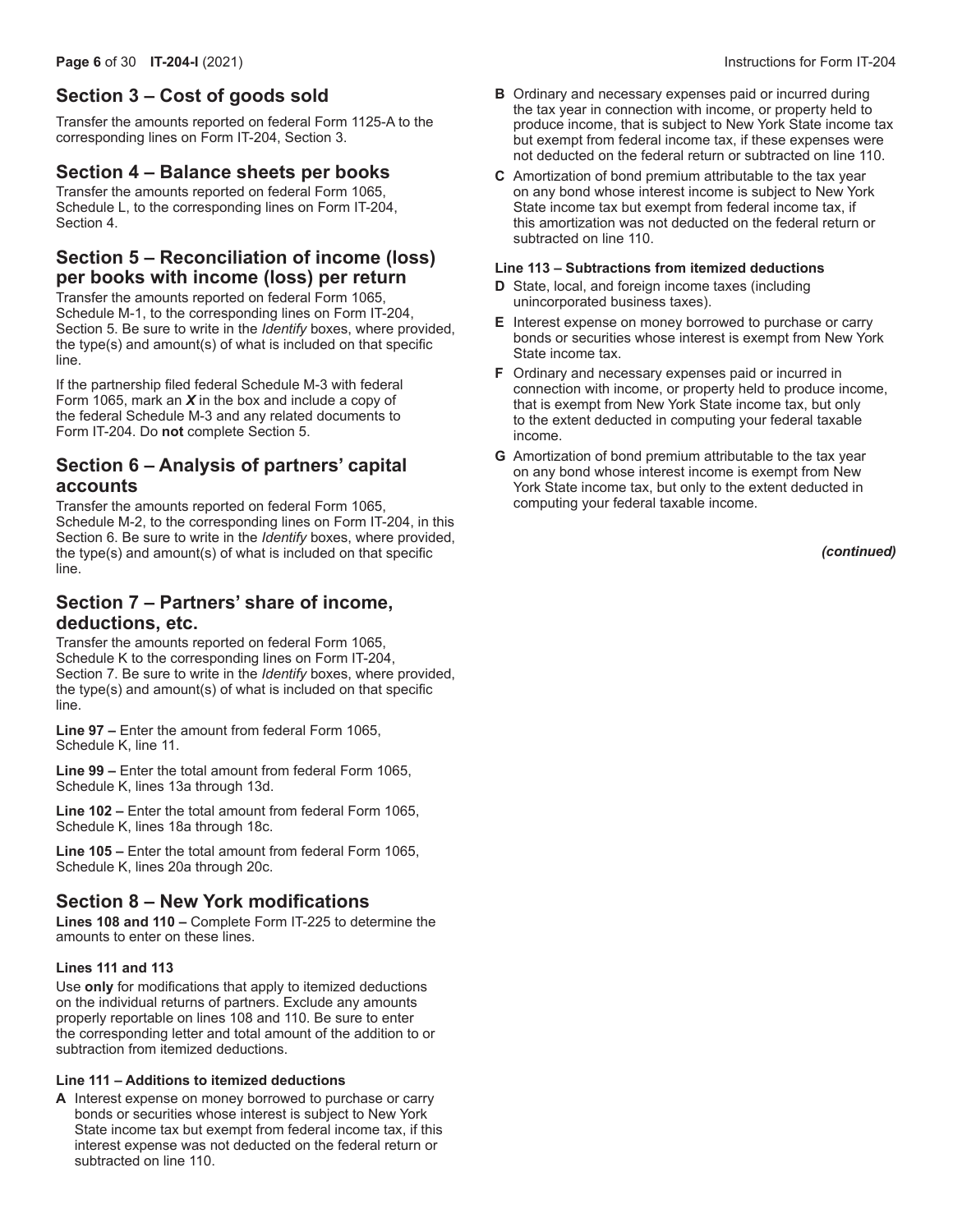# **Section 9 – Other information**

**Line 116a –** Do **not** complete this line if the only reason you are filing Form IT-204 is because you have a resident partner. Use the worksheet below to compute your modified federal and New York source gross income for **tax year 2021** for use in filing Form IT-204-LL for **tax year 2022**. Enter in column A of the worksheet the amounts for lines 1 through 13 as instructed.

Enter in column B the portion of column A (if any) that is derived from or connected to New York State sources.

**Tiered partnerships:** Do **not** include on lines 1 through 13 of  $\sum$  the worksheet income from any partnership in which you are a partner. Enter on line 14 the amount that should be shown on line 29a of Form IT-204-IP, *New York Partner's Schedule K-1.*

#### **Keep this worksheet for your records. You will need it when completing your Form IT-204-LL for 2022.**

|    | New York source gross income worksheet                                                                                                  | $A -$ Modified | $B -$ New York source |              |
|----|-----------------------------------------------------------------------------------------------------------------------------------------|----------------|-----------------------|--------------|
|    | Enter 2021 amounts                                                                                                                      |                | federal gross income  | gross income |
|    |                                                                                                                                         | 1              |                       |              |
|    | 2 Enter the amount from federal Form 1065, Schedule K, line 5                                                                           | $\overline{2}$ |                       |              |
|    | 3 Enter the amount from federal Form 1065, Schedule K, line 6a                                                                          | 3              |                       |              |
|    | 4 Enter the amount from federal Form 1065, Schedule K, line 7                                                                           | 4              |                       |              |
|    | 5 Enter any income (not losses) included on federal Form 1065,                                                                          | 5              |                       |              |
|    | 6 Add the gain (not loss) amounts from federal Form 8949, column (h),<br>and the gains (not losses) from federal Form 1065, Schedule D. | 6              |                       |              |
|    | 7 Add the gain (not loss) amounts on federal Form 4797, column (g),                                                                     | $\overline{7}$ |                       |              |
|    |                                                                                                                                         | 8              |                       |              |
| 9  | Enter the income (not loss) from federal Schedule F (Form 1040), line 9                                                                 | 9              |                       |              |
|    |                                                                                                                                         | 10             |                       |              |
| 11 | Enter any income (not losses) included on federal Form 1065,                                                                            | 11             |                       |              |
|    | 12 Enter any income (not losses) included on federal Form 1065,                                                                         | 12             |                       |              |
|    | 13 Enter any income (not losses) included on federal Form 1065, line 7,                                                                 | 13             |                       |              |
|    | 14 Enter the New York source gross income as reported by your lower tiered                                                              | 14             |                       |              |
|    | 15 Total (add column B, lines 1 through 14); enter the amount here and on                                                               | 15             |                       |              |

#### **Line 116b – MCTD allocation percentage**

- If the partnership is doing business only in the MCTD, enter 100%.
- If the partnership maintains separate books and records and they reflect the self-employment income in the MCTD, enter on line 116b the percentage of net earnings from self-employment allocated to the MCTD.
- If the partnership carries on business both in and out of the MCTD but does not maintain books and records from which the MCTD income can be determined, use the worksheet below to compute the percentage to enter on line 116b.

Transfer the amounts in Section 10, Part 2, column A, of Form IT-204, to column A below; and then enter in column B the amounts in the MCTD. Refer to the instructions for Section 10, Part 2, and substitute *MCTD* in place of *New York State*.

|   | Items used as factors                                                                          |                | $B - MCTD$<br>$A - \text{Totals}$<br>in and out of NYS<br>amounts |   | $C -$ Percent column B<br>is of column A |
|---|------------------------------------------------------------------------------------------------|----------------|-------------------------------------------------------------------|---|------------------------------------------|
|   |                                                                                                |                |                                                                   |   |                                          |
|   | 2 Real property rented from others                                                             | $\overline{2}$ |                                                                   |   |                                          |
|   | 3 Tangible personal property owned                                                             |                |                                                                   |   |                                          |
|   | 3a Tangible personal property rented from                                                      |                |                                                                   |   |                                          |
|   |                                                                                                | 3a             |                                                                   |   |                                          |
|   | 4 Property percentage (add lines 1 through 3a;                                                 | 4              |                                                                   |   | %                                        |
|   | <b>5</b> Payroll percentage (see line 123 instructions)                                        | 5              |                                                                   |   | %                                        |
|   | 6 Gross income percentage (see line 124 instr.)                                                | 6              |                                                                   |   | %                                        |
|   |                                                                                                |                |                                                                   |   | %                                        |
| 8 | MCTD allocation percentage (divide total percentages on line 7 by three or by actual number of |                |                                                                   | 8 | %∣                                       |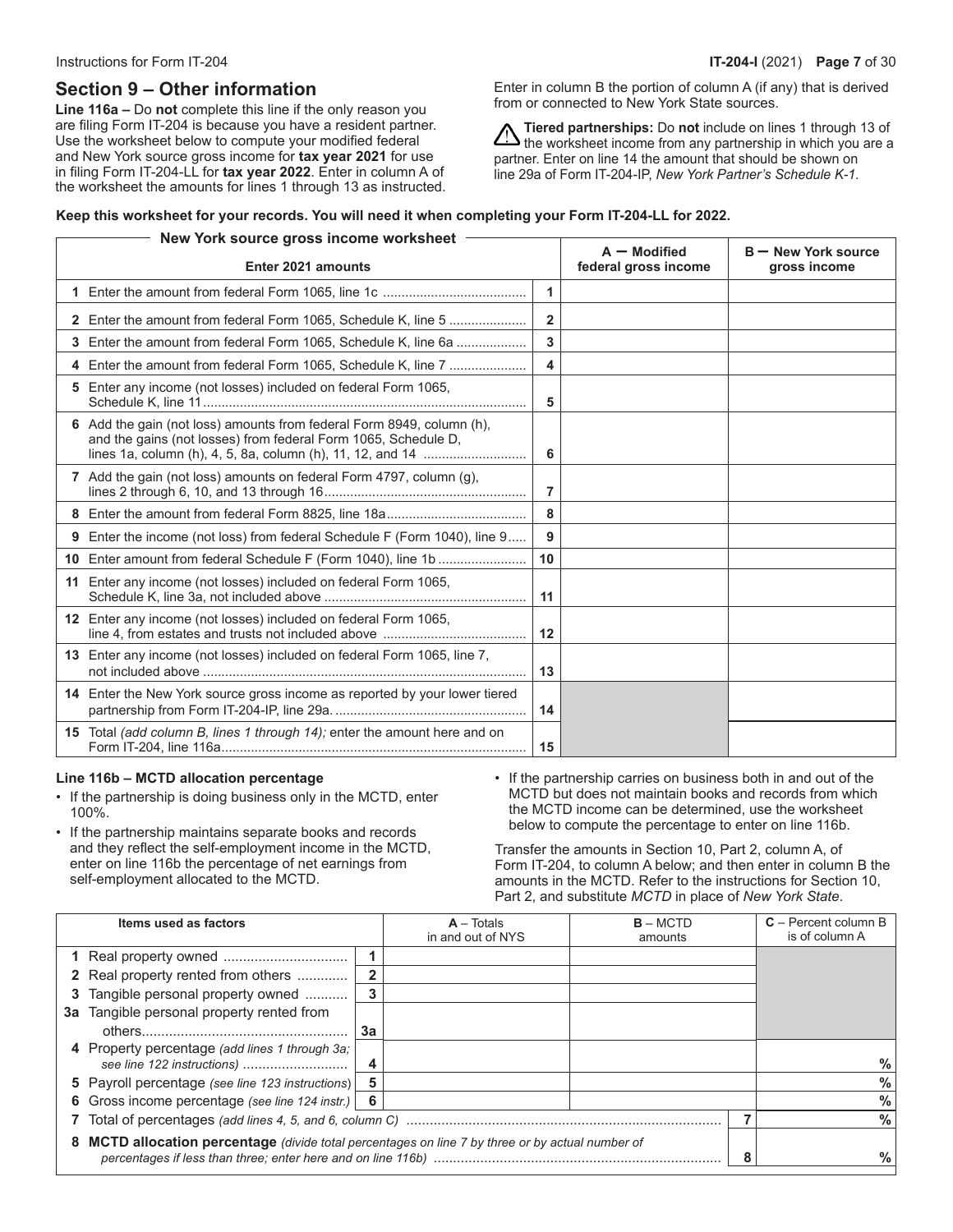#### **Line 116c – Total receipts from the sale of goods by manufacturing**

Enter the total receipts from the sale of goods produced by manufacturing, processing, assembling, refining, mining, extracting, farming, agriculture, horticulture, floriculture, viticulture, or commercial fishing.

**Note:** Receipts from the generation and distribution of electricity, the distribution of natural gas, and the production of steam associated with the generation of electricity are **not** reported on this line.

#### **Line 116d – New York adjusted basis of qualified manufacturing property**

Enter the New York adjusted basis of qualified manufacturing property at the close of the tax year (see TSB-M-19(5)C, *New York State Adjusted Basis for Qualified New York Manufacturers)*. The term *qualified manufacturing property* means property that:

- has a situs in New York State; and
- is principally used by the partnership in the production of goods by manufacturing, processing, assembling, refining, mining, extracting, farming, agriculture, horticulture, floriculture, viticulture, or commercial fishing.

**Line 117c –** If you checked the *Yes* box, the name(s) and EINs of the entity(ies) **must** be listed in the table below line 117c regardless of the percentage of ownership interest.

# **Section 10 – New York allocation schedule**

Complete Part 1 if the partnership carries on business both in and out of New York State. Enter the exact location of each place where the partnership carries on business. Describe each place (for example, branch office, agency, factory), and state whether it is rented or owned by the partnership.

**Taxpayers that use books and records method:** Attach a summary of New York and Everywhere income schedules for each income source.

Complete Part 2 if the partnership carries on business both in and out of New York State but does not use the books and records method to determine the New York business income.

You must still complete Part 2, even though it may not fairly and equitably reflect the income from New York and you use an authorized alternate allocation method. You must include a detailed explanation of the authorized alternate method used to determine the New York income, together with full details of any changes increasing or decreasing the amount of New York income computed by the authorized alternate method.

*Gross rents*, for purposes of computing lines 120 and 121a, includes:

- any amount payable for the use or possession of real and tangible personal property, or any part thereof, whether designated as a fixed sum of money or as a percentage of sales, profits, or otherwise;
- any amount payable as additional rent, or in lieu of rent, such as interest, taxes, insurance, repairs, or any other amount required to be paid by the terms of a lease or other arrangement; and
- a proportionate part of the cost of any improvement to real or tangible personal property made by or on behalf of the business that reverts to the owner or lessor upon termination of a lease or other arrangement. However, if a building is erected on leased land by or on behalf of the business, the value of the building is determined in the same manner as if it were owned by the business. The proportionate part of the cost of an improvement (other than a building on leased

land) is generally equal to the amount of amortization allowed in computing New York adjusted gross income, whether the lease does or does not include an option for renewal.

#### **Line 119 – Real property owned**

Enter in column A the average value of all real property connected with the partnership. Enter in column B the average value of all real property connected with the partnership located in New York State.

The average value of the property is determined by (1) adding its adjusted basis at the beginning of the tax year to its adjusted basis at the end of the tax year, and (2) dividing by two.

## **Line 120 – Real property rented from others**

The value of real property rented to the business, and to be included in line 120, is eight times the gross rent payable during the tax year for which the return is filed. For the definition of gross rents, see above.

#### **Line 121 – Tangible personal property owned**

Enter in column A the average value (determined in accordance with the instruction for line 119) of all tangible personal property (including any inventory) owned by the business. Enter in column B the average value (determined in accordance with the instructions for line 119) of tangible personal property located in New York State.

#### **Line 121a – Tangible personal property rented from others**

Enter the value of tangible personal property rented to the business. The value of rented tangible personal property is eight times the gross rents payable for tangible personal property during the tax year for which the return is filed. For the definition of gross rents, see above.

#### **Line 122 – Property percentage**

Add lines 119 through 121a in columns A and B and enter each total on line 122. Divide the column B total by the column A total and round the result to the fourth decimal place. For example, if the total in column A is \$15,000 and the total in column B is \$10,000, divide \$10,000 by \$15,000 and enter the result (0.6667) as a percentage (66.67%) in column C.

#### **Line 123 – Payroll percentage**

The amounts to be entered on line 123 include wages, salaries, and other personal service compensation, paid only to employees of the partnership. Do not include payments to independent contractors, independent sales agents, or the like. Enter on line 123 in column A the total of such pay to employees during the tax year for partnership operations carried on both in and out of New York State. Enter on line 123 in column B the amount of that pay for operations carried on in New York State. Operations are considered to be carried on in New York State if the employee works in or travels out of an office or other place of business located in New York State. If in Section 8, line 110, you subtracted an amount based on wages not allowed because of a federal credit under IRC section 280C, this change should be reflected here in wages and salaries paid during the year. Divide column B by column A. Round the result to the fourth decimal place and enter it as a percentage in column C.

#### **Line 124 – Gross income percentage**

The amounts to be entered on line 124 in column A is total gross sales made, or charges for services performed, by the employees, agents, agencies, or independent contractors of the partnership in and out of New York State. The amount to be entered on line 124 in column B is the part of total gross sales or charges that represents sales made or services performed by or through an agency in New York State. This includes sales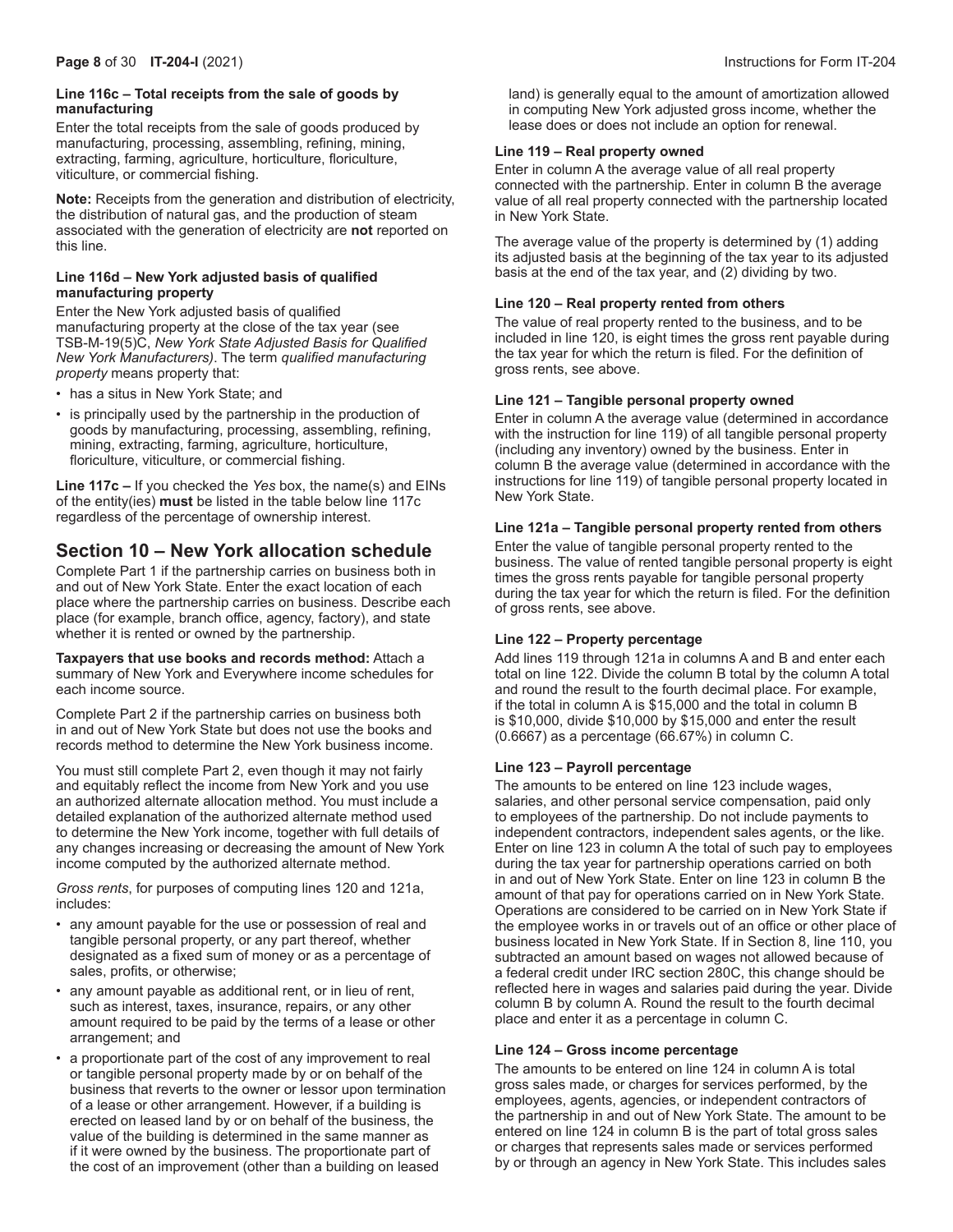made or services performed by employees, agents, agencies, or independent contractors situated at, connected with, or sent out from offices of the partnership (or its agencies) located in New York State. For example, if a salesman working out of the New York office of the business covers the states of New York, New Jersey, and Pennsylvania, all sales made by him are to be allocated to New York State and included on line 124 in column B. Divide column B by column A. Round the result to the fourth decimal place and enter it as a percentage in column C.

# **Section 11 – Partners' credit information**

If the partnership (or a partnership of which it was a partner) is convicted of an offense defined in New York State Penal Law Article 200 *(Bribery Involving Public Servants and Related Offenses)* or 496 *(Corrupting the Government)*, or section 195.20 *(Defrauding the Government)*, you must mark an *X* in the *Yes* box. If the *Yes* box is marked, the partnership is not eligible for any tax credit allowed under Tax Law Article 9, 9-A, or 33, or any business tax credit allowed under Tax Law Article 22. A *business tax credit allowed under Article 22* is a tax credit allowed to taxpayers under Article 22 which is substantially similar to a tax credit allowed to taxpayers under Article 9-A.

#### **Accumulation distribution credit**

A beneficiary whose New York source income includes an accumulation distribution from a trust is allowed a tax credit on his or her New York State individual income tax return for their share of:

- New York State income taxes paid by the trust,\* and
- any income tax imposed on the trust by another state, political subdivision within that state, or the District of Columbia on income sourced to the other jurisdiction.\* However, this credit cannot be more than the percentage of tax due determined by dividing the portion of the income taxable to the trust in the other jurisdiction and taxable to the beneficiary in New York by the beneficiary's total New York income.
- **Note:** These amounts should be provided to the beneficiary by the trust.

If the partnership received an accumulation distribution from a trust, provide each partner with their share of the taxes paid by the trust. There is no code or credit form to complete. The individual partners will use their share of the taxes paid by the trust to compute the accumulation distribution credit on Form IT-201-ATT, line 1, or Form IT-203-ATT, line 2.

#### **Other credits**

Enter the brownfield redevelopment tax credit components; QEZE tax reduction credit factors; the excelsior jobs program tax credit components; and the farmers' school tax credit information, computed at the partnership level, on the appropriate lines. Also enter the START-UP NY tax elimination credit information for the partnership. For all other credits, addbacks of credits, and recaptures, you must enter the 3-digit code number and the amount on lines 147 or 148 identifying the credit or addback. A chart with the other credits, addbacks of credits, and recaptures, in addition to the 3-digit codes to enter on lines 147 and 148, is found on pages 10 and 11.

**Note:** Submit all credit forms with your Form IT-204.

# **Part 1 – Flow-through credit bases and information**

**Line 127 –** Enter the total site preparation credit component as shown on Form IT-611, line 8; Form IT-611.1, line 8; or Form IT-611.2, line 3. If the partnership has Article 9-A corporate partners, in addition to entering the credit component on line 127, enter code *107* and the cost from Form IT-611, line 2; Form IT-611.1, line 2; or Form IT-611.2, line 1 on lines 144a through 144f.

**Line 128 –** Enter the total tangible property credit component as shown on Form IT-611, line 16; Form IT-611.1, line 24; or Form IT-611.2, line 12. If the partnership has Article 9-A corporate partners, in addition to entering the credit component on line 128, enter code *108* and the cost from Form IT-611, line 10; Form IT-611.1, line 18; or Form IT-611.2, line 7 on lines 144a through 144f.

**Line 129 –** Enter the total on-site groundwater remediation credit component as shown on Form IT-611, line 24; Form IT-611.1, line 16; or Form IT-611.2, line 6. If the partnership has Article 9-A corporate partners, in addition to entering the credit component on line 129, enter code *109* and the cost from Form IT-611, line 18; Form IT-611.1, line 10; or Form IT-611.2, line 4 on lines 144a through 144f.

**Line 133 –** Enter the QEZE employment increase factor computed on Form IT-604, line 13, or line 46.

**Line 134 –** Enter the QEZE zone allocation factor computed on Form IT-604, line 19, or line 52.

**Line 135 –** Enter the QEZE benefit period factor from Form IT-604, page 3, *Benefit period factor table,* or line 58*.*

**Note:** If the partnership is filing multiple Forms IT-604, *Claim for QEZE Tax Reduction Credit,* enter the code and credit factors on lines 144g through 144l. The additional codes are as follows:

> Code **CF1** – Employment increase factor Code **CF2** – Zone allocation factor Code **CF3** – Benefit period factor

**Line 140 –** See instructions for item A in Form IT-217-I, *Instructions for Form IT-217, Claim for Farmers' School Tax Credit,* to determine the acres of qualified agricultural property to enter on this line.

**Line 141 –** *Qualified conservation property* is acreage that, during the tax year, is enrolled in or participating in a federal environmental conservation acreage reserve program under Title III of the Federal Agricultural Improvement and Reform Act of 1996.

**Line 142 –** See instructions for item B in Form IT-217-I to determine the amount of eligible school district property taxes paid to enter on this line.

**Line 143 –** See instructions for item F in Form IT-217-I to determine the acres of qualified agricultural property converted to nonqualified use to enter on this line.

#### **Lines 144a through 144f**

Enter the amount and code *127* if the partnership made contributions to one or more of the following New York Charitable Gifts Trust Fund accounts:

- Health Charitable Account
- Elementary and Secondary Education Account

Enter the amount and code *128* if contributions were made to one of the following organizations:

- Health Research Inc.
- State University of New York Impact Foundation
- Research Foundation of the City University of New York

If the partnership was a shareholder in a C corporation that has a special gross income from farming election, enter the following information, which should have been provided to you by the C corporation, and codes on lines 144a through 144f:

Enter the entire net income amount as reported to you by the corporation and code *148*.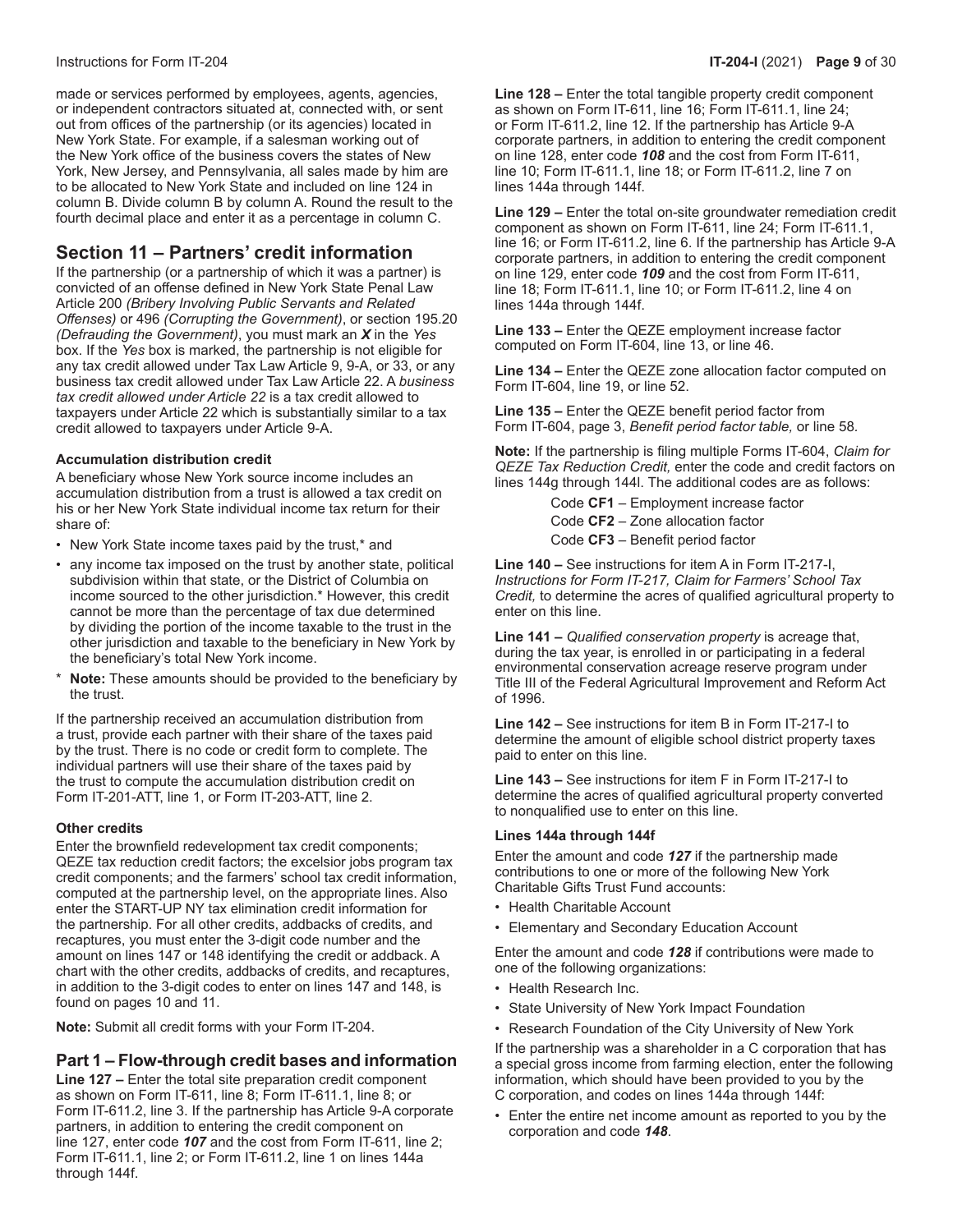- Enter the principal payment amount paid on farm indebtedness as reported to you by the corporation and code *146*.
- Enter the gross income as reported to you by the corporation and code *149*.
- Enter the gross income from farming as reported to you by the corporation and code *147*.

If the partnership claimed the economic transformation and facility redevelopment program credit, enter the following codes and amounts from the corresponding lines of Form IT-633.

Code **633** – Jobs tax credit component

Code **B33** – Investment tax credit component

Code **C33** – Training tax credit component

Code **D33** – Real property tax credit component

If you opted to pay the pass-through entity tax (PTET) for the tax year, enter the total amount of the PTET and code *653*.

## **Part 2 – Flow-through credits, addbacks, and recaptures**

**Line 146a –** If the partnership has Article 9-A corporate partners, in addition to entering the amount of credit on line 146a, enter code *212* and the amount of investment credit **base** (cost or other basis of qualified property purchased **excluding** R & D property) on lines 144a through 144f.

**Line 146b –** If the partnership has Article 9-A corporate partners, in addition to entering the amount of credit on line 146b, enter code *218* and the amount of R & D investment credit **base** (cost or other basis of qualified property purchased) on lines 144a through 144f.

**Lines 147 and 148 –** Refer to the chart at the end of the *Instructions for Form IT-204*.

# **Part 3 – START-UP NY tax elimination credit information**

**Line 149 –** Enter the certificate number from Form DTF-74, *Certificate of Eligibility*, issued to the approved START-UP NY business.

**Line 150 –** Enter the tax year of the START-UP NY business tax benefit period (1 through 10) from Form IT-638, *START-UP NY Tax Elimination Credit*, line D.

**Line 151 –** Enter the area allocation factor from Form IT-638, line 6.

**Note:** If the partnership is filing multiple Forms IT-638, enter the code and credit information on lines 144g through 144l. The additional codes are as follows:

Code **SN1** – Certificate number

Code **SN2** – Year of business tax benefit period

Code **SN3** – Area allocation factor

# **Section 12 – New York adjustments due to decoupling from the IRC**

If you adjusted your return as a result of decoupling from changes made to the IRC after March 1, 2020, enter the net addition adjustment from Form IT-558, line 9, on line 1. Enter the net subtraction adjustment from Form IT-558, line 18, on line 2.

## **Lines 147 and 148 – Other flow-through credits, addbacks and recaptures**

| To claim these credits or report these<br>addbacks and recaptures: | See these forms and<br>their instructions: | <b>Report on</b><br>Form IT-204 line: | Enter code:     |  |
|--------------------------------------------------------------------|--------------------------------------------|---------------------------------------|-----------------|--|
| Alcoholic beverage production credit                               |                                            |                                       |                 |  |
| Beer produced                                                      | IT-636                                     | Lines 147a-147h                       | 636             |  |
| Cider produced                                                     | IT-636                                     | Lines 147a-147h                       | <b>B36</b>      |  |
| Wine produced                                                      | IT-636                                     | Lines 147a-147h                       | C <sub>36</sub> |  |
| Liquor produced                                                    | IT-636                                     | Lines 147a-147h                       | D36             |  |
| Alternative fuels credit addback on early dispositions             | $IT-253$                                   | Lines 148a-148f                       | 253             |  |
| Alternative fuels and electric vehicle recharging property credit  | IT-637                                     | I ines 147a-147h                      | 637             |  |
| Addback                                                            | IT-637                                     | Lines 148a-148f                       | 637             |  |
| Brownfield redevelopment tax credit addback                        | IT-611                                     | Lines 148a-148f                       | 171             |  |
| Brownfield redevelopment tax credit addback                        | IT-611.1                                   | Lines 148a-148f                       | 170             |  |
| Brownfield redevelopment tax credit addback                        | IT-611.2                                   | Lines 148a-148f                       | 169             |  |
| Brownfield credit for real property taxes                          | IT-612                                     | Lines 147a-147h                       | 172             |  |
| Addback for real property taxes                                    | IT-612                                     | Lines 148a-148f                       | 172             |  |
| Brownfield credit for environmental remediation insurance          | $IT-613$                                   | Lines 147a-147h                       | 173             |  |
| Addback for environmental remediation insurance                    | IT-613                                     | Lines 148a-148f                       | 173             |  |
| <b>Clean heating fuel credit</b>                                   | $IT-241$                                   | Lines 147a-147h                       | 301             |  |
| <b>Conservation easement credit</b>                                | $IT-242$                                   | Lines 147a-147h                       | 302             |  |
| Defibrillator credit                                               | IT-250                                     | Lines 147a-147h                       | 250             |  |
| <b>Economic transformation and facility redevelopment</b>          |                                            |                                       |                 |  |
| program jobs tax credit                                            |                                            |                                       |                 |  |
| Addback                                                            | IT-633                                     | Lines 148a-148f                       | 633             |  |
| Empire State apprenticeship tax credit                             | IT-650                                     | Lines 147a-147h                       | 650             |  |
| <b>Empire State commercial production credit</b>                   | IT-246                                     | Lines 147a-147h                       | 355             |  |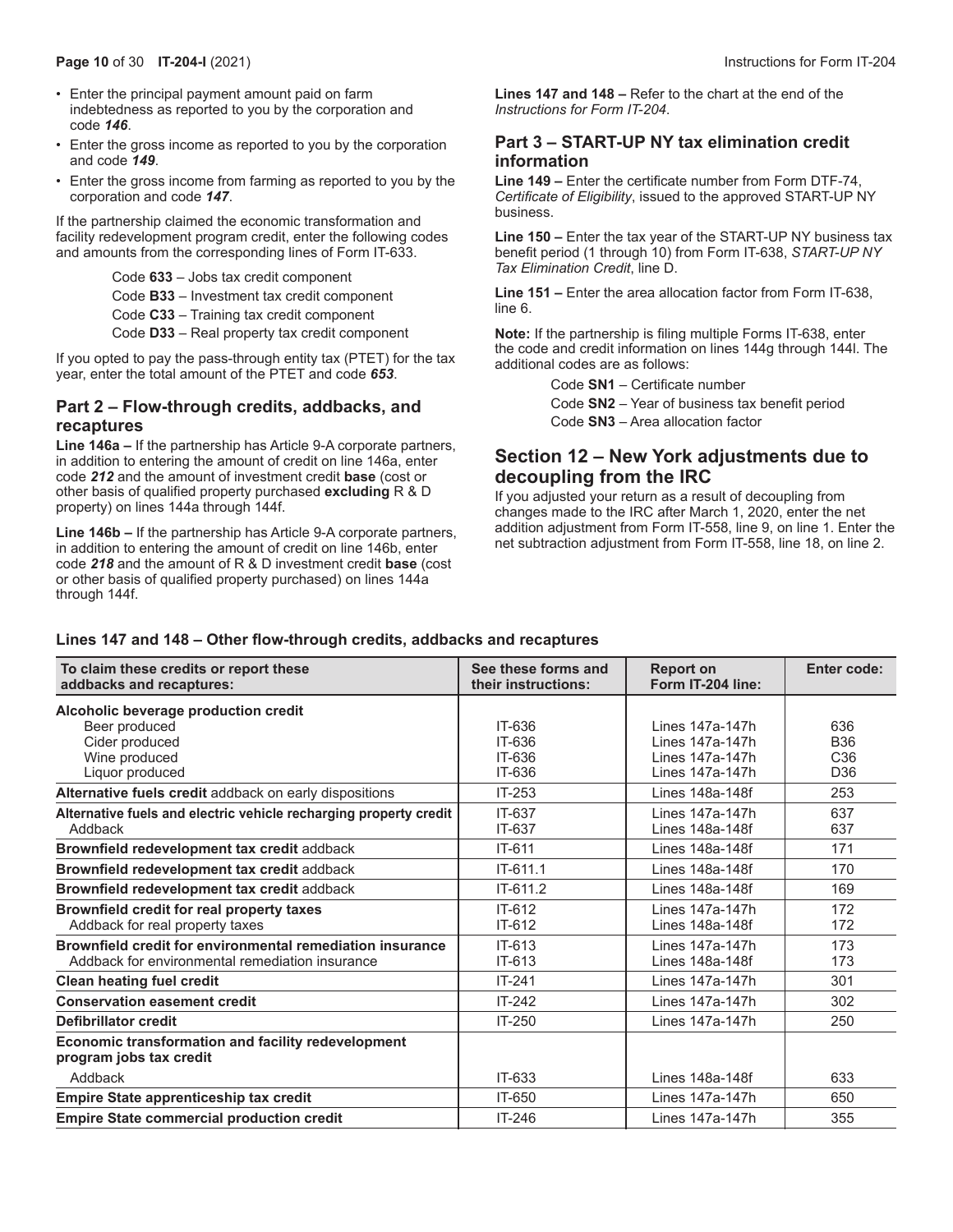| Empire State film post-production credit (current tax year credit)<br>Empire State film post-production credit (second year credit)        | IT-261 (line 7)<br>IT-261 (line 20) | Lines 147a-147h<br>Lines 147a-147h | 356<br><b>B56</b> |
|--------------------------------------------------------------------------------------------------------------------------------------------|-------------------------------------|------------------------------------|-------------------|
| Empire State film post-production credit (third year credit)                                                                               | IT-261 (line 21)                    | Lines 147a-147h                    | C <sub>56</sub>   |
| Empire State film production credit (current tax year credit)                                                                              | IT-248 (line 7)                     | Lines 147a-147h                    | 248               |
| Empire State film production credit (second year credit)<br>Empire State film production credit (third year credit)                        | IT-248 (line 9)<br>IT-248 (line 10) | Lines 147a-147h<br>Lines 147a-147h | <b>B48</b><br>C48 |
| Empire State jobs retention program credit<br>Addback                                                                                      | IT-634<br>IT-634                    | Lines 147a-147h<br>Lines 148a-148f | 634<br>634        |
| <b>Empire State musical and theatrical production credit</b>                                                                               | IT-642                              | Lines 147a-147h                    | 642               |
| <b>Employee training incentive program</b>                                                                                                 | IT-646                              | Lines 147a-147h                    | 646               |
| Employer-provided childcare credit                                                                                                         | IT-652                              | Lines 147a-147h                    | 652               |
| Excelsior jobs program tax credit addback                                                                                                  | IT-607                              | Lines 148a-148f                    | 607               |
| EZ investment tax credit (and employment incentive credit)                                                                                 |                                     |                                    |                   |
| Addback on early dispositions                                                                                                              | IT-603                              | Lines 148a-148f                    | 163               |
| Employment of persons with disabilities credit                                                                                             | IT-251                              | Lines 147a-147h                    | 251               |
| Farm donations to food pantries credit                                                                                                     | IT-649                              | Lines 147a-147h                    | 649               |
| Farm workforce retention credit                                                                                                            | IT-647                              | Lines 147a-147h                    | 647               |
| FSI EZ investment tax credit (and employment incentive credit)<br>Addback on early dispositions                                            | IT-605                              | Lines 148a-148f                    | 165               |
| FSI investment tax credit (and employment incentive credit)<br>Addback on early dispositions                                               | $IT-252$                            | Lines 148a-148f                    | 252               |
| Hire a veteran credit                                                                                                                      | IT-643                              | Lines 147a-147h                    | 643               |
| Investment credit addback on early dispositions                                                                                            | $IT-212$                            | I ines 148a-148f                   | 212               |
| Life sciences research and development tax credit                                                                                          | IT-648                              | Lines 147a-147h                    | 648               |
| Low-income housing credit<br>Addback                                                                                                       | DTF-624<br>DTF-626                  | Lines 147a-147h<br>Lines 148a-148f | 624<br>626        |
| Manufacturer's real property tax credit<br>Addback                                                                                         | IT-641<br>IT-641                    | Lines 147a-147h<br>Lines 148a-148f | 641<br>641        |
| New York City musical and theatrical production tax credit                                                                                 | IT-654                              | Lines 147a-147h                    | 654               |
| New York youth jobs program tax credit                                                                                                     | IT-635                              | Lines 147a-147h                    | 635               |
| <b>QETC capital tax credit</b><br>Addback on early dispositions                                                                            | DTF-622<br><b>DTF-622</b>           | Lines 147a-147h<br>Lines 148a-148f | 622<br>622        |
| <b>QETC employment credit</b>                                                                                                              | DTF-621                             | Lines 147a-147h                    | 621               |
| <b>QEZE credit for real property taxes</b>                                                                                                 | IT-606                              | Lines 147a-147h                    | 166               |
| Addback                                                                                                                                    | IT-606                              | Lines 148a-148f                    | 166               |
| Recapture of START-UP NY tax benefits                                                                                                      | IT-645                              | I ines 148a-148f                   | 645               |
| <b>Recovery tax credit</b>                                                                                                                 | IT-651                              | Lines 147a-147h                    | 651               |
| Rehabilitation of historic properties credit<br>Addback                                                                                    | IT-238<br>IT-238                    | Lines 147a-147h<br>Lines 148a-148f | 238<br>238        |
| <b>Restaurant return-to work credit</b>                                                                                                    | IT-655                              | Lines 147a-147h                    | 655               |
| Security officer training credit                                                                                                           | IT-631                              | Lines 147a-147h                    | 631               |
| Special additional mortgage recording tax credit                                                                                           | IT-256                              | Lines 147a-147h                    | 256               |
| START-UP NY telecommunication services excise tax credit                                                                                   | IT-640                              | Lines 147a-147h                    | 640               |
| Taxicabs and livery service vehicles accessible<br>to persons with disabilities credit (For costs<br>incurred on or after January 1, 2011) | IT-236                              | Lines 147a-147h                    | 236               |
| Workers with disabilities credit                                                                                                           | IT-644                              | Lines 147a-147h                    | 644               |
|                                                                                                                                            |                                     |                                    |                   |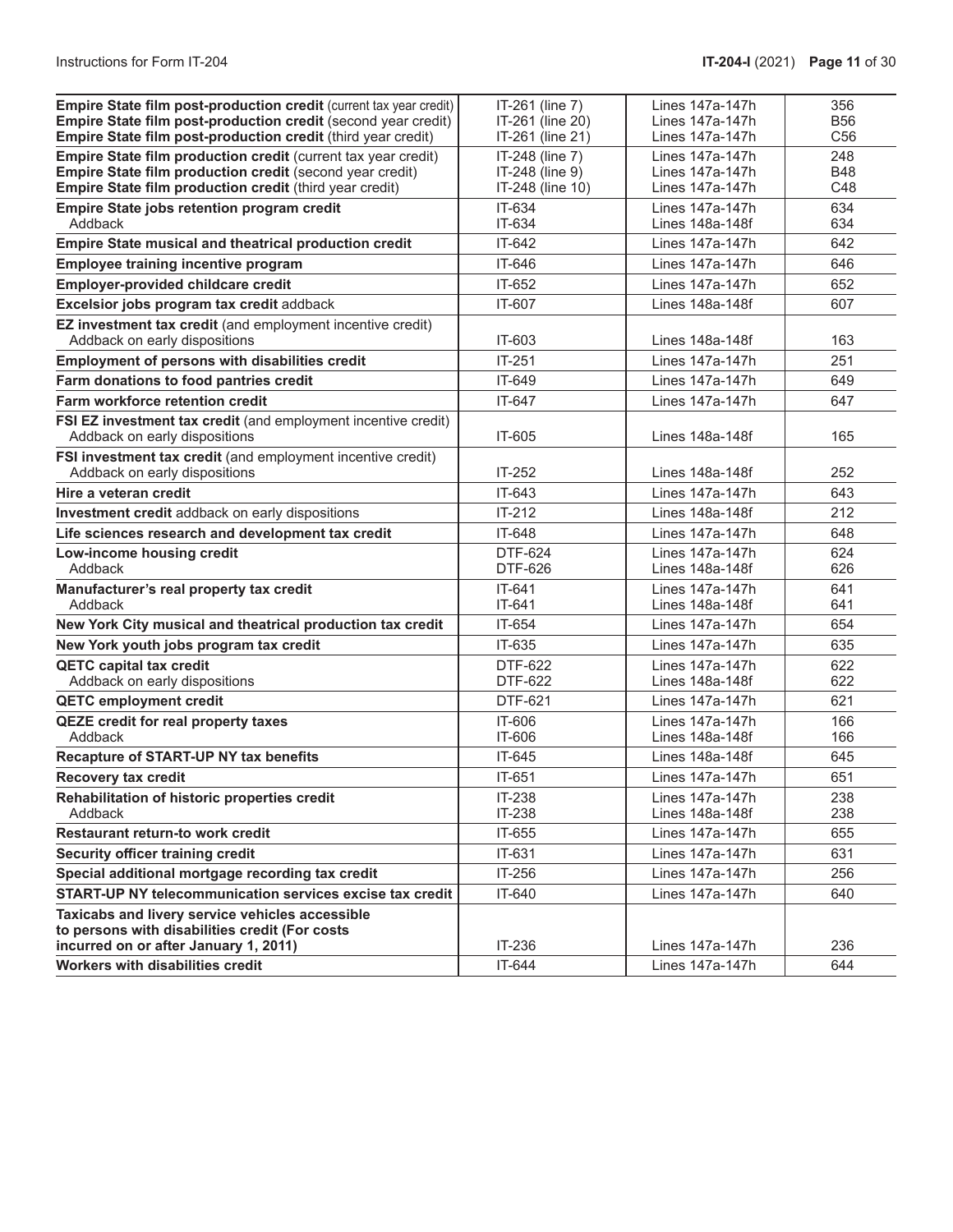# **Partnership's instructions for Form IT-204-IP New York Partner's Schedule K-1**

# **General information**

Partnerships with New York source income must provide Form IT-204-IP to each Article 22 partner on or before the day on which the partnership return is required to be filed. Partnerships with no New York source income who are filing a return specifically because they have resident partners must file and provide Form IT-204-IP only for the resident partners (Form IT-204-IP does **not** have to be submitted for non-resident partners). However, if a partnership has any partners that are partnerships or LLCs, it **must** complete and provide both Forms IT-204-IP and IT-204-CP to such partners. The partnership only submits the Form IT-204-IP (and not the Form IT-204-CP) for such partners with its Form IT-204.

Partners should obtain a copy of Form IT-204-IP-I, *Partner's Instructions for Form IT-204-IP*, to help them report on their personal income tax return the items shown on their Form IT-204-IP.

**Note:** The partnership must provide to each partner a statement indicating the partner's distributive share of contributions to one or more of the following New York Charitable Gifts Trust Fund accounts:

- Health Charitable Account; or
- Elementary and Secondary Education Account.

# **Farm donations to food pantries credit**

If the partnership claimed a credit on Form IT-649, *Farm Donations to Food Pantries Credit*, the partnership must provide to each partner a statement indicating the partner's distributive share of the amount of qualified donations to a food pantry included in the partnership's charitable contributions amount.

# **Specific instructions**

# **Partnership's information**

On each Form IT-204-IP, enter the name and EIN of the partnership.

## **Item C**

Enter the business allocation percentage (BAP) of the partnership from Form IT-204, line 126.

If line 126 is blank because your BAP is 100% New York State, enter 100%.

If line 126 does not fairly and equitably reflect the income from New York and you have included an authorized alternative method of allocation, enter the alternative allocation percentage.

If line 126 is blank because the partnership's books and records accurately reflect income earned in New York, leave item C blank.

# **Partner's information**

For the partner for which you are completing this Form IT-204-IP, enter the partner's name, address, and identifying number (Social Security number or EIN).

## **Item F**

If the partner is a disregarded entity or grantor trust, enter the partner's information as reported on federal Schedule K-1, item E; otherwise leave this line blank.

## **Item H**

Enter the partner's percentages as reported on federal Schedule K-1, item J.

## **Item I**

Enter the partner's share of liabilities as reported on federal Schedule K-1, item K.

#### **Item J**

Enter the partner's capital account analysis as reported on federal Schedule K-1, item L. However, enter on lines 2 and 3 of item J, the amount of cash and property contributed by **that** partner to the partnership as included on New York State Form IT-204, Section 6, lines 76 and 77. Enter on line 5 of item J, the amount of withdrawals and distributions of cash to **that** partner from Form IT-204, Section 6, line 81. Enter on line 6 of item J, the amount of withdrawals and distributions of property made to **that** partner from Form IT-204, Section 6, line 82.

## **Item K**

This item does not apply to partners that are partnerships. If completing Form IT-204-IP for a partner that is a partnership, leave item K blank.

#### **Item L**

If the partner was included on Form IT-203-GR, *Group Return for Nonresident Partners,* enter the partnership's special NYS income tax identification number assigned to the group.

## **Item M**

If this partner is a nonresident individual who submitted a Form IT-2658-E, *Certificate of Exemption from Partnership or New York S Corporation Estimated Tax Paid on Behalf of Nonresident Individual Partners and Shareholders,* that is **valid** for 2021, mark an *X* in the *Yes* box. If the partner is a resident individual partner, another partnership, or an estate or trust, leave this item blank. If you marked an *X* in the *Yes* box, do **not** complete item N or item O.

#### **Item N**

Enter the amount of estimated tax paid on behalf of the partner from Form(s) IT-2658-NYS, *Attachment to Form IT-2658 – Report of Estimated Personal Income Tax for Nonresident Individuals,* on lines N1 through N4, and the total amount paid on line N.

## **Item O**

Enter the amount of estimated MCTMT paid on behalf of the partner from Form(s) IT-2658-MTA, *Attachment to Form IT-2658 – Report of Estimated Metropolitan Commuter Transportation Mobility Tax (MCTMT) for New York Nonresident Individual Partners,* on lines O1 through O4, and the total amount paid on line O.

#### **Item P**

If you marked an *X* in the *Yes* box on Form IT-204 in item R, mark an *X* in the *Yes* box here; if you marked an *X* in the *No* box on Form IT-204 in item R, mark an *X* in the *No* box here.

#### **Item Q**

If you opted to pay the PTET for the tax year, mark an *X* in the *Yes* box here; if you did not opt to pay the PTET for the tax year, mark an *X* in the *No* box here.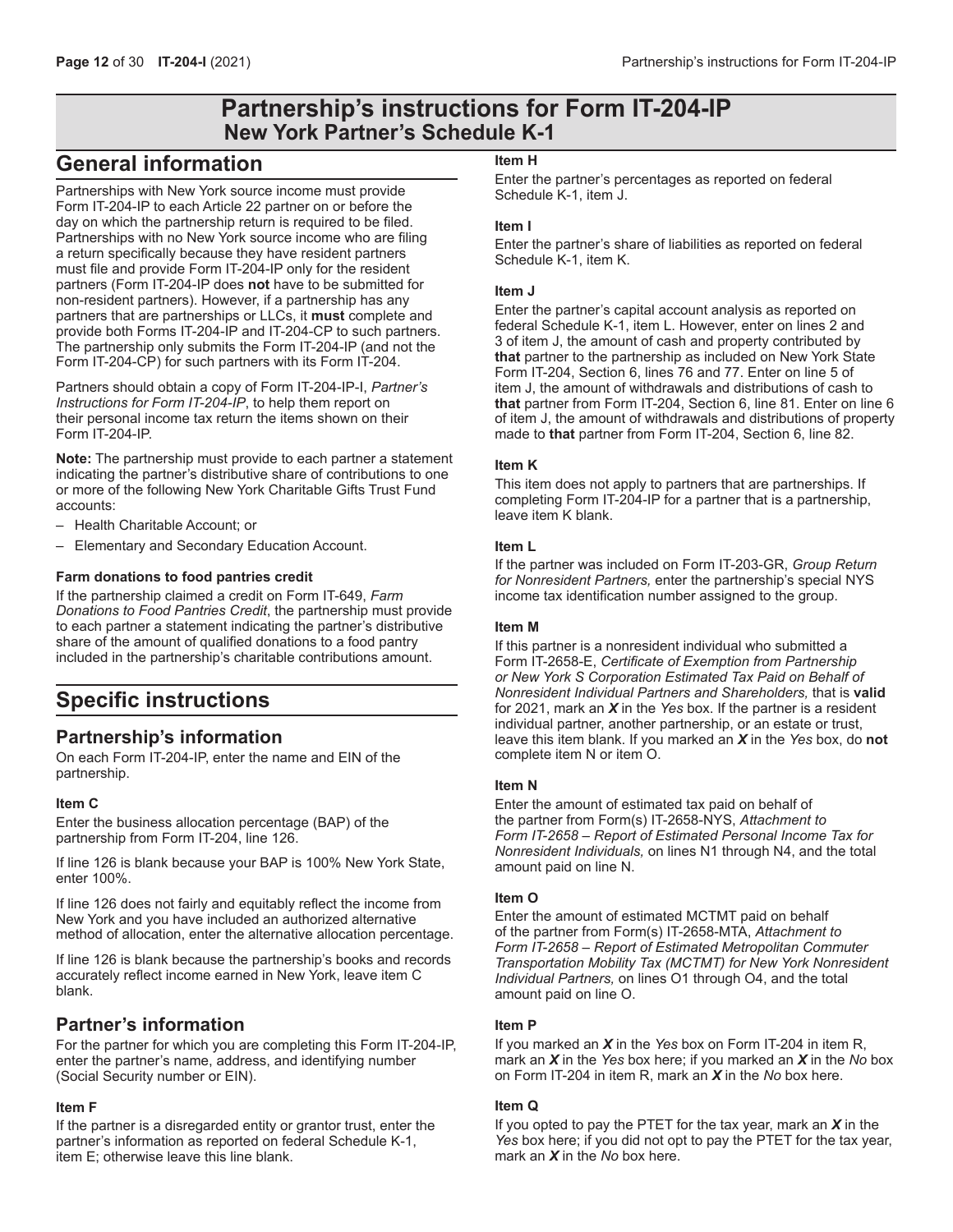If you marked *Yes*, indicate the residency status assigned to this partner for purposes of the PTET only. This may be different from the residency status indicated in item K.

This item does not apply to partners that are partnerships. If completing Form IT-204-IP for a partner that is a partnership, leave item Q blank.

# **Partner's share of income, deductions, etc.**

# **Column B**

Transfer the amounts from the individual partner's federal Form 1065, Schedule K-1. However, for line 19 of federal Form 1065, Schedule K-1, determine the portion of line 19 that represents distributions of cash and marketable securities, and distributions of other property, and enter this amount(s) on line 17 and line 18 of Form IT-204-IP respectively. Be sure to write in the *Identify* boxes, where provided, the type(s) and amount(s) of what is included on each specific line.

# **Column C**

Enter in column C the amounts from column B that are derived from or connected with New York State sources. (See *Income from New York State sources includes* on page 2*.*)

If you are doing business entirely within New York State, enter the amounts from column B in column C.

If you are doing business both inside and outside New York State, allocate to New York State the federal items of income, gain, loss, and deduction as shown on federal Form 1065, Schedule K. Use the BAP (item C), the separate book method (see *Books and records* below), or an authorized alternative allocation method. However, do not allocate any items of real property (see *Note* below).

**Note:** Amounts attributable to real property located in New York State are 100% allocable to New York. Amounts attributable to real property located outside New York State are not allocable to New York.

## **Books and records**

A partnership carrying on business inside and outside of New York State, that maintains books and records from which the New York income of the business can be determined, enters in column C the amount of each item derived from New York State sources, as determined from the books of account.

## **Authorized alternative allocation method**

If a detailed explanation of an authorized alternative allocation method is submitted with Form IT-204, use that method to compute the amounts to be entered in column C.

# **Calculation of the partner's share of New York modifications and credits**

You must allocate the partner's share of a modification or credit in accordance with the partner's distributive share, for federal income tax purposes, of the item to which the modification relates. Where a partner's distributive share of any such item is not required to be taken into account separately for federal income tax purposes, the partner's share of such item must generally be determined in accordance with their share, for federal income tax purposes, of partnership taxable income and loss.

Where a partner's distributive share of an item of partnership income, gain, loss, or deduction is determined for federal income tax purposes by special provision in the partnership agreement with respect to such item, and where the principal purpose of such provision is the avoidance or evasion of tax under this

article, the partner's distributive share of such item, and any modification or credit required with respect thereto, must be determined as if the partnership agreement made no special provision with respect to such item.

If the partnership agreement does not provide for the partner's distributive share of income, gain, loss, deduction, or credit, determine the partner's share according to the partner's interest in the partnership.

If a partner's interest changed during the year, determine the distributive share of each partner at the federal level. How the partnership allocates income (or loss) is also determined at the federal level. Allocate income (or loss) to the partner only for the part of the year in which that person was a member of the partnership.

# **Partner's share of New York modifications**

Any of the modifications from Form IT-225 are to be added to or subtracted from each partner's federal adjusted gross income on the partner's New York State income tax return, in arriving at the partner's total New York income. Any of the modifications listed under *Lines 111 and 113* instructions are to be added to or subtracted from each partner's itemized deductions on the partner's New York State income tax return, in arriving at the partner's New York State itemized deduction. The partners need this information to complete their individual tax returns.

## **Line 20 – New York State additions**

Enter in column A on lines 20a through 20f the partner's distributive share of the total amount for each addition modification reported on Form IT-225, line 1, column A, and line 5, column A. Be sure to enter the corresponding number of the addition next to the letters *EA*. If you are reporting more than six addition modifications for the partner, include a separate schedule. Enter in column B, *New York State allocated amount,* the amount of the partner's modification that relates to income, gain, loss, or deduction derived from or connected with New York State sources (from Form IT-225, line 1, column B, and line 5, column B).

**Line 21 –** Enter the column A total of lines 20a through 20f and from any additional schedule(s) (if more than six addition modifications) on line 21.

#### **Line 22 – New York State subtractions**

Enter in column A on lines 22a through 22f the partner's distributive share of the total amount for each subtraction modification reported on Form IT-225, line 10, column A, and line 14, column A. Be sure to enter the corresponding number of the subtraction next to the letters *ES*. If you are reporting more than six subtraction modifications for the partner, include a separate schedule. Enter in column B, *New York State allocated amount,* the amount of the partner's modification that relates to income, gain, loss, or deduction derived from or connected with New York State sources (from Form IT-225, line 10, column B, and line 14, column B).

**Line 23 –** Enter the column A total of lines 22a through 22f and from any additional schedule(s) (if more than six subtraction modifications) on line 23.

#### **Line 24 – Additions to itemized deductions**

Enter in the *Amount* column on lines 24a through 24f the partner's distributive share of the total amount for each addition to itemized deductions reported on Form IT-204, lines 111a through 111f. Be sure to enter the corresponding letter for each addition in the *Letter* box.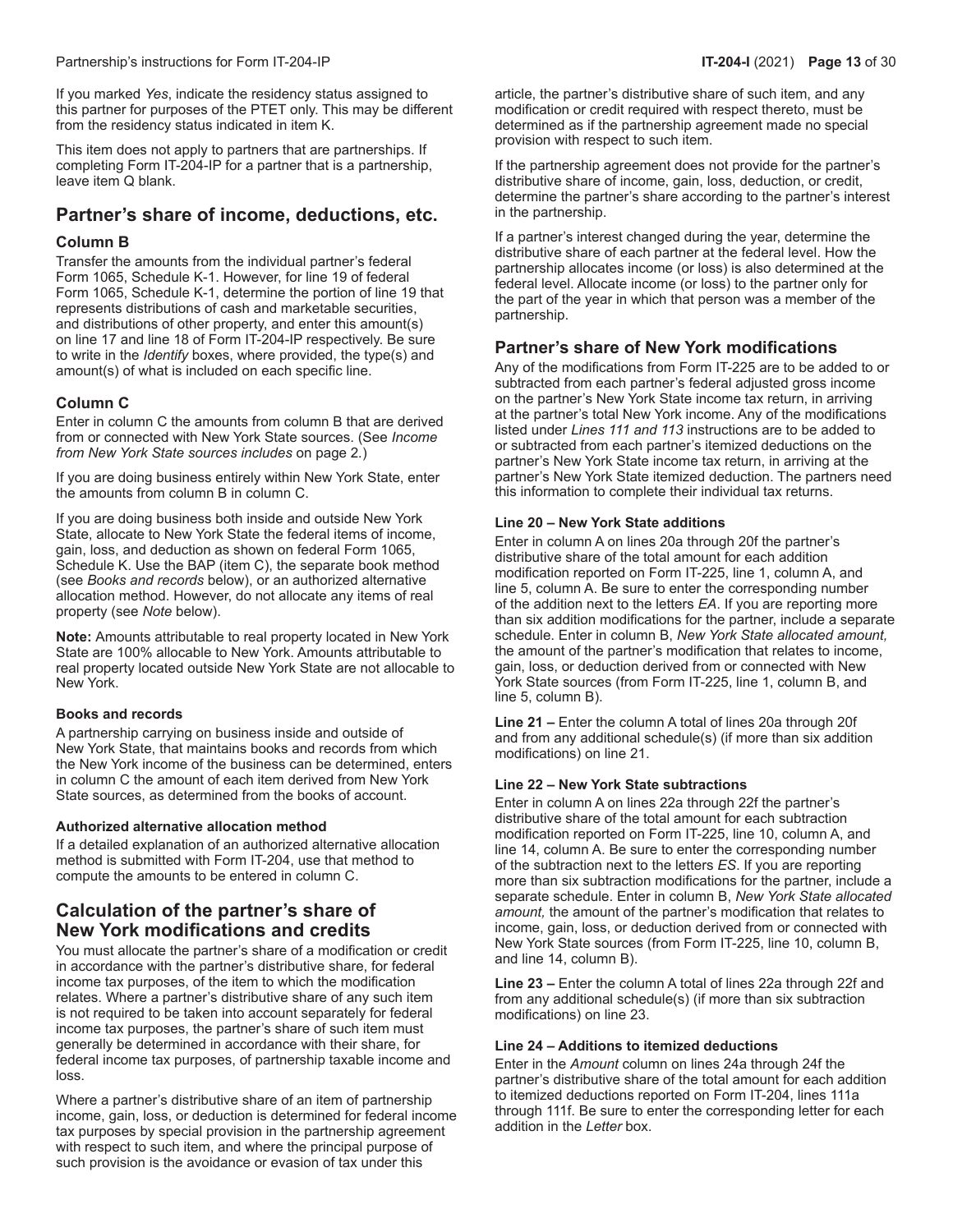#### **Line 26 – Subtractions from itemized deductions**

Enter in the *Amount* column on lines 26a through 26f the partner's distributive share of the total amount for each subtraction from itemized deductions reported on Form IT-204, lines 113a through 113f. Be sure to enter the corresponding letter for each subtraction in the *Letter* box.

# **Partner's other information**

#### **Line 29a – Partner's share of New York source gross income**

You must report to each partner their share of your New York source gross income. Enter the partner's distributive share of New York source gross income from Form IT-204, line 116a.

#### **Line 29b – MCTD allocation percentage**

Enter the MCTD allocation percentage of the partnership from Form IT-204, line 116b.

#### **Line 29c – Partner's share of receipts from the sale of goods by manufacturing**

Enter the partner's share of the total receipts from Form IT-204, line 116c. In addition, you must provide your partner with a separate statement that reports any receipts from the generation and distribution of electricity that is **not** included on this line.

#### **Line 29d – New York adjusted basis of qualified manufacturing property**

Enter the partner's proportionate part of qualified manufacturing property from Form IT-204, line 116d.

# **Partner's credit information**

## **Part 1 – Flow through credit bases and information**

## **Brownfield redevelopment tax credit**

#### **Lines 30, 31, and 32**

Enter the partner's distributive share of any amounts from Form IT-611 in column A. Enter the partner's distributive share of any amounts from Form IT-611.1 in column B. Enter the partner's distributive share of any amounts from Form IT-611.2 in column C.

**Line 30 –** Enter the partner's distributive share of the site preparation credit component from Form IT-204, line 127.

**Line 31 –** Enter the partner's distributive share of the tangible property credit component from Form IT-204, line 128.

**Line 32 –** Enter the partner's distributive share of the on-site groundwater remediation credit component from Form IT-204, line 129.

## **QEZE tax reduction credit**

#### **Lines 36, 37, and 38**

Enter the QEZE employment increase factor, QEZE zone allocation factor, and QEZE benefit period factor from Form IT-204, lines 133, 134, and 135.

## **Excelsior jobs program tax credit**

## **Lines 39 through 42**

Enter the partner's distributive share of the excelsior jobs program tax credit from Form IT-204, lines 136 through 139.

## **Farmers' school tax credit**

**Line 43 –** Enter the partner's distributive share of acres of qualified agricultural property from Form IT-204, line 140.

**Page 14** of 30 **IT-204-I** (2021) Partnership's instructions for Form IT-204-IP

**Line 44 –** Enter the partner's distributive share of acres of qualified conservation property from Form IT-204, line 141.

**Line 45 –** Enter the partner's distributive share of eligible school district property taxes paid by the partnership from Form IT-204, line 142.

**Line 46 –** Enter the partner's distributive share of acres of qualified agricultural property converted to nonqualified use from Form IT-204, line 143.

## **Other flow-through credit bases and information**

**Lines 47a through 47l –** If you were a shareholder in a C corporation that has a special gross income from farming election, enter the code and the partner's distributive share of the amount on lines 47a through 47f as reported on Form IT-204, lines 144a through 144f.

Enter the partner's distributive share and code *127* if you made contributions to one or more of the New York Charitable Gifts Trust Fund accounts:

- Health Charitable Account
- Elementary and Secondary Education Account

Enter the partner's distributive share and code *128* if you made charitable contributions to:

- Health Research Inc.
- State University of New York Impact Foundation
- Research Foundation of the City University of New York

Enter the following component codes and the partner's distributive share of the amounts on lines 47a through 47f as reported on Form IT-204, lines 144a through 144f.

- Code **633** Jobs tax credit component
- Code **B33** Investment tax credit component
- Code **C33** Training tax credit component
- Code **D33** Real property tax credit component

If you opted to pay the PTET for the tax year, enter on lines 47a through 47f the partner's distributive share of the PTET, as reported on Form IT-204, lines 144a through 144f, and code *653*.

If you are filing multiple Forms IT-604, *Claim for QEZE Tax Reduction Credit,* and/or Form(s) IT-638 enter the code and the partner's credit information on lines 47g through 47l as reported on Form IT-204, lines 144g through 144l.

#### **Part 2 – Flow through credits, addbacks, and recaptures**

#### **Lines 48, 49, and 50**

Enter the partner's distributive share of the:

- long-term care insurance credit from Form IT-204, line 145
- investment credit (including the employment incentive credit and historic barn rehabilitation credit) from Form IT-204, line 146a
- research and development credit investment credit from Form IT-204, line 146b

**Line 51 –** For all other credits, you must enter the 3-digit code number identifying each credit and the partner's distributive share of that credit from Form IT-204, lines 147a through 147h.

If you reported a rehabilitation of historic properties credit on Form IT-204, Section 11, Part 2, you **must** provide to your partners a separate statement indicating the project number(s). The project number is the National Park Services (NPS) number that identifies the rehabilitation project. Project number(s)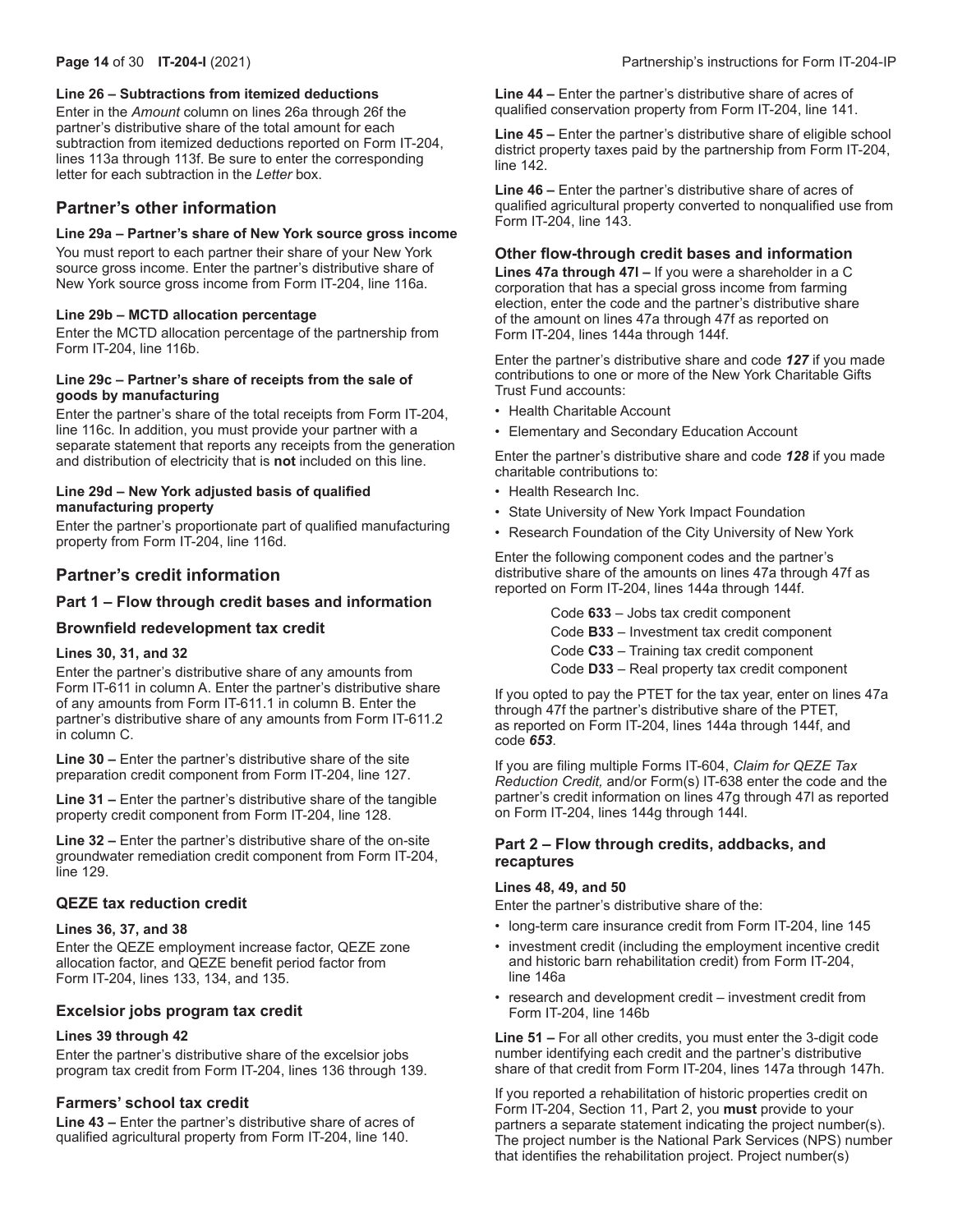must be provided for tax credit amounts passed through to the partnership and for tax credit amounts generated by the partnership.

**Line 52 –** For all other addbacks of credits and recaptures, you must enter the 3-digit code number identifying each addback or recapture and the partner's distributive share of that addback or recapture from Form IT-204, lines 148a through 148f.

#### **Part 3 – START-UP NY tax elimination credit information**

#### **Lines 53, 54, and 55**

Enter on these lines the information from Form IT-204, lines 149, 150, and 151.

You **must** also provide to your partner a separate statement indicating the name of the sponsoring campus, university, or college; if you are certified by more than one sponsor, list all sponsors on such statement.

# **Partner's share of New York adjustments due to decoupling from the IRC**

**Line 1 –** If you adjusted your return as a result of decoupling from changes made to the IRC after March 1, 2020, enter the partner's distributive share of the total net addition adjustment from Form IT-204, Section 12, line 1, in column A. Using the partnership's BAP reported in item C, compute the New York State allocated amount of the partner's distributive share and enter the amount in column B.

**Line 2 –** If you adjusted your return as a result of decoupling from changes made to the IRC after March 1, 2020, enter the partner's distributive share of the net subtraction adjustment from Form IT-204, Section 12, line 2, in column A. Using the partnership's BAP reported in item C, compute the New York State allocated amount of the partner's distributive share and enter the amount in column B.

If you adjusted your excess business interest expense or your excess taxable income as a result of decoupling from IRC § 163(j), you must also provide to your partners a separate statement indicating their distributive share of each adjustment.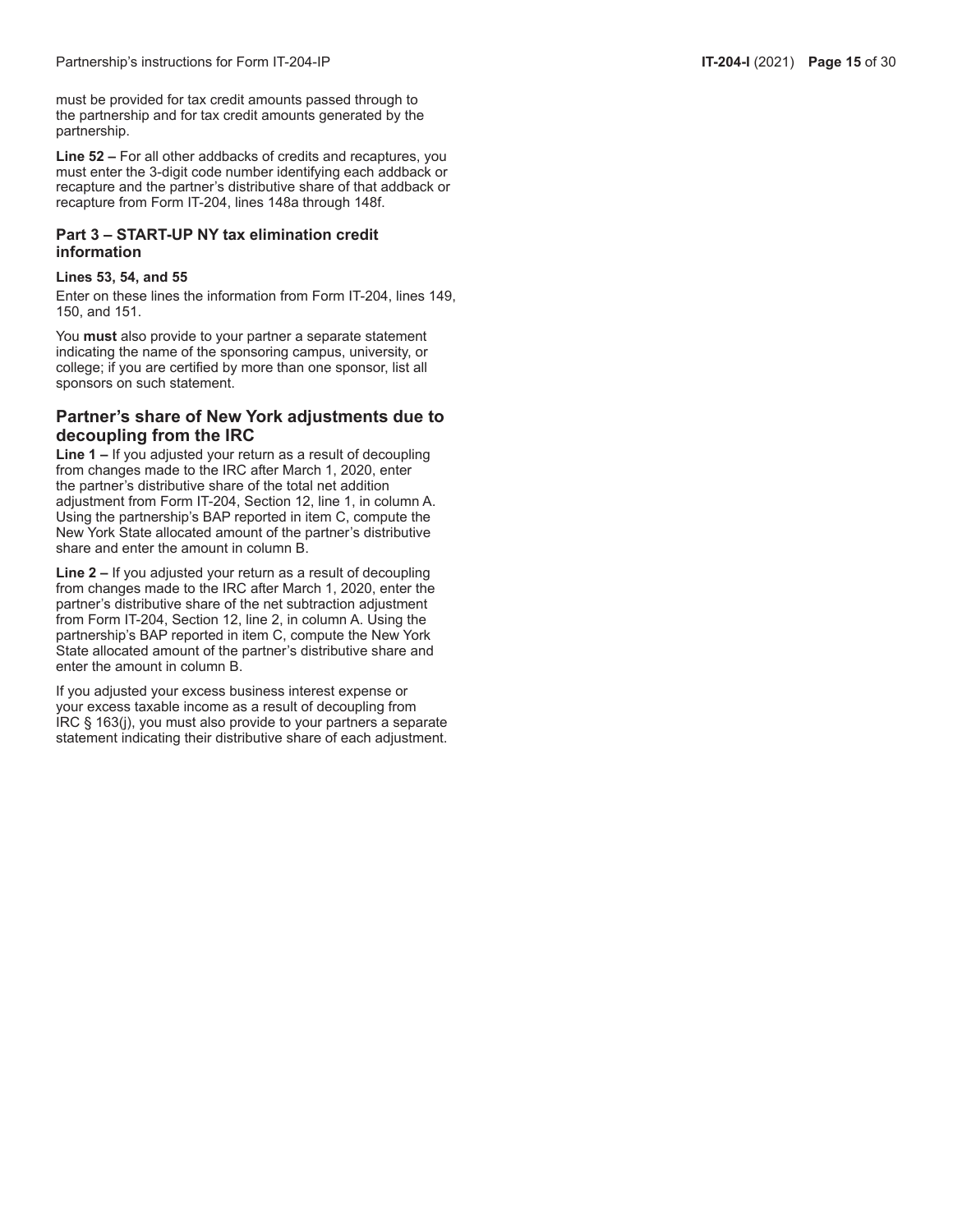# **Partnership's instructions for Form IT-204.1 New York Corporate Partners' Schedule K**

# **General information**

Form IT-204.1 **must be** completed and filed by a partnership that has corporate partners filing Form CT-3 or CT-3-S, or included in a combined group filing Form CT-3-A, and by a partnership that has a partner that is a partnership or an LLC. The form reports the aggregate amount, for the partnership as a whole (including amounts from any lower tier partnerships), of certain partnership items. These amounts are then reported by distributive share or proportionate part to the partnership's corporate partners (or partners that are partnerships or LLCs) on Form IT-204-CP, *New York Corporate Partner's Schedule K-1.*  Submit Form IT-204.1 with your Form IT-204, *Partnership Return*.

A partnership must separately provide to its corporate partners (or partners that are partnerships or LLCs) the partnership's total amount of New York State and total amount of Metropolitan Commuter Transportation District (MCTD) receipts (including total amounts from any lower tier partnerships) so that a corporate partner (at any level in the tier or chain) can include such amounts when making the determination if it is subject to the Article 9-A franchise tax and MCTD surcharge.

**Note:** The only items reported on Form IT-204.1 that relate to a corporate partner that is a New York S corporation are lines 34 through 36; Apportionment Part 1, line 1; Apportionment Part 2, lines 1 through 53a; and Apportionment Part 2, lines 56 through 77.

# **Specific instructions**

**Note:** If you have a partner that is a **partnership** or an **LLC**, you must complete **all** parts of Form IT-204.1 to ensure that all corporate partners in the tier or chain receive the necessary information.

**Note:** Do **not** include any IRC § 965 amounts on Form IT-204.1.

# **Entire net income (ENI) information when the corporate partner's New York tax filing status is a C corporation**

The amounts reported on lines 1 and 2 represent additions to, or subtractions from, federal taxable income (FTI) that New York C corporations are required to make under Article 9-A.

# **Line 1 – ENI addition modifications**

Enter in column A any applicable *EA* number listed below that represents an addition modification to federal taxable income (FTI) that a New York C corporation partner is required to make under Article 9-A when computing the partner's ENI on the partner's Form CT-3 or CT-3-A. List the amount of each addition in column B, and provide the total amount of additions on line 1.

- **EA-105 Special additional mortgage recording tax** Enter the amount of the special additional mortgage recording tax deducted by the partnership in computing its income that flowed through to its corporate partners to the extent the special additional mortgage recording tax credit flowed through the partnership to such corporate partners.
- **EA-106 Special additional mortgage recording tax basis adjustment –** See A-106 addition modification instruction in Form IT-225-I.
- **EA-110 Qualified emerging technology investments (QETI) –** See A-110 addition modification instruction in Form IT-225-I.
- **EA-203 Safe harbor leases** See A-203 addition modification instruction in Form IT-225-I.
- **EA-204 Safe harbor leases** See A-204 addition modification instruction in Form IT-225-I.
- **EA-207 Taxes related to the farmers' school tax credit**  Enter the total amount of real property taxes paid on qualified agricultural property that was deducted by the partnership in computing its income that flowed through to its corporate partners to the extent the partnership also flowed through the tax credit.
- **EA-208 Sport utility vehicle expense deduction** See A-208 addition modification instruction in Form IT-225-I.
- **EA-211 Royalty payments made to a related member or members –** See A-211 addition modification instruction in Form IT-225-I.
- **EA-212 Environmental remediation insurance premiums –** See A-212 addition modification instruction in Form IT-225-I.
- ► EA-216 Manufacturer's real property tax See A-216 addition modification instruction in Form IT-225-I.
- **EA-217 START-UP New York excise tax on telecommunication services –** See A-217 addition modification instruction in Form IT-225-I.
- **EA-218 Farm donations to food pantries –** Enter the amount of any deduction for charitable contributions allowed under IRC section 170 to the extent such contributions are used as the basis of the calculation of the farm donations to food pantries credit under Tax Law § 210-B(52).
- **EA-221 Gains invested in a qualified opportunity fund (QOF) – If** you excluded a gain invested in a QOF from federal gross income for the current tax year as a result of IRC § 1400Z-2(a)(1)(A), **then** enter the amount of the gain that was excluded. Also see ES-218.
- **EA-504 Interest on federal, state, municipal, and other obligations not included in FTI** (only if your corporate partner is **not** an alien corporation: see EA-508 if your corporate partner is an alien corporation) **–** Enter all interest received or accrued from federal, state, municipal, and other obligations that was exempt from federal income tax. You may deduct from this amount any expenses attributable to that interest but denied deductibility under IRC section 265. Include a list of items and amounts included on this line.
- **EA-505 Certain taxes deducted –** Include all taxes deducted for federal purposes imposed under Article 9 (sections 183, 183-a, 184, 184-a), 9-A, 23, and former Article 32. This includes the MTA surcharge. However, do **not** include New York City taxes. Include the amount deducted for taxes paid or accrued to the United States, or any of its possessions, territories, or commonwealths, other U.S. states or their political subdivisions, and the District of Columbia, if the tax or taxes are on or are measured by profits or income, or include profits or income as a measure of tax, including taxes expressly in lieu of the foregoing.
- **EA-506 Federal treaty obligations** (only if your corporate partner is an alien corporation) **–** If under any provision of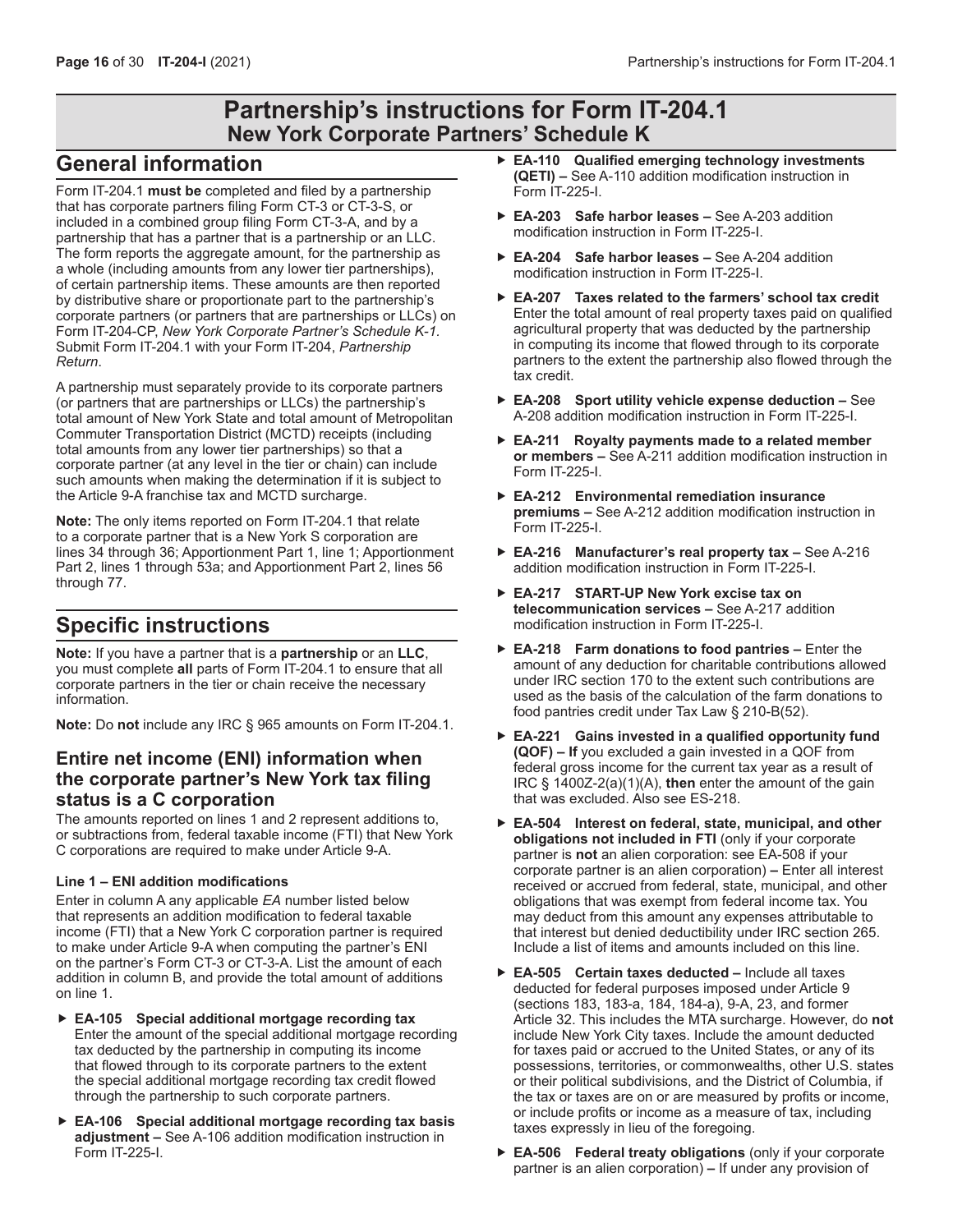the IRC, your corporate partner is **not** treated as a *domestic corporation* as defined in IRC section 7701 enter any of your income that was exempt for federal purposes under any treaty obligation of the United States, but only if such income would be treated as effectively connected, in absence of such exemption, provided that such treaty obligation does not preclude the taxation of such income by a state.

- **EA-507 Federal depreciation** Enter any federal depreciation amounts (including any disposition adjustments), if applicable, from Forms IT-399, *New York State Depreciation Schedule,* and IT-398, *New York State Depreciation Schedule for IRC Section 168(k) Property*. Submit the form(s) with Form IT-204.
- **EA-508 Dividend or interest income received, or accrued, by alien corporations** (only if your corporate partner is an alien corporation) **–** If under any provision of the IRC, your corporate partner is **not** treated as a *domestic corporation* as defined in IRC section 7701, enter any part of any of your income from dividends or interest on any kind of stock, securities, or indebtedness, but only if such income is treated as effectively connected with the conduct of a trade or business in the United States under IRC section 864.

#### **Line 2 – ENI subtraction modifications**

Enter in column A any applicable *ES* number listed below that represents a subtraction modification from its FTI that a New York C corporation partner is required to make under Article 9-A when computing the partner's ENI on such partner's Form CT-3 or Form CT-3-A. List the amount of each subtraction in column B, and provide the total amount of subtractions on line 2.

- **ES-111 Distributions made to a victim of Nazi persecution –** See S-111 subtraction modification instruction in Form IT-225-I.
- **ES-115 Qualified emerging technologies investments (QETI) –** See S-115 subtraction modification instruction in Form IT-225-I.
- **ES-205 Wage and salary expenses allowed as federal credits but not as federal expenses –** See S-205 subtraction modification instruction in Form IT-225-I.
- **ES-208 Safe harbor leases** See S-208 subtraction modification instruction in Form IT-225-I.
- **ES-209 Safe harbor leases** See S-209 subtraction modification instruction in Form IT-225-I.
- **ES-212 Sport utility vehicle expense deduction recapture –** See S-212 subtraction modification instruction in Form IT-225-I.
- **ES-215 Refund of certain business tax credits** See S-215 subtraction modification instruction in Form IT-225-I.
- **ES-216 New York State innovation hot spot program**  See S-216 subtraction modification instruction in Form IT-225-I.
- **ES-218 Gains invested in a QOF If** you included a gain invested in a QOF in federal gross income for the current tax year, **then** enter the amount of the gain that was added back in a previous tax year per EA-221. Also see EA-221.
- **ES-219 Grants received per the COVID-19 pandemic small business recovery grant program – If** you received any grant(s) per the COVID-19 pandemic small business recovery grant program as established in the New York State Urban Development Corporation Act, § 16-ff, **then** enter the amount of the grant(s), to the extent they were included in federal income.
- **ES-501 Refund or credit of certain taxes –** Enter the amount of any refund or credit for overpayment of taxes reported in a prior year on federal Form 1065, line 3, 4, or 7, that is now properly included in federal ordinary income for which no exclusion or deduction was allowed in determining federal ordinary income for any prior year.
- **ES-504 Receipts from the operation of school buses** Enter all receipts from the transportation of pupils, teachers, and others acting in a supervisory capacity to and from school or school activities, minus any deductions allowed in computing federal income that are directly or indirectly attributable to those receipts.
- **ES-507 Allowable New York depreciation** Enter any allowable New York depreciation amounts (including any disposition adjustments), if applicable, from Forms IT-399 and IT-398. Submit the form(s) with Form IT-204.
- **ES-509 Expenses related to federal treaty obligations**  *(only if your corporate partner is an alien corporation)* **–** If under any provision of the IRC, your corporate partner is not treated as a *domestic corporation* as defined in IRC section 7701, enter any of your expenses attributable to income that was exempt for federal purposes due to a federal tax treaty.

# **Assets and liabilities**

#### **Lines 3 through 7**

For a corporate partner, average value is generally computed quarterly. However, they may use a more frequent basis such as monthly, weekly, or daily. If their usual accounting practice does not permit a quarterly or more frequent computation of the average value of assets, they may use a semiannual or annual computation if no distortion of average value results. While you need only report the actual computed average values on lines 3 through 6, you must supply to your corporate partners on a separate statement the information they need to compute the average value under the frequency basis they are utilizing for such lines.

## **Line 3 – Total assets**

Enter the value shown on your books in accordance with generally accepted accounting principles (GAAP).

#### **Line 5 – Real property and marketable securities at fair market value (FMV)**

Enter the FMV of real property and marketable securities included on line 4. The *FMV of an asset* is the price (without deduction of an encumbrance whether or not the partnership is personally liable) at which a willing seller will sell and a willing purchaser will buy. You can generally find the FMV of marketable securities from price quotes in financial newspapers. For determination of FMV of real property, see TSB-M-85(18.1)C, *Valuation of Real Property*.

**Line 6 –** Enter the result of adding line 5 to the result of subtracting line 4 from line 3.

**Line 7 –** Use the same method of averaging used to determine average value of assets on line 3.

#### **Lines 8 and 9**

The amounts to report are attributable to assets reported on line 3, both long and short term. Use the same method of averaging used to determine average value of assets on line 3.

For lines 8 and 9, liabilities **directly** attributable to an asset are those that were incurred in connection with the acquisition or holding of that asset.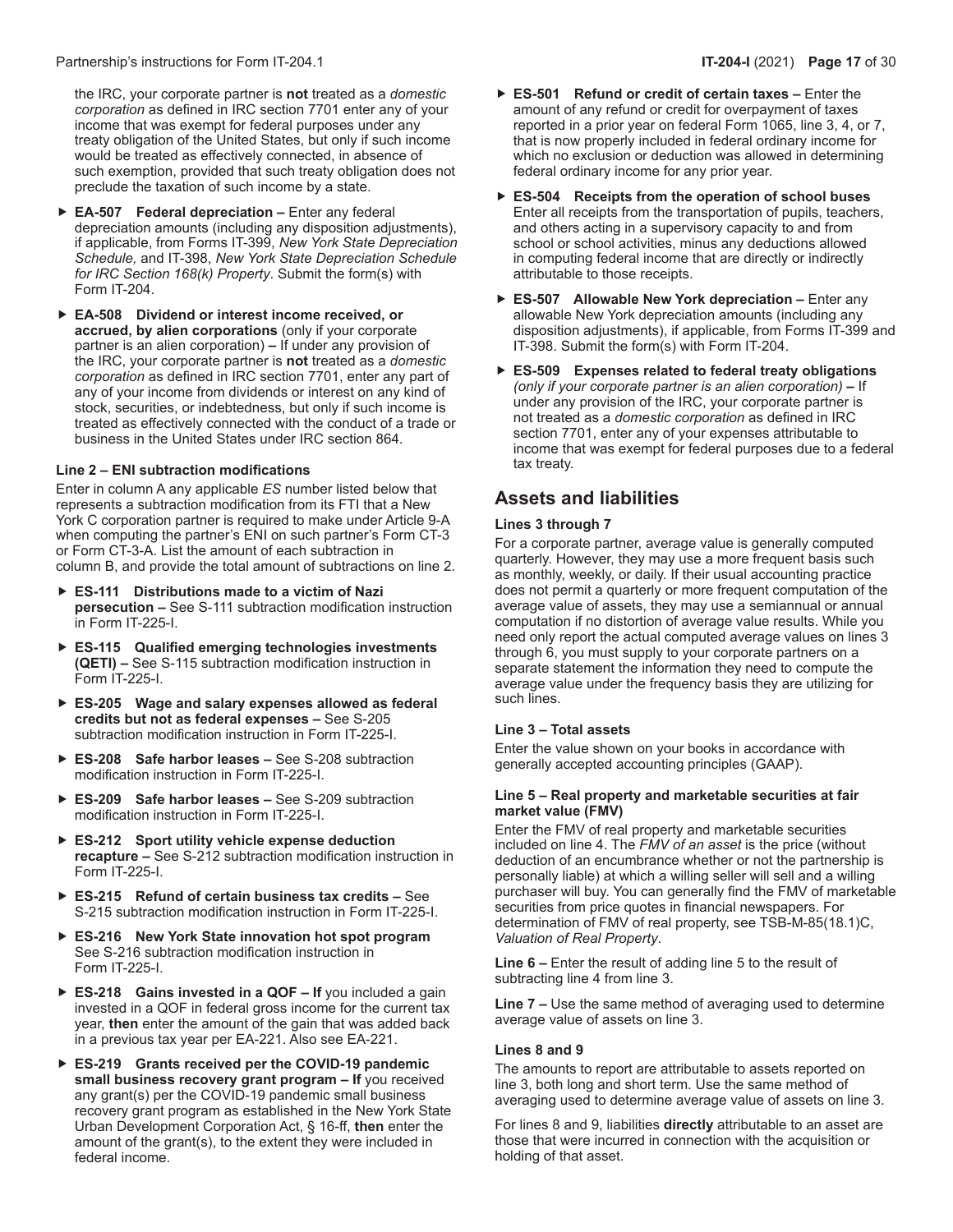**Line 8 –** *Business capital* means all assets other than investment capital and stock issued by the partner, less liabilities not deducted from investment capital.

**Line 9 –** Enter the amount from line 13, column G.

# **Items related to investment capital under Article 9-A**

These items are needed for the partner to file Form CT-3.1, *Investment and Other Exempt Income and Investment Capital*. For additional information, see that form and its instructions.

#### **Lines 10 through 15**

Per Tax Law section 208.5(a), the term *investment capital* means investments in stocks that satisfy the definition of a capital asset under IRC section 1221 at all times the partnership owned such stock during the tax year, are held by the partnership for investment for more than one year, the dispositions of which are, or would be, treated by the partnership as generating long-term capital gains or losses under the IRC. Stocks acquired on or after January 1, 2015, at any time after the close of the day on which they are acquired, must have **never** been held for sale to customers in the regular course of business. Such stocks must be clearly identified in the partnership's records as stock held for investment in the same manner as required under IRC section 1236(a)(1), for the stock of a dealer in securities to be eligible for capital gain treatment (whether or not the partnership is a dealer of securities subject to section 1236). Generally, the identification must occur before the close of the day on which the stock was acquired, although floor specialists have seven business days to make the identification. However, for stock acquired prior to October 1, 2015, that was not subject to IRC section 1236(a), such identification must occur before October 1, 2015 (see TSB-M-15(4)C, *Investment Capital Identification Requirements for Article 9-A Taxpayers.* For stock acquired by non-dealers after October 1, 2015, see TSB-M-15(4.1)C, *Additional Investment Capital Identification Periods for Certain Non-dealers for Specified Circumstances that Occur on or After October 1, 2015),* to see if additional investment capital identification periods apply. Stock in a corporation that is conducting a unitary business with the partnership is not investment capital, and should **not** be included on lines 10 through 15.

When income or gain from a debt obligation or other security cannot be taxed by New York as a result of U.S. Constitutional principles found in decisions of the U.S. Supreme Court, the debt obligation or other security will be included in investment capital (Tax Law section 208.5(e)).

**Note:** This investment capital that generates income claimed not taxable by New York under the U.S. Constitution may be claimed **only** by entities domiciled outside New York State.

#### **Parts 1, 2, and 3**

If more space is needed, submit additional sheets providing the information in the same format as in each part.

Complete Part 1 first, listing all assets owned that generated income being claimed as not taxable by New York under the U.S. Constitution. Part 1 applies only to partnerships domiciled outside of New York State. Any asset listed in Part 1 cannot also be listed in Part 2 or Part 3.

In Part 2, list all stocks actually held more than one year that meet the qualifications for investment capital at the partnership level; in Part 3, list all stocks **presumed** held more than one year, that meet the qualifications for investment capital at the partnership level (see the instructions for Parts 3 and 5).

**Column A –** For Part 1, provide identifying information, such as stock name, committee on uniform security identification procedures (CUSIP) or CUSIP international numbering system (CINS) number, and lot number; or issuer and maturity date of bond. For Parts 2 and 3, provide the name, CUSIP or CINS number, and lot number.

**Column F –** Enter the total average fair market value (FMV) of each item listed in column A. On any date, the FMV of stocks, bonds, and other regularly traded securities is the mean between the highest and lowest selling prices. The average value is generally computed quarterly if your usual accounting practice permits, but you may use a monthly, weekly, or daily average. If your usual accounting practice does not permit a quarterly or more frequent computation of average FMV, you may use a semiannual or annual computation if no distortion of average FMV results. If the security is not marketable, value it using generally accepted accounting principles (GAAP).

**Column G –** Enter for each item of investment capital listed in column A the sum of the liabilities **directly** attributable to it. Use the same method of averaging used to determine the average value of assets in column F. Liabilities **directly** attributable to an asset are those that were incurred in connection with the acquisition or holding of that asset.

#### **Parts 3 and 5**

Per Tax Law section 208.5(d), if the partnership acquires stock that is a capital asset under IRC section 1221 during the tax year and owns that stock on the last day of the tax year, it will be **presumed**, solely for purposes of determining whether that stock should be classified as investment capital after it is acquired, that the partnership held that stock for more than one year. However, if the partnership does not in fact own that stock at the time it actually files its original return for the tax year in which it acquired the stock, then the presumption in the preceding sentence shall not apply and the actual period of time during which the partnership owned the stock shall be used to determine whether the stock should be classified as investment capital after it is acquired.

If the partnership relies on the presumption in the first sentence of the previous paragraph but does not own the stock for more than one year, the partnership must, in the immediately succeeding tax year, report to its corporate partners the information in Parts 5 and 6 below.

## **Part 5**

List all prior year presumed stocks (reported on prior year IT-204.1, Part 3) that did not meet the holding period requirement. In column A, provide the name, CUSIP or CINS number, and lot number and provide the requested additional information in all other columns. If more space is needed, submit additional schedules, providing the information.

#### **Part 6**

The prior year presumed investment income that your Article 9-A partners must addback is calculated at the partner level based on the specific stocks identified in Part 5.

**Line 15 –** Enter the requested information for the stocks identified in Part 5, as previously reported on your prior tax year Form IT-204.1 on line 22.

# **Items related to investment and other exempt income under Article 9-A**

These items are needed for the partner to file Form CT-3.1. For additional information, see that form and its instructions.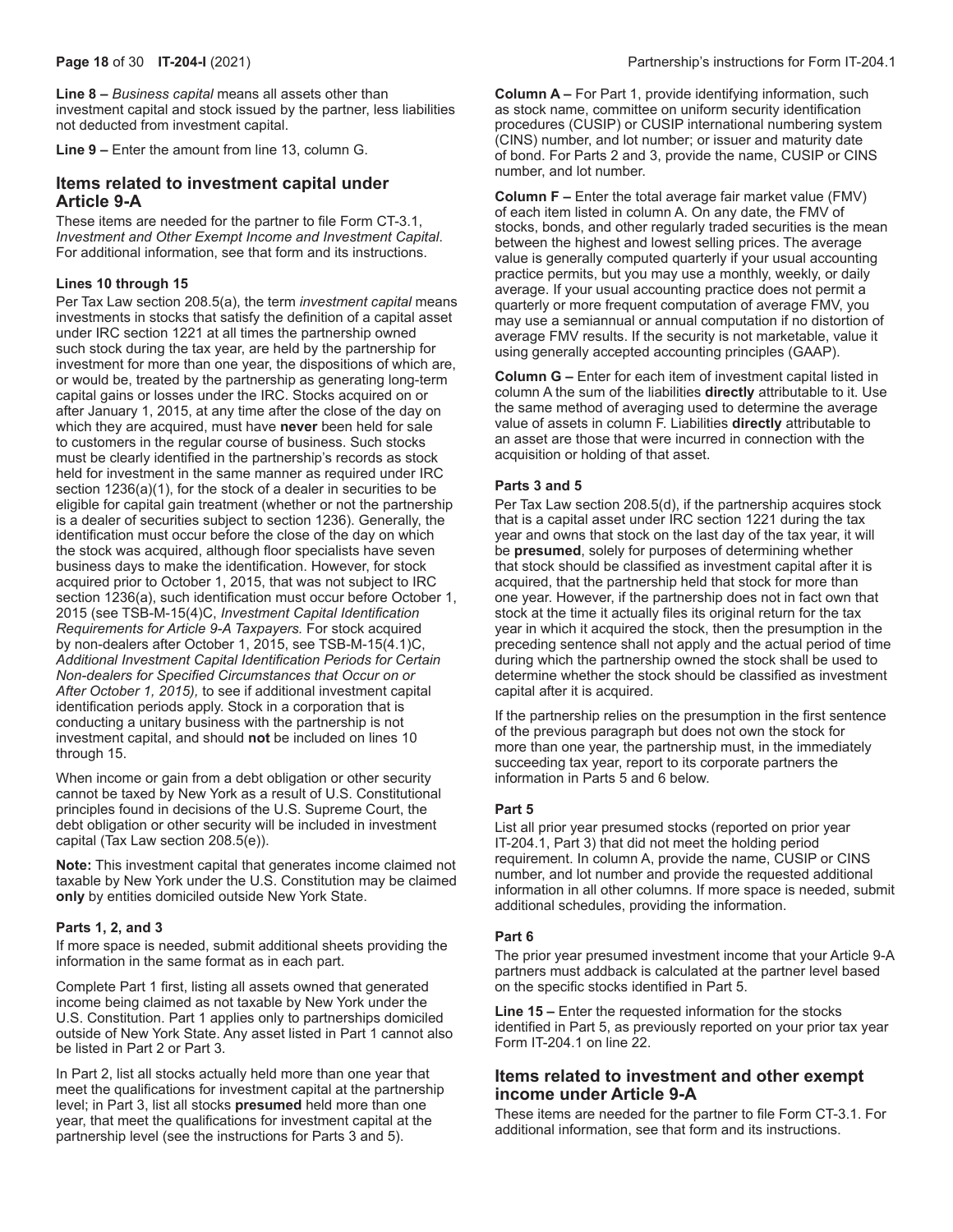#### **Line 16 – Gross exempt cross-article dividends**

Enter the gross exempt dividend income received from a corporation, conducting a unitary business with the partnership, that is subject to New York State franchise tax under either Article 9 or Article 33, or that would have been taxable under those articles if subject to tax.

#### **Line 17 – Gross exempt controlled foreign corporation (CFC) income**

*Exempt CFC income* means the income required to be included in the partnership's federal total income per IRC section 951(a) received from a corporation that is conducting a unitary business with the partnership.

**Note:** Do **not** include any IRC section 965 amounts.

#### **Line 18 – Gross exempt unitary corporation dividends**

Enter those dividends not otherwise reported on line 16 from a corporation that is conducting a unitary business with the partnership.

#### **Line 19 – Gross investment income from investments generating income not taxable by New York State under the U.S. Constitution**

Enter the income and net gain or loss from a debt obligation or other security that cannot be taxed by New York State as a result of the U.S. Constitutional principles found in decisions of the U.S. Supreme Court. If the result of summing the applicable amounts is a net loss, enter the negative amount using a minus (-) sign. Amounts entered on this line should relate to assets listed in Part 1. This line applies only if the partnership is domiciled outside of New York State.

**Lines 20 through 22 –** To determine the amounts to enter, see *Items related to investment capital under Article 9-A* on page 18.

Enter on line 20 dividends from investments reported in Part 2.

Enter on line 21 net capital gains or losses from investments reported in Part 2. If the result of summing the applicable amounts is a net loss, enter the negative amount using a minus (-) sign.

Enter on line 22 dividends from investments reported in Part 3.

## **Items related to interest deductions directly attributable to investment and other exempt income under Article 9-A**

**Lines 24 through 31 –** For information on how to **directly** attribute interest deductions to the income reported on lines 16 through 22, and to business capital, see TSB-M-15(8)C, *Direct and Indirect Attribution of Interest Deductions for Article 9-A Taxpayers*. Interest deductions must be attributed, regardless of whether or not income is earned in a given year.

## **Items related to subtraction modifications for qualified banks**

These items are needed for the partner to file Form CT-3.2, *Subtraction Modification for Qualified Banks*. For additional information, see that form and its instructions.

#### **Line 32 – Qualified residential loan portfolio assets**

These assets consist of the assets described in items (i) through (xii) below, with the application of the rule in item (xiii).

#### *Assets* are:

(i) cash, which includes cash and cash equivalents including cash items in the process of collection, deposit with other financial institutions, including corporate credit unions,

balances with federal reserve banks and federal home loan banks, federal funds sold, and cash and cash equivalents on hand. Cash does not include any balances serving as collateral for securities lending transactions;

(ii) obligations of the U.S. or of a state or political subdivision thereof, and stock or obligations of a corporation which is an instrumentality or a government sponsored enterprise of the U.S. or of a state or political subdivision thereof;

(iii) loans secured by a deposit or share of a member;

(iv) loans secured by an interest in real property which is (or from the proceeds of the loan, will become) residential real property or real property used primarily for church purposes, and loans made for the improvement of residential real property or real property used primarily for church purposes. For purposes of this item, residential real property includes single or multi-family dwellings, facilities in residential developments dedicated to public use or property used on a nonprofit basis for residents, and mobile homes not used on a transient basis;

(v) property acquired through the liquidation of defaulted loans described in item (iv) above;

(vi) any regular or residual interest in a real estate mortgage investment conduit (REMIC), as such term is defined in IRC section 860D, but only in the proportion which the assets of such REMIC consist of property described in any of the preceding items, except that if 95% or more of the assets of such REMIC are assets described in items (i) through (v), the entire interest in the REMIC shall qualify;

(vii) any mortgage-backed security which represents ownership of a fractional undivided interest in a trust, the assets of which consist primarily of mortgage loans, provided that the real property which serves as security for the loans is (or from the proceeds of the loan, will become) the type of property described in item (iv) and any collateralized mortgage obligation, the security for which consists primarily of mortgage loans that maintain as security the type of property described in item (iv);

(viii) certificates of deposit in, or obligations of, a corporation organized under a state law which specifically authorizes such corporation to insure the deposits or share accounts of member associations;

(ix) loans secured by an interest in educational, health, or welfare institutions or facilities, including structures designed or used primarily for residential purposes for students, residents, and persons under care, employees, or members of the staff of such institutions or facilities;

(x) loans made for the payment of expenses of college or university education or vocational training;

(xi) property used by your partnership in support of business which consists principally of acquiring the savings of the public and investing in loans;

(xii) loans for which your partnership is the creditor and which are wholly secured by loans described in item (iv); and

(xiii) the value of accrued interest receivable and any loss-sharing commitment or other loan guaranty by a governmental agency will be considered part of the basis in the loans to which the accrued interest or loss protection applies.

Your partner needs the asset information above for the purpose of performing a 60% asset test.

At the election of your partner, the 60% can be applied on the basis of the average assets outstanding during the tax year, in lieu of the close of the tax year. Your partner can elect to compute an average using the assets measured on the first day of the tax year and on the last day of each subsequent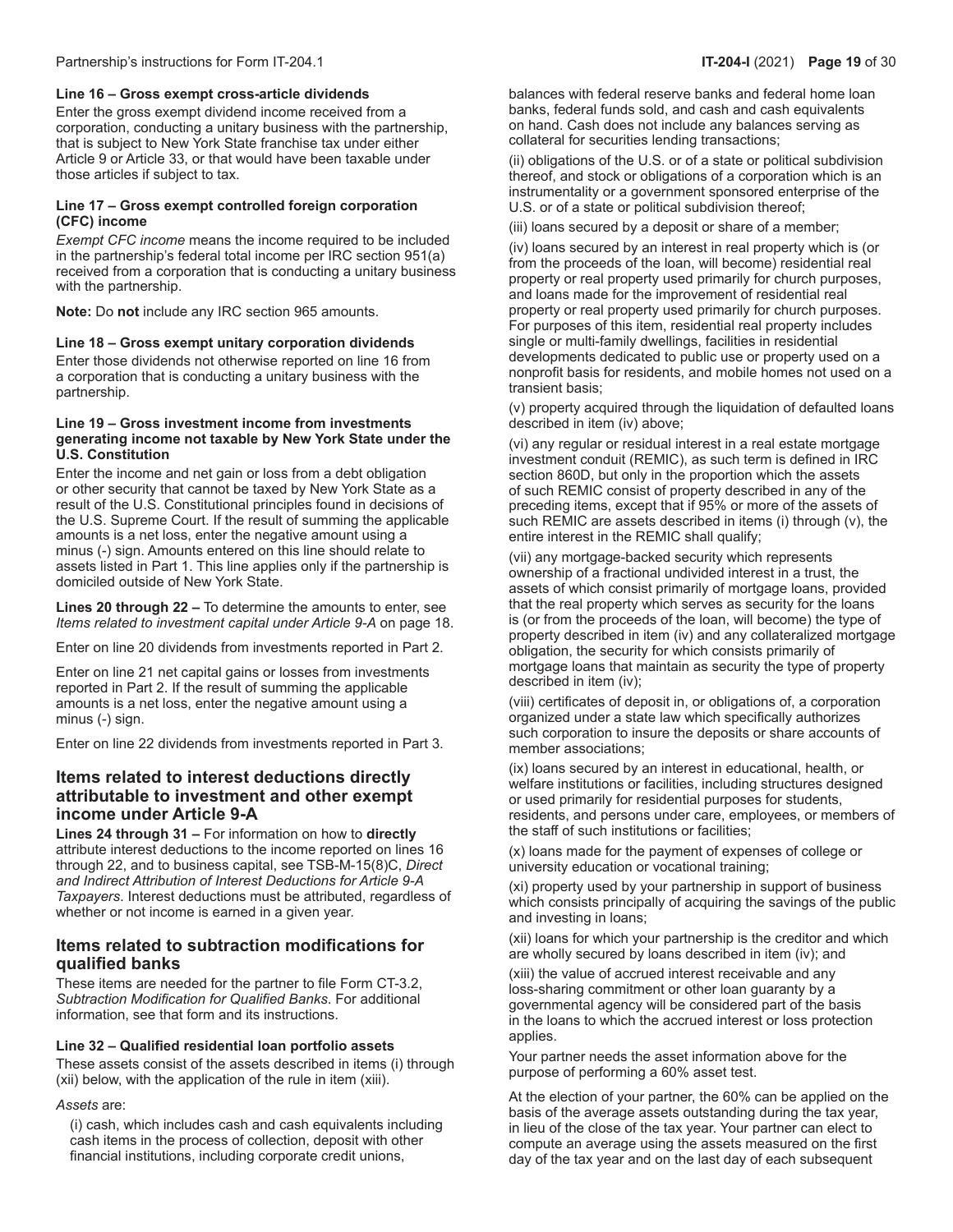quarter, or month, or day during the tax year. This election may be made annually. You must supply to your partner the information the partner needs to perform the test based on the frequency basis your partner has elected.

For purposes of item (iv), if a multi-family structure securing a loan is used in part for nonresidential use purposes, the entire loan is deemed a residential real property loan if the planned residential use exceeds 80% of the property's planned use (measured, at your partner's election, by using square footage or gross rental revenue, and determined as of the time the loan is made).

For purposes of item (iv), loans made to finance the acquisition or development of land shall be deemed to be loans secured by an interest in residential real property if there is a reasonable assurance that the property will become residential real property within a period of three years from the date of acquisition of such land; but this does not apply to any tax year unless, within such three-year period, such land becomes residential real property. For purposes of determining whether any interest in a REMIC qualifies under item (vi), any regular interest in another REMIC held by such REMIC shall be treated as a loan described in a preceding item under principles similar to the principle of such item (vi), except that if such REMICs are part of a tiered structure, they shall be treated as one REMIC for purposes of such item (vi).

#### **Line 33 – Gross interest income from qualifying loans**

For purposes of these instructions, a *qualifying loan* is a loan that meets the following conditions:

(i) the loan is originated by the qualified community bank or small thrift institution or purchased by the qualified community bank or small thrift institution immediately after its origination, in connection with a commitment to purchase made by the bank or thrift institution prior to the loan's origination;

(ii) the loan is a small business loan or a residential mortgage loan, the principal amount of which is \$5 million or less, and either the borrower is located in this state as determined under Tax Law section 210-A and the loan is not secured by real property, or the loan is secured by real property located in New York.

A loan that meets the definition of a qualifying loan in a prior tax year (including years beginning prior to January 1, 2015) remains a qualifying loan in tax years during and after which such loan is acquired by another corporation in the partner's combined reporting group under Tax Law section 210-C.

# **Items related to manufacturing**

#### **Line 34 – Total receipts from the sale of goods by manufacturing**

Enter the total receipts from the sale of goods produced by manufacturing, processing, assembling, refining, mining, extracting, farming, agriculture, horticulture, floriculture, viticulture, or commercial fishing. Receipts from such sales made to your corporate partners must be eliminated.

**Note:** Receipts from the generation and distribution of electricity, the distribution of natural gas, and the production of steam associated with the generation of electricity are **not** reported on this line.

#### **Line 35 – New York adjusted basis of qualified manufacturing property**

Enter the New York adjusted basis of qualified manufacturing property at the close of the tax year (see TSB-M-19(5)C). The term *qualified manufacturing property* means property which:

• has a situs in New York State; and

• is principally used by you in the production of goods by manufacturing, processing, assembling, refining, mining, extracting, farming, agriculture, horticulture, floriculture, viticulture, or commercial fishing.

# **Apportionment and Metropolitan Commuter Transportation District (MCTD) information**

If you earned any New York State receipts, column B for Apportionment, Part 2, lines 1 through 53a must be completed following the instructions below. If you earned any MCTD receipts, column A for such lines must be completed following the instructions below.

The MCTD includes the counties of New York, Bronx, Kings, Queens, Richmond, Dutchess, Nassau, Orange, Putnam, Rockland, Suffolk, and Westchester. Federal S corporations that have made the election to be a New York State S corporation are not subject to the MTA surcharge and, as a result, do not need you to supply to them MCTD amounts.

The instructions below for Apportionment Part 2 should be read in conjunction with Form CT-3-I, *Instructions for Form CT-3*, Part 6.

#### **Apportionment Part 1, lines 3 through 7**

Enter the MCTD amounts in column A and the New York State amounts in column B. Everywhere amounts are not needed for these lines.

*Average value of real and tangible personal property* means the adjusted basis of such property for federal income tax purposes. However, the partner may make an election to use FMV as the value of its real and tangible personal property.

*FMV of real and tangible personal property owned* means the price (without deduction of an encumbrance whether or not the partnership is personally liable) at which a willing seller will sell and a willing purchaser will buy.

**Apportionment Part 1, line 3 –** Enter the average value based on the method being used by your partner (adjusted basis or FMV) of real property you owned. Do **not** include real property and related equipment (except inventoriable goods) that are under construction and are not occupied or used by the partnership during construction. Include property or equipment under construction that is partially used in the regular course of business of the partnership only to the extent used.

**Apportionment Part 1, line 4 –** Enter the average value of rented real property. The value of rented real property is generally eight times the gross rent payable during the year covered by this return. *Gross rent* includes any amount payable as rent or in lieu of rent (such as taxes or repairs), and amortization of leasehold improvements that revert to the lessor at the end of the lease.

**Apportionment Part 1, line 6 –** Enter the average value based on the method being used by your partner (adjusted basis or FMV) of tangible personal property you owned, such as machinery, tools, and implements. Do not include cash, shares of stock, bonds, notes, credits, evidences of an interest in property, or evidences of credit.

**Apportionment Part 1, line 7 –** Enter the average value of tangible personal property you rented. The value of rented tangible personal property is generally eight times the gross rent payable during the year covered by this return.

**Apportionment Part 2, lines 1 through 53a –** These lines represent the types of receipts for which your partner must report MCTD, New York State, and Everywhere amounts for apportionment purposes. As a result, you must provide MCTD, New York State, and Everywhere amounts for **certain** of these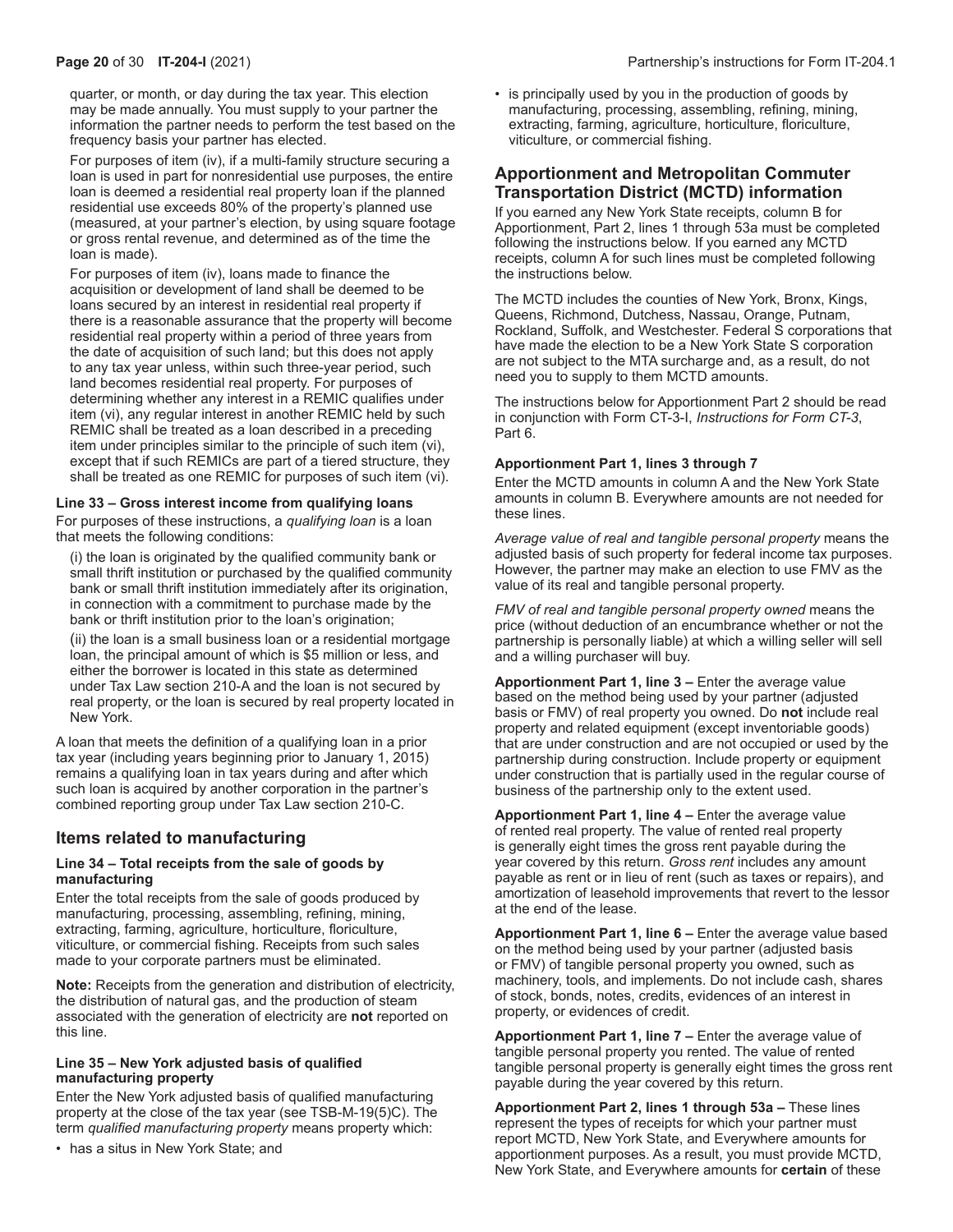lines. See the specific line instructions below for information regarding when negative amounts should be entered on certain lines.

For those lines for which your partner's share of your MCTD, New York State, and Everywhere amounts may simply be reported to such partners, also see Form CT-3-I, Part 6, for specific instructions on how to source the receipts on those lines. In completing column A, read Form CT-3-I, Part 6 instructions by substituting *MCTD* for *New York State*.

For those lines for which MCTD, New York State, and Everywhere amounts cannot simply be passed on to your partners without special instructions, such instructions are provided below, or in the partnership's instructions for Form IT-204-CP (beginning on page 24 of these instructions). However, you may still need to refer to Form CT-3-I, Part 6 instructions for certain information when completing these lines, such as information concerning marked to market financial instruments, types of financial instruments, sourcing rules, or hierarchy methods.

**Note:** For **all** lines, all receipts sourced at the partnership level are sourced using the general apportionment rules as detailed in the Form CT-3-I, Part 6 instructions; the option to source receipts from qualified financial instruments (QFIs) under the 8% fixed percentage method election is available at the corporate partner level only (or at the combined filing level if the corporate partner is included in a combined group filing Form CT-3-A).

**Line 3 –** If the result of summing the gains and losses for a particular column (column A, B, or C) is a net loss, enter the negative amount using a minus (-) sign.

**Lines 7 and 7a –** For those receipts that you are able to source using either of hierarchy methods 1 or 2, include the MCTD, New York State, and Everywhere amounts for those receipts on line 7. For those receipts that you are able to source using either method 3 or 4, include the MCTD, New York State, and Everywhere amounts of such receipts on line 7a. See Form CT-3-I, Part 6, line 7 for the hierarchy methods.

**Line 10 –** In column C *(Everywhere),* enter the amount of summing your gains and losses from sales of loans secured by real property. If the amount is a loss, enter the negative amount using a minus (-) sign. Also see line 56.

**Line 11 –** Mark an *X* in the box if you marked to market under IRC sections 475 or 1256 **any** loans **not** secured by real property. If you mark the box, then you must also mark the box on line 12.

**Line 12 –** Mark an *X* in the box if you marked to market under IRC sections 475 or 1256 **any** loans **not** secured by real property. If you mark the box, then you must also mark the box on line 11.

In column C *(Everywhere),* enter the amount of summing your gains and losses from sales of loans **not** secured by real property. If the amount is a loss, enter the negative amount using a minus (-) sign. Also see line 57.

**Lines 13 through 18 –** Mark an *X* in the box next to *Section 210-A.5(a)(2)(B)* if you marked to market under IRC sections 475 or 1256 **any** of the financial instruments described on any of lines 13 through 18.

**Line 16 –** If the result of summing the gains and losses for column C is a net loss, enter the negative amount using a minus (-) sign in such column.

**Line 17 –** In column C *(Everywhere)*, enter 100% of your receipts constituting interest from debt instruments issued by other states and their political subdivisions.

**Line 18 –** In column C *(Everywhere)*, enter 100% of the result of summing your gains and losses from sales of debt instruments issued by other states and their political subdivisions. If the amount is a net loss, enter the negative amount using a minus (-) sign.

**Lines 19 through 21 –** Mark an *X* in the box next to *Section 210-A.5(a)(2)(C)* if you marked to market under IRC sections 475 or 1256 **any** of the financial instruments described on **any** of lines 19 through 21.

**Line 20 –** In column C *(Everywhere),* enter the amount of summing your gains and losses from sales of 1) asset-backed securities, or other securities, issued by government agencies, and 2) sales of asset-backed securities through a registered securities broker or dealer or through a licensed exchange. If the amount is a loss, enter the negative amount using a minus (-) sign.

**Line 21 –** In column C *(Everywhere),* enter the amount of summing your gains and losses from sales of other asset-backed securities not reported on line 20. If the amount is a loss, enter the negative amount using a minus (-) sign. Also see line 58.

**Lines 22 through 24 –** Mark an *X* in the box next to *Section 210-A.5(a)(2)(D)* if you marked to market under IRC sections 475 or 1256 **any** of the financial instruments described on **any** of lines 22 through 24.

**Line 23 –** In column C *(Everywhere),* enter the amount of summing your gains and losses from sales of corporate bonds sold through a registered securities broker or dealer, or through a licensed exchange. If the amount is a loss, enter the negative amount using a minus (-) sign.

**Line 24 –** In column C *(Everywhere),* enter the amount of summing your gains and losses from sales of corporate bonds **not** sold through a registered securities broker or dealer, or through a licensed exchange. If the amount is a loss, enter the negative amount using a minus (-) sign. Also see line 59.

**Line 25 –** See lines 72 through 77 for the information to report.

**Line 26 –** In column C *(Everywhere)*, enter the result of summing your interest income and interest expense from federal funds. If the amount is a loss, enter the negative amount using a minus (-) sign.

**Lines 27 and 28 –** Mark an *X* in the box next to the Tax Law section citation above the line when a financial instrument of the type reportable on that line has been marked to market under IRC sections 475 or 1256.

**Line 27 –** Subtract from your **income** from sales of physical commodities the cost to acquire or produce such commodities. Enter the result in column C. If the amount is a loss, enter the negative using a minus (-) sign. Also see line 60.

**Line 28 –** Marked to market (MTM) net gains are sourced at the corporate partner level. See the instructions for lines 61 through 71, and use lines 61 through 71 to report MTM net gains and losses by type of financial instruments.

**Lines 29 through 30f –** Mark an *X* in the box next to *Section 210-A.5(a)(2)(H)* if you marked to market under IRC sections 475 or 1256 **any** "other" financial instruments that fall under the sourcing rules of Section 210-A.5(a)(2)(H). Mark an *X* in the box next to *Section 210-A.5(a)(2)(G)* if you marked to market under IRC sections 475 or 1256 **any** stock that is business capital or **any** partnership interest in a widely held or publicly traded partnership.

**Lines 29 through 30c –** Business receipts from "other" financial instruments must be reported on a type-by-type basis; such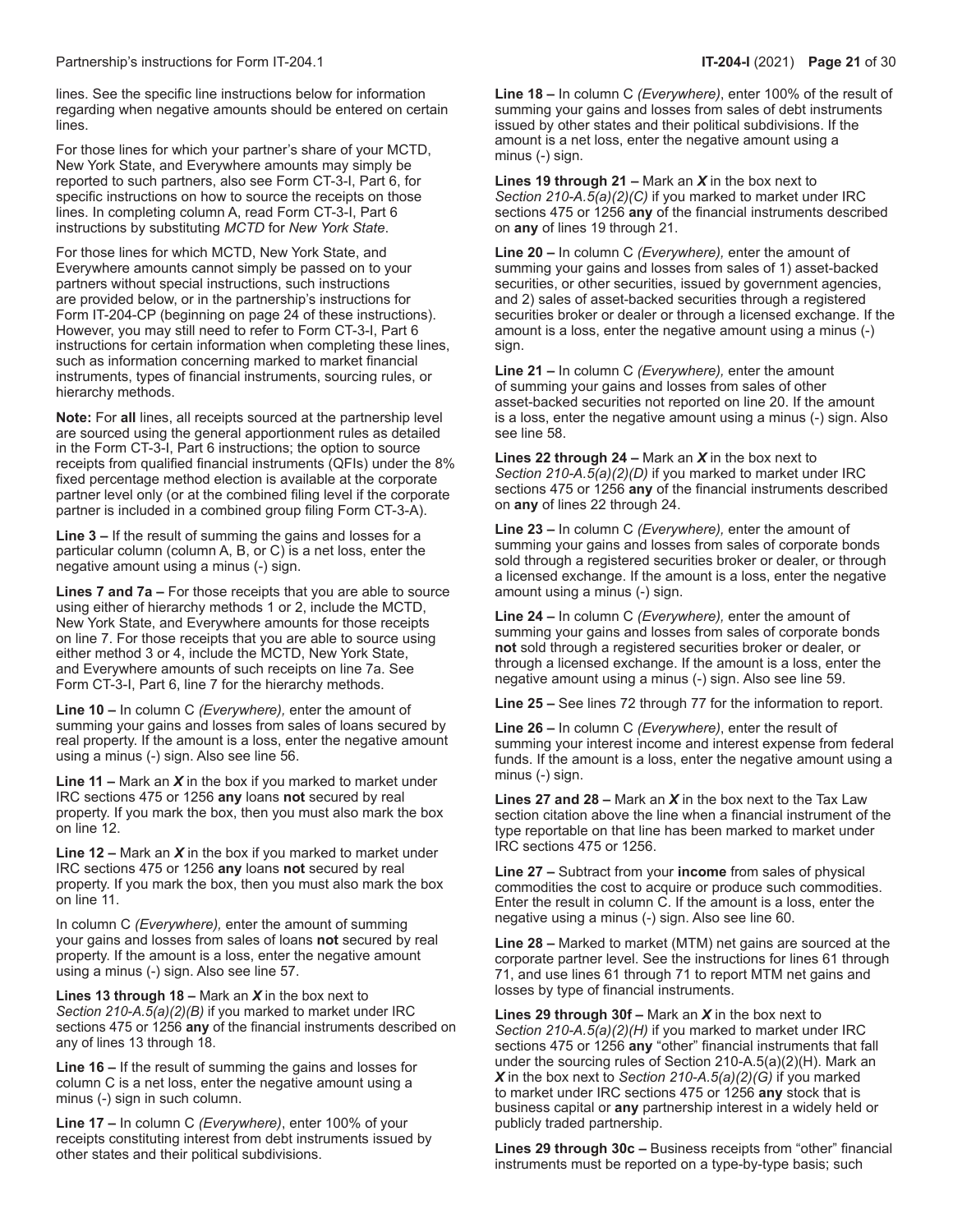receipts are sourced and netted only with receipts from "other" financial instruments of the **same** type. If you have interest, gains/(losses) from sales of, or other income/(losses) from, **any** "other" financial instruments, you **must** submit a statement providing a breakdown of all such interest, net gains/(losses), and net other income/(losses) by **line number** (lines 29 through 30c) and by **type** of other financial instruments. If you have receipts reportable on any of lines 29 through 30c from more than one type of "other" financial instruments, use an additional such line for each separate type of "other" financial instruments for which you are reporting receipts. Clearly identify each type of "other" financial instruments for which receipts are being reported. Use the specific line instructions below to complete the statement you must submit. It is an instrument by instrument determination as to when "other" financial instruments are of the same type. For lines 29, 30, and 30b you must provide amounts for all columns. For lines 30a and 30c, provide amounts for column C (Everywhere) only.

**Line 30 –** Use this line to report sales of other financial instruments of the **same** type where the purchaser or payor is **not** a registered securities broker or dealer, or the transaction is **not** made through a licensed exchange. In column C (Everywhere), enter the amount of summing your gains and losses from all such sales. In column B (New York State), enter the amount of summing your gains and losses from these sales where the purchaser or payor is located in New York State. If the result of summing the gains and losses in a particular column (column A, B, or C) is a net loss, enter the negative amount in the column using a minus (-) sign.

**Line 30a –** Use this line to report sales of other financial instruments of the **same** type where the purchaser or payor is a registered securities broker or dealer, or the transaction is made through a licensed exchange. In column C (Everywhere), enter the amount of summing your gains and losses from **all** such sales. If the result of summing the gains and losses in column C is a loss, enter the negative amount in column C using a minus (-) sign.

**Line 30b –** Use this line to report other income from other financial instruments of the **same** type where the payor is **not** a registered securities broker or dealer, or the transaction is **not** made through a licensed exchange. In column C (Everywhere), enter the amount of **all** such other income. In column B (New York State), enter the amount of this income where the payor is located in New York State. If the result of summing the income and losses in a particular column (column A, B, or C) is a loss, enter the negative amount in the column using a minus (-) sign.

**Line 30c –** Use this line to report other income from other financial instruments of the **same** type where the payor is a registered securities broker or dealer, or the transaction is made through a licensed exchange. In column C (Everywhere), enter the amount of **all** such other income. If the result of summing the income and losses in column C is a loss enter the negative amount in column C using a minus (-) sign.

**Lines 30d through 30f –** Use these lines to report dividends from stock that is business capital, net gains/(losses) from sales of stock that is business capital, and net gains/(losses) from sales of partnership interests in widely held or publicly traded partnerships, respectively.

**Line 30d –** In column C (Everywhere), enter the amount of **all** such dividend income.

**Note:** Do **not** include any IRC section 965 amounts.

**Lines 30e and 30f –** If the result of summing the applicable gains and losses in column C is a loss, enter the negative amount in the column using a minus (-) sign.

**Line 42 –** If you are a credit card processor, enter in column C 100% of the amount of all other receipts not reported on lines 1 through 41 or 43 through 52.

**Line 43 –** If you provide services to investment companies, enter in column C 100% of the receipts received from investment companies arising from the sale of management, administration, or distribution services to the investment company.

**Line 45 –** Enter in column C 100% of the receipts received from the conduct of a railroad business or a trucking business.

**Line 46 –** Enter in column C 100% of the receipts received from the operation of vessels.

**Line 48 –** Enter in column C 100% of the receipts received from aviation services other than services the receipts from which are reported on line 47.

**Line 49 –** Enter in column C 100% of the receipts received from sales of advertising in newspapers or periodicals.

**Line 50 –** Enter in column C 100% of the receipts received from sales of advertising on television or the radio.

**Line 51 –** Enter in column C 100% of the receipts from the sales of advertising **not** reported on either line 49 or line 50 that is furnished, provided, or delivered to, or accessed by the viewer or listener through the use of wire, cable, fiber-optic, laser, microwave, radio wave, satellite or similar successor media, or any combination of these.

**Line 52 –** Enter in column C 100% of the receipts received from the transportation or transmission of gas through pipes.

**Lines 53 and 53a –** For those receipts that you are able to source using either of hierarchy methods 1 or 2, include the MCTD, New York State, and Everywhere amounts for those receipts on line 53. For those receipts that you are able to source using either method 3 or 4, include the MCTD, New York State, and Everywhere amounts of such receipts on line 53a. See Form CT-3-I, Part 6, line 53 for the hierarchy methods.

#### **Payroll**

**Line 54 –** Everywhere amounts are not needed for this line. In column A, enter the wages, salaries, and other compensation of employees (**excluding** employees having partnership-wide authority or having responsibility for an entire division of the partnership) located within **the MCTD**. Employees within the MCTD include all employees regularly connected with or working out of an office or other place of business you maintained within the MCTD, no matter where the services of the employees were performed.

In column B, enter the wages, salaries, and other compensation of employees (**excluding** employees having partnership-wide authority or having responsibility for an entire division of the partnership) located within **New York State**. Employees within New York State include all employees regularly connected with or working out of an office or other place of business you maintained within New York State, no matter where the services of the employees were performed.

**Line 55 –** See Form CT-3-I, Part 1, Section A, line 6 instructions for how to calculate.

#### **Gross proceeds or receipts from certain sales (for apportionment purposes)**

**Line 56 –** Enter in column B *(New York State)* the amount of gross proceeds from sales of loans secured by real property located within the state. Enter in column C *(Everywhere)* the amount of gross proceeds from sales of loans secured by real property located within and without the state. Gross proceeds are determined after the deduction of any cost incurred to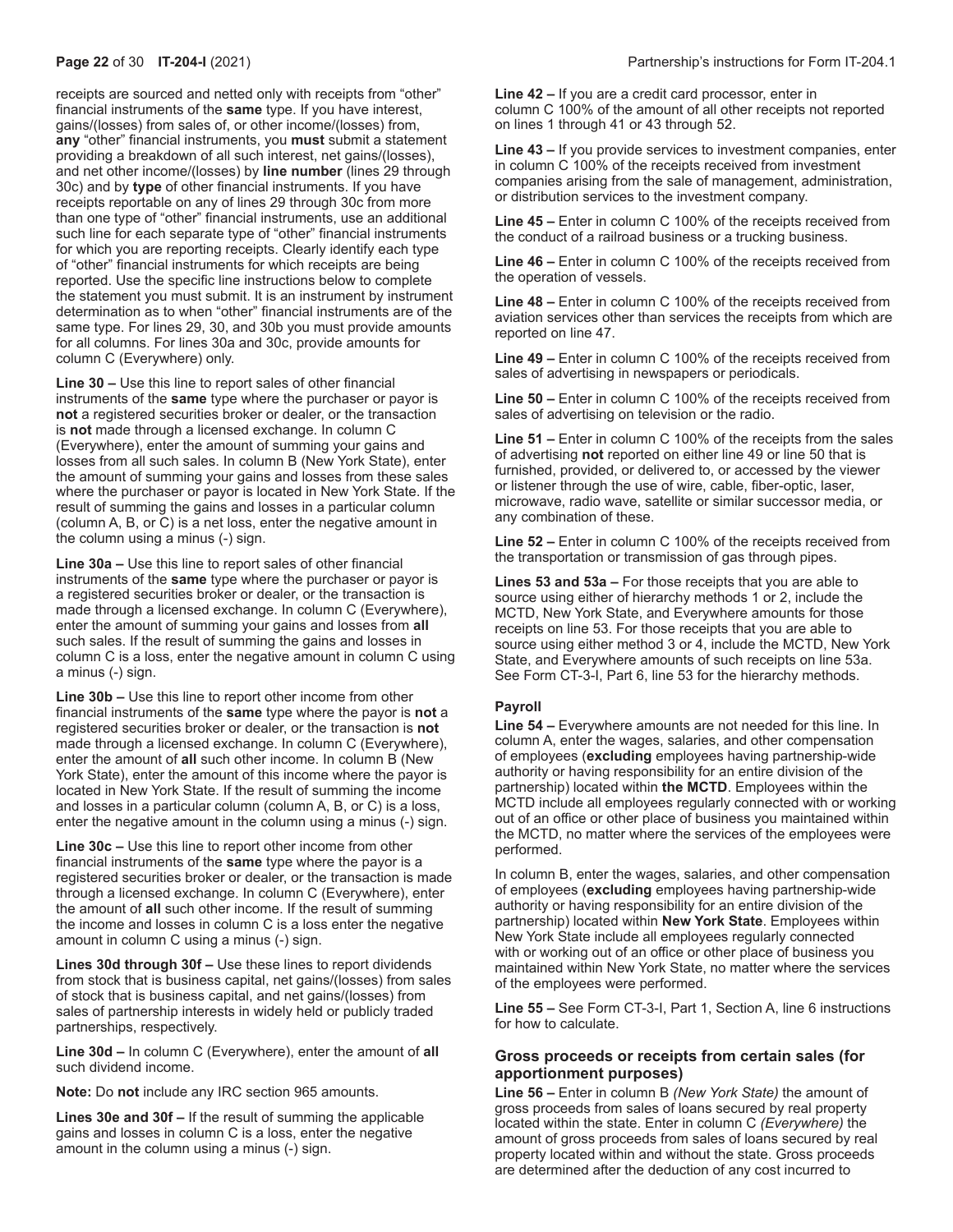acquire the loans. If, for either column, the gross proceeds amount is a negative amount, enter the negative amount using a minus (-) sign.

**Line 57 –** Enter in column B *(New York State)* the amount of gross proceeds from sales of loans not secured by real property to purchasers located within the state. Enter in column C *(Everywhere)* the amount of gross proceeds from sales of loans not secured by real property to purchasers located within and without the state. Gross proceeds are determined after the deduction of any cost incurred to acquire the loans. If, for either column, the gross proceeds amount is a negative amount, enter the negative amount using a minus (-) sign.

**Line 58 –** Enter in column B *(New York State)* the amount of gross proceeds from sales of other asset-backed securities to purchasers located within the state. Enter in column C *(Everywhere)* the amount of gross proceeds from sales of other asset-backed securities to purchasers located within and without the state. Gross proceeds are determined after the deduction of any cost incurred to acquire the securities. If, for either column, the gross proceeds amount is a negative amount, enter the negative amount using a minus (-) sign.

**Line 59 –** Enter in column B *(New York State)* the amount of gross proceeds from sales of corporate bonds **not** sold through a registered securities broker or dealer, or through a licensed exchange, that were sold to purchasers located within the state. Enter in column C *(Everywhere)* the amount of gross proceeds from sales of corporate bonds **not** sold through a registered securities broker or dealer, or through a licensed exchange, that were sold to purchasers located within the state and without the state. Gross proceeds are determined after the deduction of any cost incurred to acquire the bonds. If, for either column, the gross proceeds amount is a negative amount, enter the negative amount using a minus (-) sign.

**Line 60 –** Include in column B the amount of your **receipts** from sales of physical commodities actually delivered to points in New York State. If there was no actual delivery of the commodity, also include in column B your **receipts** from sales of physical commodities sold to purchasers within New York State. Include in column C the amount of your **receipts** from sales of physical commodities actually delivered to points both within and without New York State. If there was no actual delivery of the commodity, also include in column C your **receipts** from sales of physical commodities sold to purchasers both within and without New York State.

## **Marked to market net gain or loss from deemed sales (for apportionment purposes)**

#### **Lines 61 through 71**

Use the table below to enter on the appropriate line the marked to market net gain or loss for **each** type of financial instrument shown in the table. If the amount is a loss, enter the negative amount using a minus (-) sign.

If you have receipts reportable on line 71 from **only** one type of "other" financial instruments, enter the MTM net gain/(loss) from that type of "other" financial instruments on line 71 and submit a statement identifying such type of "other" financial instruments.

If you have receipts reportable on line 71 from more than one type of "other" financial instruments you must leave line 71 blank and submit a statement providing a breakdown of all such MTM gains/(losses) by **type** of "other" financial instruments. It is an instrument by instrument determination as to when "other" financial instruments are of the same type. You cannot net MTM gains/(losses) across different types of "other" financial instruments.

| Marked to market gain or loss from<br>deemed sales of:                                                                                     | Enter net gain<br>or loss on line |
|--------------------------------------------------------------------------------------------------------------------------------------------|-----------------------------------|
| Loans secured by real property                                                                                                             | 61                                |
| Loans not secured by real property                                                                                                         | 62                                |
| Federal debt instruments                                                                                                                   | 63                                |
| New York State and its political subdivisions<br>debt instruments                                                                          | 64                                |
| Other states and their political subdivisions<br>debt instruments                                                                          | 65                                |
| 1) Asset-backed securities, or other<br>securities, issued by government agencies,<br>or 2) asset-backed securities through an<br>exchange | 66                                |
| All other asset-backed securities                                                                                                          | 67                                |
| Corporate bonds through licensed exchange<br>or broker/dealer                                                                              | 68                                |
| Other corporate bonds                                                                                                                      | 69                                |
| Physical commodities                                                                                                                       | 70                                |
| Other financial instruments of one type                                                                                                    | 71                                |

# **New York adjustments due to decoupling from the IRC**

**Line 1 –** Enter the amount reported on Form IT-204, Section 12, line 1.

**Line 2 –** Enter the amount reported on Form IT-204, Section 12, line 2.

If you adjusted your excess business interest expense or your excess taxable income as a result of decoupling from IRC § 163(j), you must also provide to your partners a separate statement indicating their distributive share of each adjustment.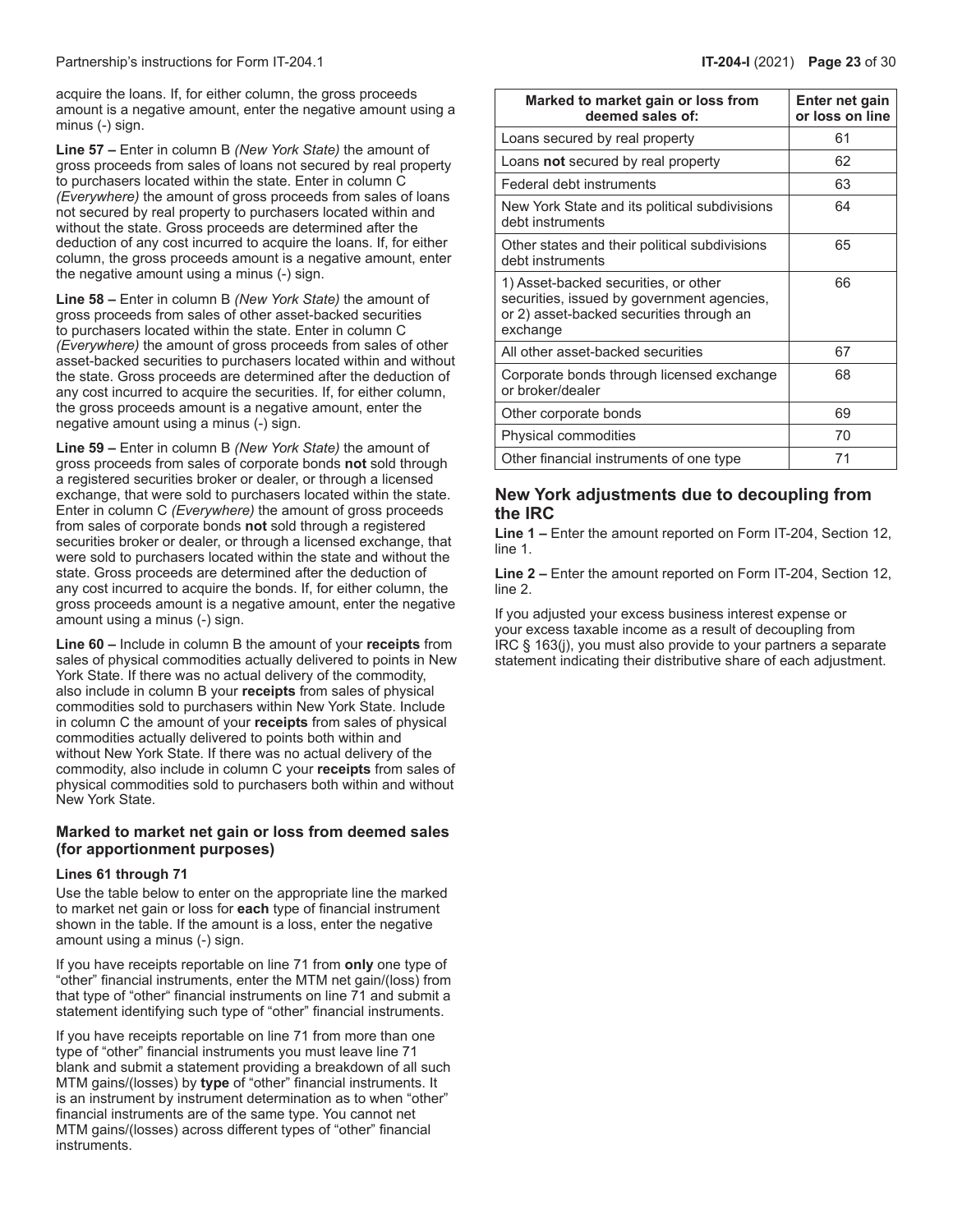# **Partnership's instructions for Form IT-204-CP New York Corporate Partner's Schedule K-1**

# **General information**

Form IT-204-CP should be provided to each corporate partner filing Form CT-3, CT-3-S, or included in a combined group filing Form CT-3-A, under Article 9-A on or before the day on which the partnership return is required to be filed. Form IT-204-CP should **also** be provided to each partner that is a partnership or an LLC. All partners being provided with a Form IT-204-CP should also be provided a copy of Form IT-204-CP-I, *Partner's Instructions for Form IT-204-CP*, to help them report on their franchise tax return the items shown on their Form IT-204-CP.

**Note:** The partnership must provide to each partner a statement indicating the partner's distributive share of contributions to one or more of the following New York Charitable Gifts Trust Fund accounts:

- Health Charitable Account; or
- Elementary and Secondary Education Account.

## **Farm donations to food pantries credit**

If the partnership claimed a credit on Form IT-649, *Farm Donations to Food Pantries Credit*, the partnership must provide to each corporate partner filing Form CT-3-S a statement indicating the partner's distributive share of the amount of qualified donations to a food pantry included in the partnership's charitable contributions amount.

# **Specific instructions**

# **Partnership's information**

On each Form IT-204-CP, enter the tax year of the partnership the partnership is reporting for, the name, and the EIN of the partnership.

# **Partner's information**

For the corporate partner (or the partner that is a partnership or an LLC) for which you are completing this Form IT-204-CP, enter the partner's name, address, and EIN.

**Item D –** If you have a partner that is a partnership or an LLC, you must provide that partner with both Forms IT-204-CP and IT-204-IP, because such partners will need the information from both forms to provide the necessary information to their own partners; this will ensure that all Article 22 and Article 9-A partners further up in the partnership tier or chain receive the necessary information.

**Item G –** Enter the partner's share percentages as reported on federal Schedule K-1, item J.

**Item H –** Enter the partner's share of liabilities as reported on federal Schedule K-1, item K.

**Item I –** Enter the partner's capital account analysis as reported on federal Schedule K-1, item L. However, enter on lines 2 and 3 of item I, the amount of cash and property contributed by **that** partner to the partnership as shown on New York State Form IT-204, Section 6, lines 76 and 77. Enter on line 5 of item I, the amount of withdrawals and distributions of cash to **that** partner, from Form IT-204, Section 6, line 81. Enter on line 6 of item I, the amount of withdrawals and distributions of property made to **that** partner from Form IT-204, Section 6, line 82.

**Item J –** If this partner submitted a Form CT-2658-E, *Certificate of Exemption from Partnership Estimated Tax Paid on Behalf of*  *Corporate Partners,* that is **valid** for 2021, mark an *X* in the *Yes* box. If the *Yes* box is marked, do not complete item K.

**Item K –** Enter the amount of estimated tax paid on behalf of the partner from Form(s) CT-2658 on lines K1 through K4, and the total amount paid on line K. If you need more space to report payments, include a separate sheet showing all relevant prepayment information. Transfer the total shown on the additional sheet to item K.

**Item L –** If you marked an *X* in the *Yes* box on Form IT-204 in item R, mark an *X* in the *Yes* box here; if you marked an *X* in the *No* box on Form IT-204 in item R, mark an *X* in the *No* box here.

# **Partner's distributive share and proportionate part**

A partner's *distributive share* of any item of income, gain, loss, deduction, or credit shall generally be determined by the partnership agreement (see IRC section 704(a)). However, IRC section 704(b) provides that if (1) the partnership agreement does not specify the partner's distributive share of such item, or (2) the allocation of such items to a partner under the partnership agreement does not have substantial economic effect, then a partner's distributive share of income, gain, loss, deduction, or credit (or item thereof) must be determined in accordance with the partner's interest in the partnership, determined by taking into account all of the facts and circumstances.

A partner's *proportionate part* of the partnership's assets, liabilities, and activities is generally determined in accordance with the partner's capital interest in the partnership.

# **Partners that are partnerships or LLCs**

If you are completing Form IT-204-CP for a partner that is a partnership or an LLC (see *Item D* above), you must complete **all** parts of Form IT-204-CP, **including** all parts labeled for *New York C corporate partners only* and all parts labeled for *New York S corporate partners only*.

# **Partner's share of entire net income (ENI) information when the corporate partner's New York tax filing status is a C corporation**

The partner's distributive share of the ENI modifications listed on pages 16 and 17 of these instructions must be added to or subtracted from each partner's federal taxable income in arriving at the partner's ENI.

**Line 1 ENI addition modifications –** For the partner, enter its distributive share of the addition modifications listed on Form IT-204.1, page 1, line 1. Enter in column A any applicable *additions* by *EA* number, and list the amount of the distributive share of each addition in column B. Provide the total amount of additions on line 1.

**Line 2 ENI subtraction modifications –** For the partner, enter its distributive share of the subtraction modifications listed on Form IT-204.1, page 1, line 2. Enter in column A any applicable *subtractions* by *ES* number, and list the amount of the distributive share of each subtraction in column B. Provide the total amount of subtractions on line 2.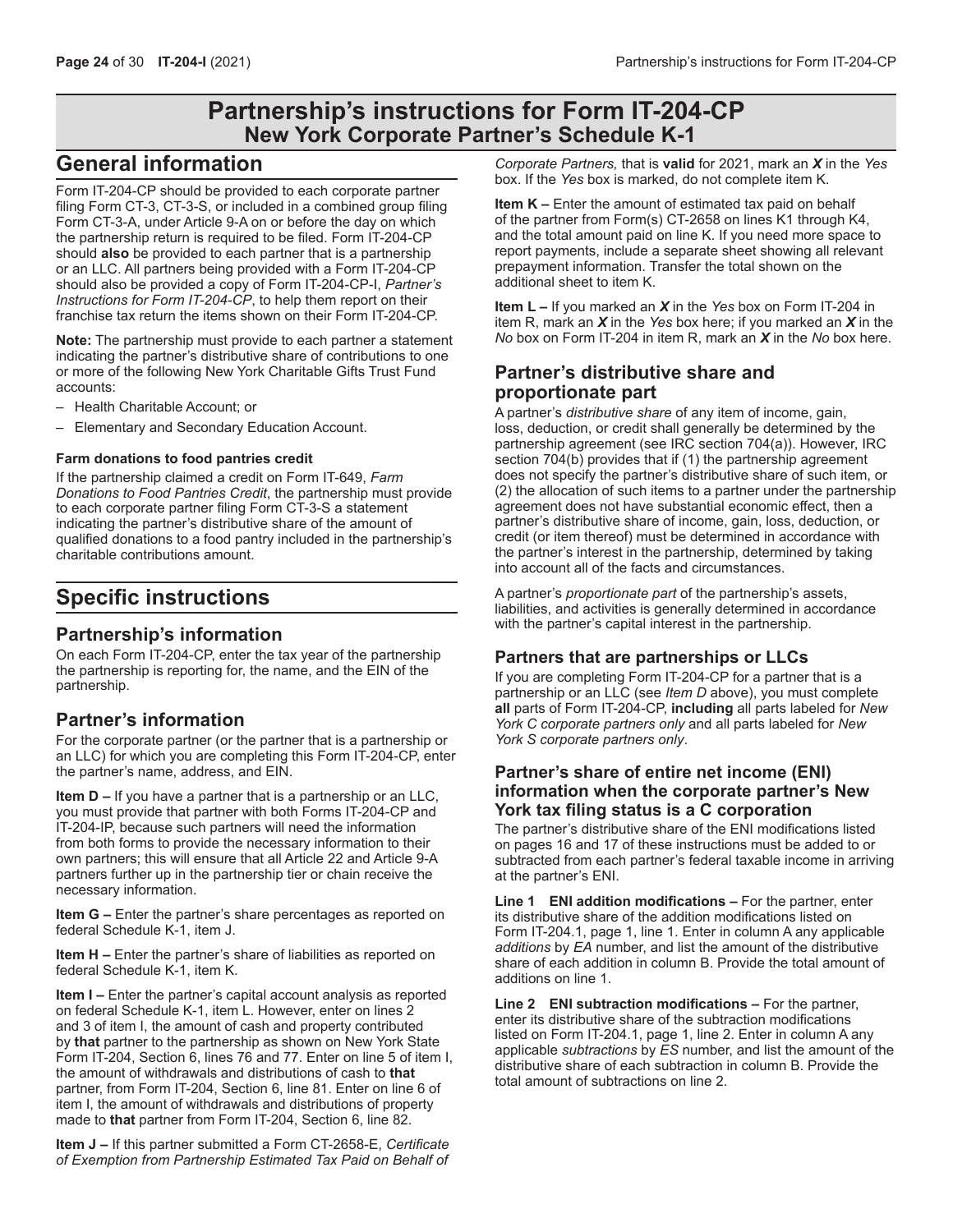**Partner's proportionate part of assets and liabilities** *(for New York C corporate partners only)*

#### **Lines 3 through 9**

Enter the partner's proportionate part of your assets and liabilities that you reported on the corresponding lines of Form IT-204.1.

# **Partner's proportionate part of items related to investment capital under Article 9-A** *(for New York*

#### *C corporate partners only)*

For Parts 1, 2, 3, and 5, in rows A through F, and in the row *Total from additional sheet(s)*, enter in columns A through G the information for the partnership as a **whole**, exactly as it is reported on the corresponding parts and rows of your Form IT-204.1. Submit the copies of the same additional sheet(s) that you submitted with your Form IT-204.1, if any.

**Lines 10 through 15 –** For lines 10 through 14 in columns F and G, enter the partner's proportionate part of the totals that you reported on the corresponding lines and columns of Form IT-204.1. For line 15, enter the partner's distributive share of the amount from the corresponding line of Form IT-204.1.

# **Partner's share of items related to investment and other exempt income under Article 9-A** *(for New York C corporate partners only)*

**Lines 16 through 22 –** Enter the partner's distributive share of the amounts from the corresponding lines of Form IT-204.1. If the amount reported on the corresponding line of Form IT-204.1 is a negative amount, report the partner's share of such negative amount using a minus (-) sign. You must also provide to your partner a statement listing, for each of these lines, the amounts by asset/investment. On such statement, for all lines, identify each asset/investment by Name/CUSIP/CINS and lot number; or, for line 19, provide other applicable identifying information. On such statement, for line 19 amounts, you must list income amounts separately from net gain or loss amounts. **Note:** For line 19 amounts, when netting at the corporate partner or combined group level on Form CT-3.1, losses can only be netted against gains; losses cannot be netted against any other income amounts, such as interest income.

## **Partner's share of items related to interest deductions directly attributable to investment and other exempt income under Article 9-A** *(for New York C corporate partners only)*

For lines 23 through 31, enter the partner's distributive share of the deduction amounts from the corresponding lines of Form IT-204.1.

# **Partner's share and proportionate part of items related to subtraction modification for qualified banks**

**Line 32 –** Enter the partner's proportionate part of the amount from Form IT-204.1, page 4, line 32.

**Lines 33 through 33b –** Enter the partner's distributive share of the amount from Form IT-204.1, page 4, lines 33 through 33b.

# **Partner's share and proportionate part of items related to manufacturing**

**Line 34 –** Enter the partner's distributive share of the amount from Form IT-204.1, page 4, line 34. In addition, you must provide your partner with a separate statement that reports any receipts from the generation and distribution of electricity that is **not** included in this line.

**Line 35 –** Enter the partner's proportionate part of the amount from Form IT-204.1, page 4, line 35.

**Line 35a –** Enter the partner's share of the amount from Form IT-204.1, page 4, line 36.

# **Partner's share of New York modifications** *(for*

*New York S corporate partners only)*

You must report to each S corporation partner any of the applicable modifications from Form IT-225 and Form IT-204, lines 111 and 113. These modifications must be added to or subtracted from the S corporation shareholder's federal adjusted gross income or itemized deductions on their New York State personal income tax return, in arriving at total New York income and New York itemized deduction, respectively. The S corporation must report this information on Form CT-225 and Form CT-34-SH.

**Line 36 New York State additions –** Enter in column A on lines 36a through 36f the partner's distributive share of the total amount for each applicable addition modification reported by you on Form IT-225. Each addition modification is designated by the letters *EA*. Be sure to enter the corresponding number of the addition next to the letters *EA*. If you are reporting more than six addition modifications for the partner, include a separate schedule.

**Line 37 –** Enter the column A total of lines 36a through 36f and any additional schedule(s) (if more than six addition modifications) on this line.

**Line 38 New York State subtractions –** Enter in column A on lines 38a through 38f the partner's distributive share of the total amount for each applicable subtraction modification reported on Form IT-225. Each subtraction modification is designated by the letters *ES*. Be sure to enter the corresponding number of the subtraction next to the letters *ES*. If you are reporting more than six subtraction modifications for the partner, include a separate schedule.

**Line 39 –** Enter the column A total of lines 38a through 38f and any additional schedule(s) (if more than six subtraction modifications) on this line.

## **Line 40 Additions to itemized deductions –**

Enter in the *Amount* column on lines 40a through 40f the partner's distributive share of the total amount of each addition modification reported on Form IT-204, lines 111a through 111f. Be sure to enter the corresponding letter for each addition in the *Letter* box.

**Line 42 Subtractions from itemized deductions –** Enter in the *Amount* column on lines 42a through 42f the partner's distributive share of the total amount of each subtraction modification reported on Form IT-204, lines 113a through 113f. Be sure to enter the corresponding letter for each subtraction in the *Letter* box.

# **Partner's share of income, deductions, etc.**

## **Lines 44 through 60**

Transfer the amounts from the corporate partner's federal Form 1065, Schedule K-1. However, for line 19 of federal Form 1065, Schedule K-1, determine the portion of line 19 that represents distributions of cash and marketable securities, and distributions of other property, and enter those amount(s) on Form IT-204-CP, lines 58 and 59, respectively. Be sure to write in the *Identify* boxes, where provided, the type(s) and amount(s) of what is included on each specific line.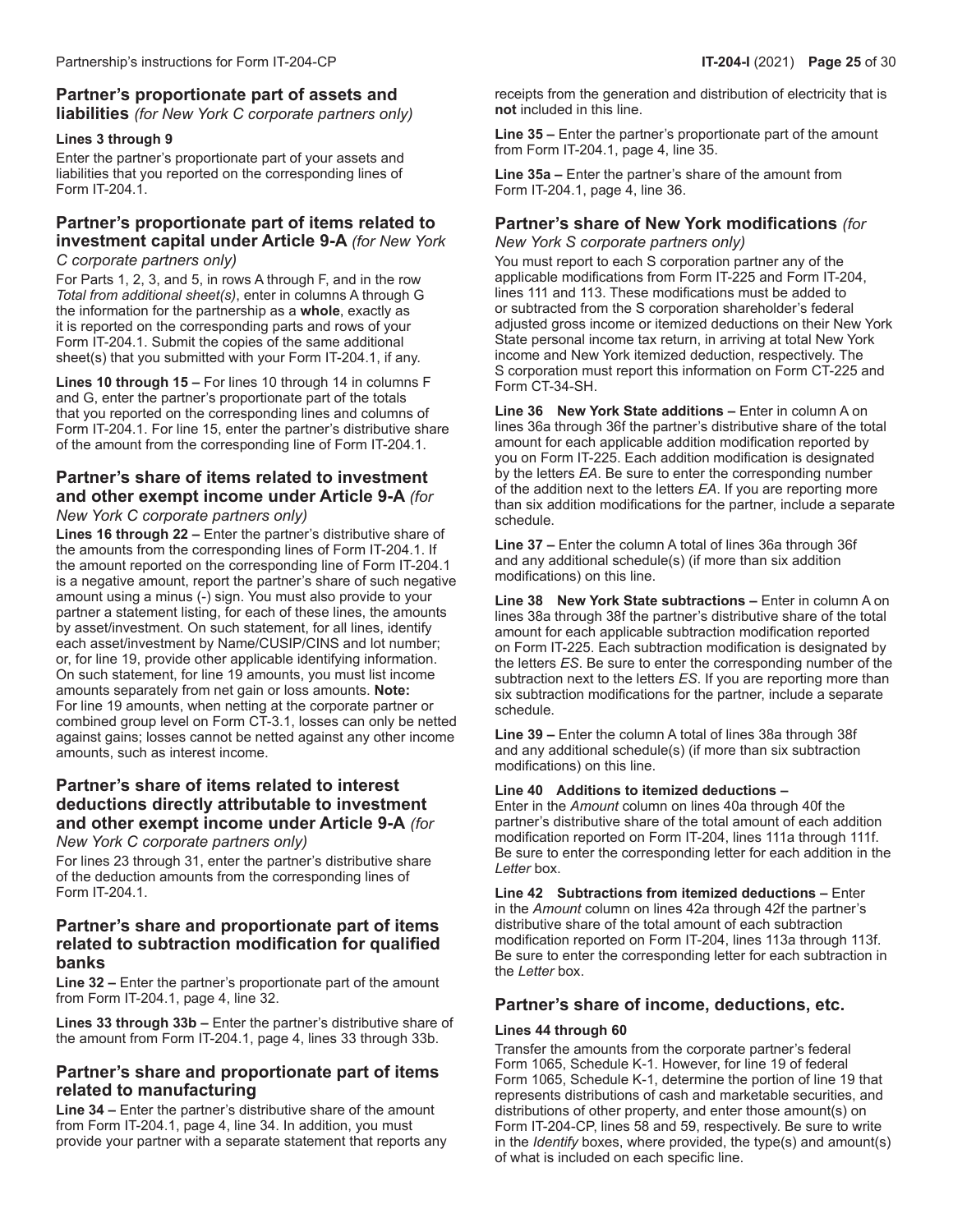# **Partner's credit information**

# **Part 1 – Flow through credit bases and information**

#### **Brownfield redevelopment tax credit**

#### **Lines 61, 62, and 63**

Enter the partner's distributive share of any amounts from Form IT-611 in column A, from Form IT-611.1 in column B, from Form IT-611.2 in column C.

**Line 61 –** Enter the partner's distributive share of the site preparation cost from Form IT-204, lines 144a through 144f, code *107.*

**Line 62 –** Enter the partner's distributive share of the tangible property cost from Form IT-204, lines 144a through 144f, code *108.*

**Line 63 –** Enter the partner's distributive share of the on-site groundwater remediation cost from Form IT-204, lines 144a through 144f, code *109.*

#### **QEZE tax reduction credit**

#### **Lines 66, 67, and 68**

Enter the QEZE employment increase factor, QEZE zone allocation factor, and QEZE benefit period factor from Form IT-204, lines 133, 134, and 135.

#### **Excelsior jobs program tax credit**

#### **Lines 69 through 72**

Enter the partner's distributive share of the excelsior jobs program tax credit from Form IT-204, lines 136 through 139.

#### **Farmers' school tax credit**

**Line 73 –** Enter the partner's distributive share of acres of qualified agricultural property from Form IT-204, line 140.

**Line 74 –** Enter the partner's distributive share of acres of qualified conservation property from Form IT-204, line 141.

**Line 75 –** Enter the partner's distributive share of eligible school district property taxes paid by the partnership from Form IT-204, line 142.

**Line 76 –** Enter the partner's distributive share of acres of qualified agricultural property converted to nonqualified use from Form IT-204, line 143.

#### **Other flow-through credit bases and information**

#### **Lines 77a through 77f**

**Investment tax credit –** If you entered code 212 on Form IT-204, lines 144a through 144f, enter code *212* and the partner's proportionate part of the investment tax credit base (excluding R&D property) of such amount, and enter code *218* and the partner's proportionate part of the R&D investment tax credit base.

**Economic transformation and facility redevelopment program credit –** If you entered any of the following codes on Form IT-204, lines 144a through 144f, enter the corresponding codes and the partner's proportionate part of the economic transformation and facility redevelopment program credit components.

- Code **633** Jobs tax credit component
- Code **B33** Investment tax credit component
- Code **C33** Training tax credit component
- Code **D33** Real property tax credit component

**Note:** If you were a shareholder in a C corporation that has a special gross income from farming election, enter the code and the partner's distributive share of the amount as reported on Form IT-204, lines 144a through 144f.

#### **Lines 77g through 77l**

If you are filing multiple Forms IT-604, *Claim for QEZE Tax Reduction Credit,* and/or Form IT-638, enter the code and the partner's credit information as reported on Form IT-204, lines 144g through 144l.

# **Part 2 – Flow through credits, addbacks, and recaptures**

**Line 78 –** If you reported a long-term care insurance credit on line 145 of Form IT-204, enter code *249* and the partner's distributive share of that amount.

For all other credits, you must enter the 3-digit code number identifying each credit and the partner's distributive share of that credit from Form IT-204, lines 147a through 147h.

If you reported a rehabilitation of historic properties credit on Form IT-204, Section 11, Part 2, you **must** provide to your partners a separate statement indicating the project number(s). The project number is the Nation Park Services (NPS) number that identifies the rehabilitation project. Project number(s) must be provided for tax credit amounts passed through to the partnership and for tax credit amounts generated by the partnership.

**Line 79 –** For all other addbacks of credits and recaptures, you must enter the 3-digit code number identifying each addback or recapture and the partner's distributive share of that addback or recapture from Form IT-204, lines 148a through 148f.

## **Part 3 – START-UP NY tax elimination credit information**

#### **Lines 80, 81, and 82**

Enter on these lines the information from Form IT-204, lines 149, 150, and 151.

You **must** also provide to your partner a separate statement indicating the name of the sponsoring campus, university, or college; if you are certified by more than one sponsor, list all sponsors on such statement.

# **Partner's share of apportionment and Metropolitan Commuter Transportation District (MCTD) information**

New York S corporations are not subject to the MCTD tax surcharge. As a result, they do not need MCTD amounts.

The MCTD includes the counties of New York, Bronx, Kings, Queens, Richmond, Dutchess, Nassau, Orange, Putnam, Rockland, Suffolk, and Westchester.

When computing property and receipts, eliminate inter-entity rental expenses paid to your corporate partner and receipts from sales to your corporate partner, respectively.

**Apportionment, Part 1, lines 3 through 7** – Enter the MCTD amounts in column A and the New York State amounts in column B. Everywhere amounts are not needed for these lines.

*Average value of real and tangible personal property* means the adjusted basis of such property for federal income tax purposes. However, the partner may make an election to use FMV as the value of such property.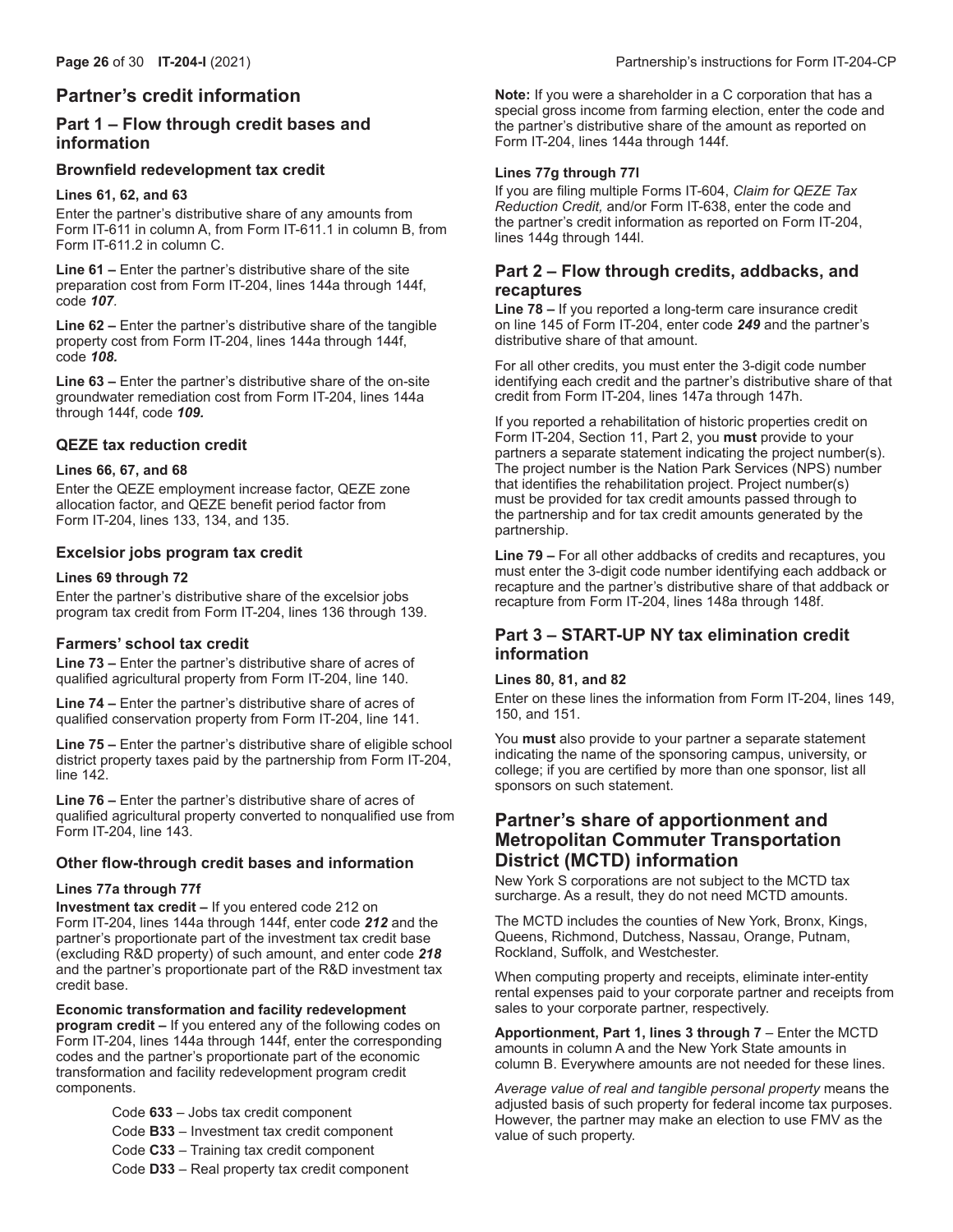*FMV of real and tangible personal property owned* means the price (without deduction of an encumbrance whether or not the partnership is personally liable) at which a willing seller will sell and willing purchaser will buy.

**Apportionment, Part 1, line 3 –** Enter, for the method being used by your partner (FMV or adjusted basis), the partner's share of the average value of real property you owned. Do **not** include real property and related equipment (except inventoriable goods) that are under construction and are not occupied or used by the partnership during construction. Include property or equipment under construction that is partially used in the regular course of business of the partnership only to the extent used.

**Apportionment, Part 1, line 4 –** Enter the partner's share of the average value of rented real property. The value of rented real property is generally eight times the gross rent payable during the year covered by this return. Gross rent includes any amount payable as rent or in lieu of rent (such as taxes or repairs), and amortization of lease-hold improvements that revert to the lessor as the end of the lease.

**Apportionment, Part 1, line 6 –** Enter, for the method being used by your partner (FMV or adjusted basis), the partner's share of the average value of the tangible personal property you owned, such as machinery, tools, and implements. Do **not** include cash, shares of stock, bonds, notes, credits, evidences of an interest in property, or evidences of credit.

**Apportionment, Part 1, line 7 –** Enter the partner's share of the average value of tangible personal property you rented. The value of rented tangible personal property is generally eight times the gross rent payable during the year covered by this return.

#### **Apportionment, Part 2, lines 1 through 77**

Lines 1 through 77 align with Form IT-204.1, Apportionment, Part 2, lines 1 through 77. You must provide, when appropriate, on lines 1 through 77, your partner's distributive share or proportionate part of the amount(s) reported on a corresponding line of Form IT-204.1. Such shares must also be reported in the corresponding columns (MCTD, New York State, or Everywhere), as appropriate.

For receipts sourced by a fraction, such fractions must be computed at the partner level by the partner; the partner must include both the partner's own amounts and the partner's distributive share or proportionate part of any partnership amounts when computing such fractions. The partner's own receipts are aggregated with its distributive share of the partnership's receipts, and sourced using such aggregate fraction computed at the partner level. Netting and sourcing rules under Section 210-A necessitate certain information to be reported to your partner by type of "other" financial instruments or by type of receipt. Thus, for certain receipts, as instructed in the specific line instructions below, you must supply a separate statement to your partner providing the information the partner needs to properly source and net receipts or to compute, at the partner's level , the fraction that will be used to source receipts to New York State. For certain receipts you use lines 56 through 77, as instructed below, to provide information to your partners that is necessary for sourcing.

For those lines that do not have special instructions below, enter the partner's distributive share or proportionate part of the MCTD, New York State, and Everywhere amounts that you entered for the corresponding lines on Form IT-204.1, Apportionment Part 2.

For the remaining lines in Apportionment Part 2 follow the specific line instructions below.

**Line 3 –** In its corresponding column, enter the partner's share of the amount entered in each column of Form IT-204.1, Apportionment Part 2, line 3. If the amount reported in a particular column for line 3 of Form IT-204.1, Apportionment Part 2 is a negative amount, report the partner's share of such negative amount in the corresponding column of this line as a negative amount using a minus (-) sign.

**Line 7a –** In its corresponding column, enter the partner's share of the amount you entered in each column of Form IT-204.1, Apportionment Part 2, line 7a. You must supply to your partner a breakdown of the line 7a receipts you are reporting to your partner (on Form IT-204-CP, Apportionment Part 2) by hierarchy method (3 or 4) and digital product, for each column. See Form CT-3-I, Part 6, line 7, for the hierarchy methods.

**Line 10 –** Enter in column C (Everywhere), the partner's share of the amount entered in Form IT-204.1, Apportionment Part 2, line 10, column C (Everywhere). If the amount reported in column C (Everywhere) for line 10 of Form IT-204.1, Apportionment Part 2 is a negative amount, report the partner's share of such negative amount in column C (Everywhere) as a negative amount using a minus (-) sign. MCTD and New York State amounts are not reported to your partner for line 10. Also, see line 56.

**Line 11 –** Mark an *X* in the box if you marked an *X* in the box on the corresponding line on Form IT-204.1, Apportionment Part 2. If you mark the box, then you must also mark the box on line 12.

**Line 12 –** Mark an *X* in the box if you marked an *X* in the box on the corresponding line on Form IT-204.1, Apportionment Part 2. If you mark the box, then you must also mark the box on line 11. Enter in column C (Everywhere), the partner's share of the amount entered in Form IT-204.1, Apportionment Part 2, line 12, column C (Everywhere). If the amount reported in column C (Everywhere) for line 12 of Form IT-204.1, Apportionment Part 2 is a negative amount, report the partner's share of such negative amount in column C (Everywhere) as a negative amount using a minus (-) sign. MCTD and New York State amounts are not reported to your partner for line 12. Also, see line 57.

**Lines 13 through 18 –** Mark an *X* in the box next to *Section 210-A.5(a)(2)(B)* if you marked an *X* in such box above the corresponding lines on Form IT-204.1, Apportionment Part 2. MCTD and New York State amounts are not reported to your partner for these lines.

**Line 13 –** Enter in column C (Everywhere), the partner's share of the amount you entered on Form IT-204.1, Apportionment Part 2, line 13, column C (Everywhere).

**Line 15 –** Enter in column C (Everywhere), the partner's share of the amount you entered on Form IT-204.1, Apportionment Part 2, line 15, column C (Everywhere).

**Line 16 –** Enter in column C (Everywhere), the partner's share of the amount you entered on Form IT-204.1, Apportionment Part 2, line 16, column C (Everywhere). If the amount reported in column C (Everywhere) for line 16 of Form IT-204.1, Apportionment Part 2 is a negative amount, report the partner's share of such negative amount in column C (Everywhere) as a negative amount using a minus (-) sign.

**Line 17 –** Enter in column C (Everywhere), the partner's share of the amount you entered on Form IT-204.1, Apportionment Part 2, line 17, column C (Everywhere).

**Line 18 –** Enter in column C (Everywhere), the partner's share of the amount you entered on Form IT-204.1, Apportionment Part 2, line 18, column C (Everywhere). If the amount reported in column C (Everywhere) for line 18 of Form IT-204.1, Apportionment Part 2 is a negative amount, report the partner's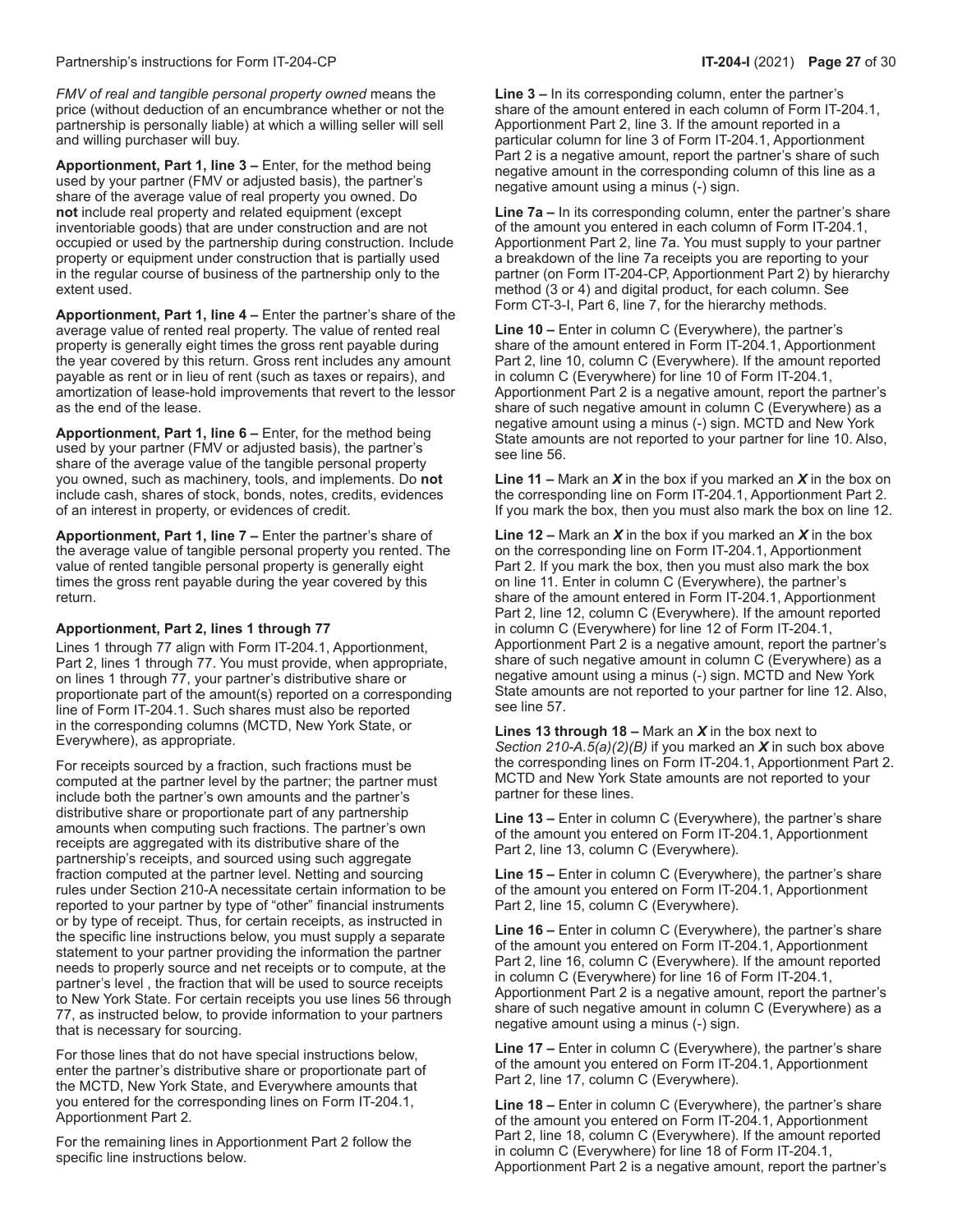share of such negative amount in column C (Everywhere) as a negative amount using a minus (-) sign.

**Lines 19 through 21 –** Mark an *X* in the box next to *Section 210-A.5(a)(2)(C)* if you marked an *X* in such box above the corresponding lines on Form IT-204.1, Apportionment Part 2. MCTD and New York State amounts are not reported to your partner for these lines.

**Line 19 –** Enter in column C (Everywhere), the partner's share of the amount you entered on Form IT-204.1, Apportionment Part 2, line 19, column C (Everywhere).

**Line 20 –** Enter in column C (Everywhere), the partner's share of the amount you entered on Form IT-204.1, Apportionment Part 2, line 20, column C (Everywhere). If the amount reported in column C (Everywhere) for line 20 of Form IT-204.1, Apportionment Part 2 is a negative amount, report the partner's share of such negative amount in column C (Everywhere) as a negative amount using a minus (-) sign.

**Line 21 –** Enter in column C (Everywhere), the partner's share of the amount you entered on Form IT-204.1, Apportionment Part 2, line 21, column C (Everywhere). If the amount reported in column C (Everywhere) for line 21 of Form IT-204.1, Apportionment Part 2 is a negative amount, report the partner's share of such negative amount in column C (Everywhere) as a negative amount using a minus (-) sign. Also, see line 58.

**Lines 22 through 24 –** Mark an *X* in the box next to *Section 210-A.5(a)(2)(D)* if you marked an *X* in such box above the corresponding lines on Form IT-204.1, Apportionment Part 2.

**Line 22 –** In its corresponding column, enter the partner's share of the amount entered in each column of Form IT-204.1, Apportionment Part 2, line 22.

**Line 23 –** Enter in column C (Everywhere), the partner's share of the amount you entered on Form IT-204.1, Apportionment Part 2, line 23, column C (Everywhere). If the amount reported in column C (Everywhere) for line 23 of Form IT-204.1, Apportionment Part 2 is a negative amount, report the partner's share of such negative amount in column C (Everywhere) as a negative amount using a minus (-) sign. MCTD and New York State amounts are not reported to your partner for line 23.

**Line 24 –** Enter in column C (Everywhere), the partner's share of the amount you entered on Form IT-204.1, Apportionment Part 2, line 24, column C (Everywhere). If the amount reported in column C (Everywhere) for line 24 of Form IT-204.1, Apportionment Part 2 is a negative amount, report the partner's share of such negative amount in column C (Everywhere) as a negative amount using a minus (-) sign. MCTD and New York State amounts are not reported to your partner for line 24. Also, see line 59.

**Line 25 –** See lines 72 through 77 for the information your partner needs reported to it.

**Line 26 –** Enter in column C (Everywhere), the partner's share of the amount you entered on Form IT-204.1, Apportionment Part 2, line 26, column C (Everywhere). If the amount reported in column C (Everywhere) for line 26 of Form IT-204.1, Apportionment Part 2 is a negative amount, report the partner's share of such negative amount in column C (Everywhere) as a negative amount using a minus (-) sign.

**Lines 27 and 28 –** Mark an *X* in the box next to the Tax Law section citation above the line if you marked an *X* in such box above the corresponding line on Form IT-204.1, Apportionment Part 2.

**Line 27 –** Enter in column C (Everywhere), the partner's share of the amount you entered on Form IT-204.1, Apportionment Part 2, line 27, column C (Everywhere). Also, see line 60. If

the amount reported in column C (Everywhere) for line 27 of Form IT-204.1, Apportionment Part 2, is a negative amount, report the partner's share of such negative amount in column C (Everywhere) as a negative amount using a minus (-) sign.

**Line 28 –** See lines 61 through 71 for the information your partner needs reported to it.

**Lines 29 through 30f –** Mark an *X* in the box next to *Section 210-A.5(a)(2)(H)* if you marked an *X* in such box above the corresponding lines on form IT-204.1 Apportionment, Part 2 Mark an *X* in the box next to *Section 210-A.5(a)(2)(G)* if you marked an *X* in such box above the corresponding lines on Form IT-204.1 Apportionment, Part 2.

**Lines 29 through 30c –** Business receipts from "other" financial instruments must be reported on a type- by-type basis; such receipts are sourced and netted only with receipts from "other" financial instruments of the **same** type. If you have interest, gains/(losses) from sales of, or other income/(losses) from, **any** "other" financial instruments, you **must** submit a statement to provide to your partner a breakdown of the partner's proportionate share of all such interest, net gains/(losses), and net other income/(losses) by **line number** (lines 29 through 30c) and by **type** of other financial instruments. If you have receipts reportable on any of lines 29 through 30c from more than one type of "other" financial instruments, use an additional such line for each separate type of "other" financial instruments for which you are reporting receipts. Clearly identify each type of "other" financial instruments for which receipts are being reported; if you marked an *X* in the box next to *Section 210-A.5(a)(2)(H)* you must indicate, for **each** such type, whether or not you marked to market under IRC sections 475 or 1256 **any** "other" financial instruments of **that** type. Enter on such statement the partner's share of the amounts you entered on the statement you submitted with Form IT-204.1, Apportionment Part 2, for lines 29 through 30c. If any amount reported on the statement you submitted with Form IT-204.1, Apportionment Part 2, for lines 29 through 30c, is a negative amount, report the partner's share of such negative amount as a negative amount using a minus (-) sign.

**Line 30d –** Enter in column C (Everywhere), the partner's share of the amount you entered on Form IT-204.1, Apportionment Part 2, line 30d, column C (Everywhere). If you marked an *X* in the box next to *Section 210-A.5(a)(2)(G)* you must submit a statement indicating if you marked to market under IRC sections 475 or 1256 **any** stock that is business capital.

**Line 30e –** Enter in column C (Everywhere), the partner's share of the amount you entered in Form IT-204.1, Apportionment Part 2, line 30e, column C (Everywhere). If the amount reported in column C (Everywhere) for line 30e of Form IT-204.1, Apportionment Part 2 is a negative amount, report the partner's share of such negative amount in column C (Everywhere) as a negative amount using a minus (-) sign. If you marked an *X* in the box next to *Section 210-A.5(a)(2)(G)* you must submit a statement indicating if you marked to market under IRC sections 475 or 1256 **any** stock that is business capital.

**Line 30f –** Enter in column C (Everywhere), the partner's share of the amount you entered in Form IT-204.1, Apportionment Part 2, line 30f, column C (Everywhere). If the amount reported in column C (Everywhere) for line 30f of Form IT-204.1, Apportionment Part 2 is a negative amount, report the partner's share of such negative amount in column C (Everywhere) as a negative amount using a minus (-) sign. If you marked an *X* in the box next to *Section 210-A.5(a)(2)(G)* you must submit a statement indicating if you marked to market under IRC sections 475 or 1256 **any** partnership interest in a widely held or publicly traded partnership.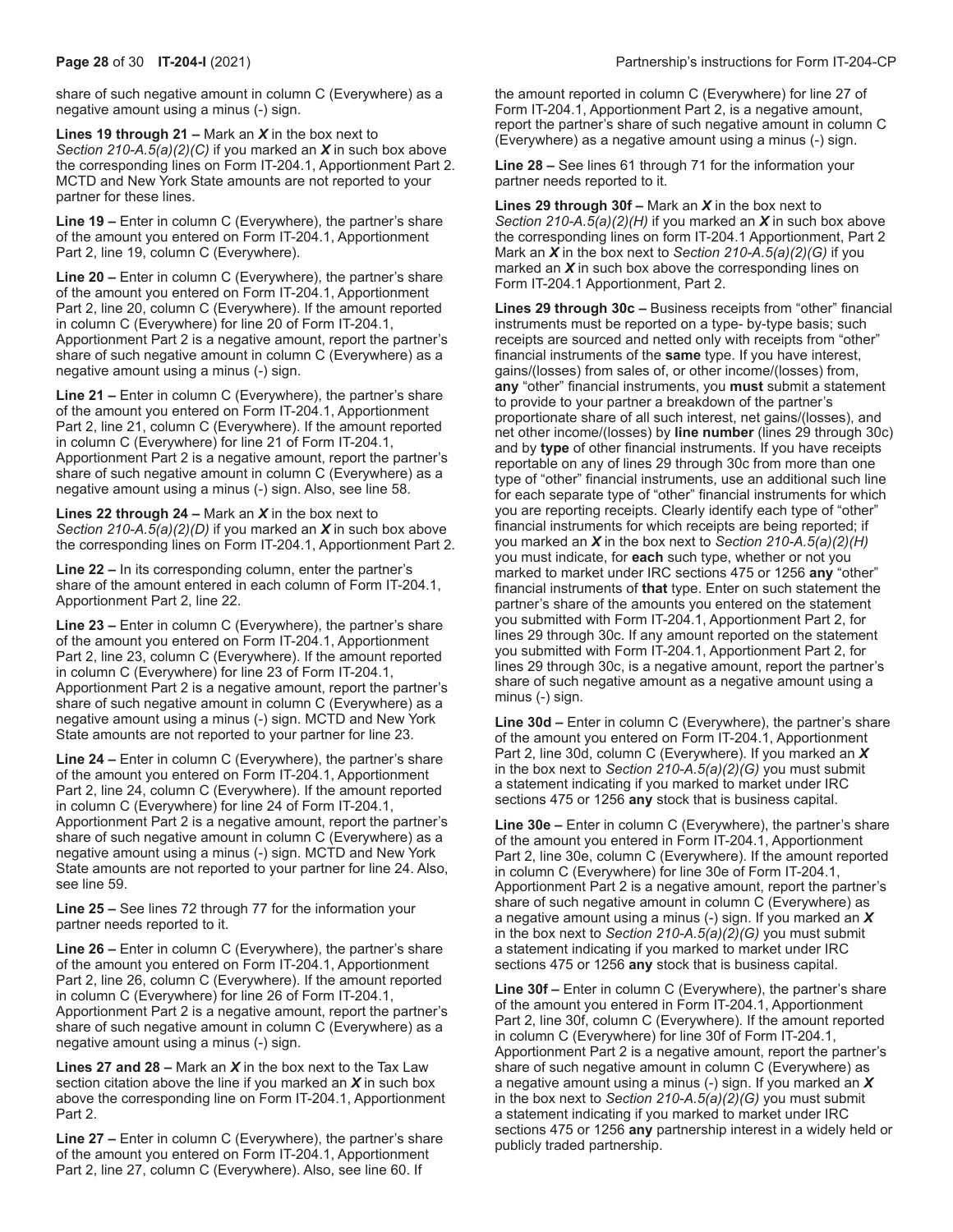**Line 42 –** If you are a credit card processor, enter in column C (Everywhere) your partner's share of the amount entered in Form IT-204.1, Apportionment Part 2, line 42, column C (Everywhere). You must also supply to your partner the partner's proportionate part of the number of New York access points and the partner's proportionate part of the number of U.S. access points, as described in Form CT-3-I, Part 6, line 42.

**Line 43 –** If you provide services to investment companies, enter in column C (Everywhere) your partner's share of the amount entered in Form IT-204.1, Apportionment Part 2, line 43, column C (Everywhere). You must also supply to your partner the partner's proportionate part of the number of shares in the investment company owned by shareholders located in New York and the number of shares outstanding, that the partner needs to compute the fraction, as such fraction is described in Form CT-3-I, Part 6, line 43.

**Line 45 –** Enter in column C (Everywhere) your partner's share of the amount entered in Form IT-204.1, Apportionment Part 2, line 45, column C (Everywhere). You must also supply to your partner the partner's proportionate part of the number of miles in such business within New York State and both within and outside the state, that the partner needs to compute the fraction, as such fraction is described in Form CT-3-I, Part 6, line 45.

**Line 46 –** Enter in column C (Everywhere) your partner's share of the amount entered in Form IT-204.1, Apportionment Part 2, line 46, column C (Everywhere). You must also supply to your partner the partner's proportionate part of the aggregate number of working days of the vessels, that the partner needs to compute the fraction, as such fraction is described in Form CT-3-I, Part 6, line 46.

**Line 48 –** Enter in column C (Everywhere) your partner's share of the amount entered in Form IT-204.1, Apportionment Part 2, line 48, column C (everywhere). You must also supply to your partner the partner's proportionate part of the amounts that the partner needs to complete *Worksheet for Part 6, line 48* as such worksheet appears in Form CT-3-I, Part 6.

**Line 49 –** Enter in column C (Everywhere) your partner's share of the amount entered in Form IT-204.1, Apportionment Part 2, line 49, column C (Everywhere). You must also supply to your partner the partner's proportionate part of the number of newspapers and periodicals delivered to points within New York State and both within and outside the state, that the partner needs to compute the fraction, as such fraction is described in Form CT-3-I, Part 6, line 49.

**Line 50 –** Enter in column C (Everywhere) your partner's share of the amount entered in Form IT-204.1, Apportionment Part 2, line 50, column C (Everywhere). You must also supply to your partner the partner's proportionate part of the number of viewers or listeners within New York State and both within and outside the state, that the partner needs to compute the fraction, as such fraction is described in Form CT-3-I, Part 6, line 50.

**Line 51 –** Enter in column C (Everywhere) your partner's share of the amount entered in Form IT-204.1, Apportionment Part 2, line 51, column C (Everywhere). You must also supply to your partner the partner's proportionate part of the number of viewers or listeners within New York State and both within and outside the state, that the partner needs to compute the fraction, as such fraction is described in Form CT-3-I, Part 6, line 51.

**Line 52 –** Enter in column C (Everywhere) your partner's share of the amount entered in Form IT-204.1, Apportionment Part 2, line 52, column C (Everywhere). You must also supply to your partner the partner's proportionate part of the number of transportation units within New York state and both within and outside the state, that the partner needs to compute the fraction, as such fraction is described in Form CT-3-I, Part 6, line 52.

**Line 53a –** In its corresponding column, enter the partner's share of the amount you entered in each column of Form IT-204.1, Apportionment Part 2, line 53a. You must supply to your partner a breakdown of the line 53a receipts you are reporting to your partner (on Form IT-204-CP, Apportionment Part 2) by hierarchy method (3 or 4) and type of receipt, for each column. See Form CT-3-I, Part 6, line 53, for the hierarchy methods.

**Line 54 –** Enter in columns A (MCTD) and B (New York State), your partner's share of the amounts entered in the corresponding columns of line 54 of Form IT-204.1, Apportionment Part 2. Everywhere amounts are not needed for this line.

**Line 55 –** Enter your partner's proportionate part of the amount entered in Form IT-204.1, Apportionment Part 2, line 55.

**Lines 61 through 77 –** Enter your partner's share of the amounts entered in the corresponding lines of Form IT-204.1, Apportionment Part 2.

**Note:** For lines 61 through 71, if the amount on the corresponding line of Form IT-204.1 Apportionment Part 2 is a loss, show the partner's share of such loss using a minus (-) sign.

**Line 71 –** If you have receipts reportable on this line:

- from **only** one type of "other" financial instruments, enter the partner's share of the amount you entered on Form IT-204.1, Apportionment Part 2, line 71, from **that** type of "other" financial instruments. You must supply to your partner a statement identifying such type of "other" financial instruments.
- from more than one type of "other" financial instruments, leave this line blank and supply to your partner a breakdown of the partner's share of all MTM gains/(losses) as reported on the statement submitted with Form IT-204.1, Apportionment Part 2, line 71, by type of "other" financial instruments. MTM gains/(losses) cannot be netted across different types of "other" financial instruments.

# **Partner's share of New York adjustments due to decoupling from the IRC**

**Line 1 –** If you adjusted your return as a result of decoupling from changes made to the IRC after March 1, 2020, enter the partner's distributive share of the net addition adjustment from Form IT-204.1, *New York adjustments due to decoupling from the IRC,* line 1.

**Line 2 –** If you adjusted your return as a result of decoupling from changes made to the IRC after March 1, 2020, enter the partner's distributive share of the net subtraction adjustment from Form IT-204.1, *New York adjustments due to decoupling from the IRC,* line 2.

# **Privacy notification**

New York State Law requires all government agencies that maintain a system of records to provide notification of the legal authority for any request for personal information, the principal purpose(s) for which the information is to be collected, and where it will be maintained. To view this information, visit our website, or, if you do not have Internet access, call and request Publication 54, *Privacy Notification*. See *Need help?* for the Web address and telephone number.